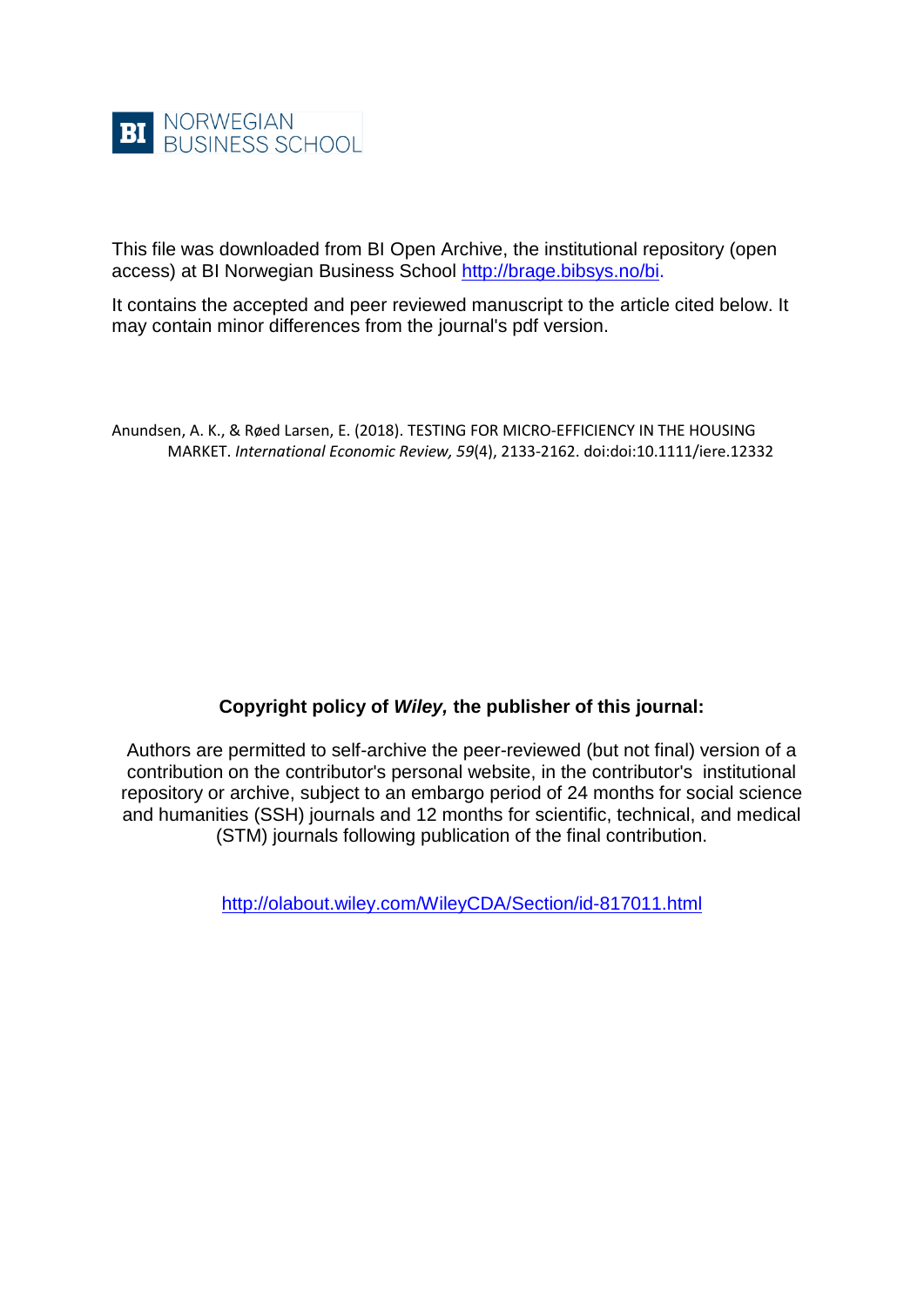# TESTING FOR MICRO EFFICIENCY IN THE HOUSING MARKET<sup>∗</sup>

# ANDRÉ KALLÅK ANUNDSEN AND ERLING RØED LARSEN<sup>1</sup>

Norges Bank, Norway; Eiendomsverdi, Norway and BI Norwegian Business School, Norway.

#### Abstract

Using highly granular transaction level data for the Norwegian housing market over the period 2002–2014, we investigate whether excessive prices persist or revert in repeat sales. Excessiveness in prices is detected by comparing selling prices to predicted prices implied by a hedonic model, which includes a rich set of attributes. Persistence is rejected and there is substantial reversion in excessive prices. Our results also show little scope for profitable arbitrage by investing in apparently underpriced units. We suggest that excessive prices are related to the stochastic arrival of interested purchasers at public showings, which we show is non-repeatable.

#### Keywords: Arbitrage; Housing Market; Micro Efficiency; Persistence; Repeat Sales.

JEL classification: R31; D12; D44; C21.

<sup>∗</sup>Received July 2016; Revised August 2017.

<sup>&</sup>lt;sup>1</sup>This paper should not be reported as representing the views of Norges Bank. The views expressed are those of the authors and do not necessarily reflect those of Norges Bank. We thank the editor, Holger Sieg, and three anonymous reviewers for comments that have improved this manuscript. The paper was presented at the 2016 annual AEA Meeting, the 2016 NBRE Spring meeting, the 2015 ENHR workshop, and the 2015 annual WEAI conference. We thank participants at research seminars at the University of Stavanger, Statistics Norway, and Norges Bank. We are grateful to Farooq Akram, Benjamin Beckers, Lasse Eika, Saskia ter Ellen, Solveig Erlandsen, Sigurd Galaasen, Joe Gyourko, Steffen Grønneberg, Mathias Hoffmann, Steinar Holden, Andreas Kostøl, Spencer Norman, Are Oust, Dagfinn Rime, Asbjørn Rødseth, Dag Einar Sommervoll, Bernt Stigum, Kjetil Storesletten, Genaro Succarat, Leif Anders Thorsrud, Paloma Taltavull de La Paz, and Robert Wassmer for stimulating comments and feedback that helped improve this manuscript. Address to authors: André Kallåk Anundsen, Norges Bank Research, Norges Bank, Bankplassen 2, P.O. Box 1179 Sentrum, NO-0107 Oslo, Norway. Email: andre-kallak.anundsen@norgesbank.no. Erling Røed Larsen, Eiendomsverdi, Norges Bank, Dronning Eufemias Gate 42, P.O. Box 1052 Sentrum, NO-0104 Oslo, Norway. Email: erl@eiendomsverdi.no.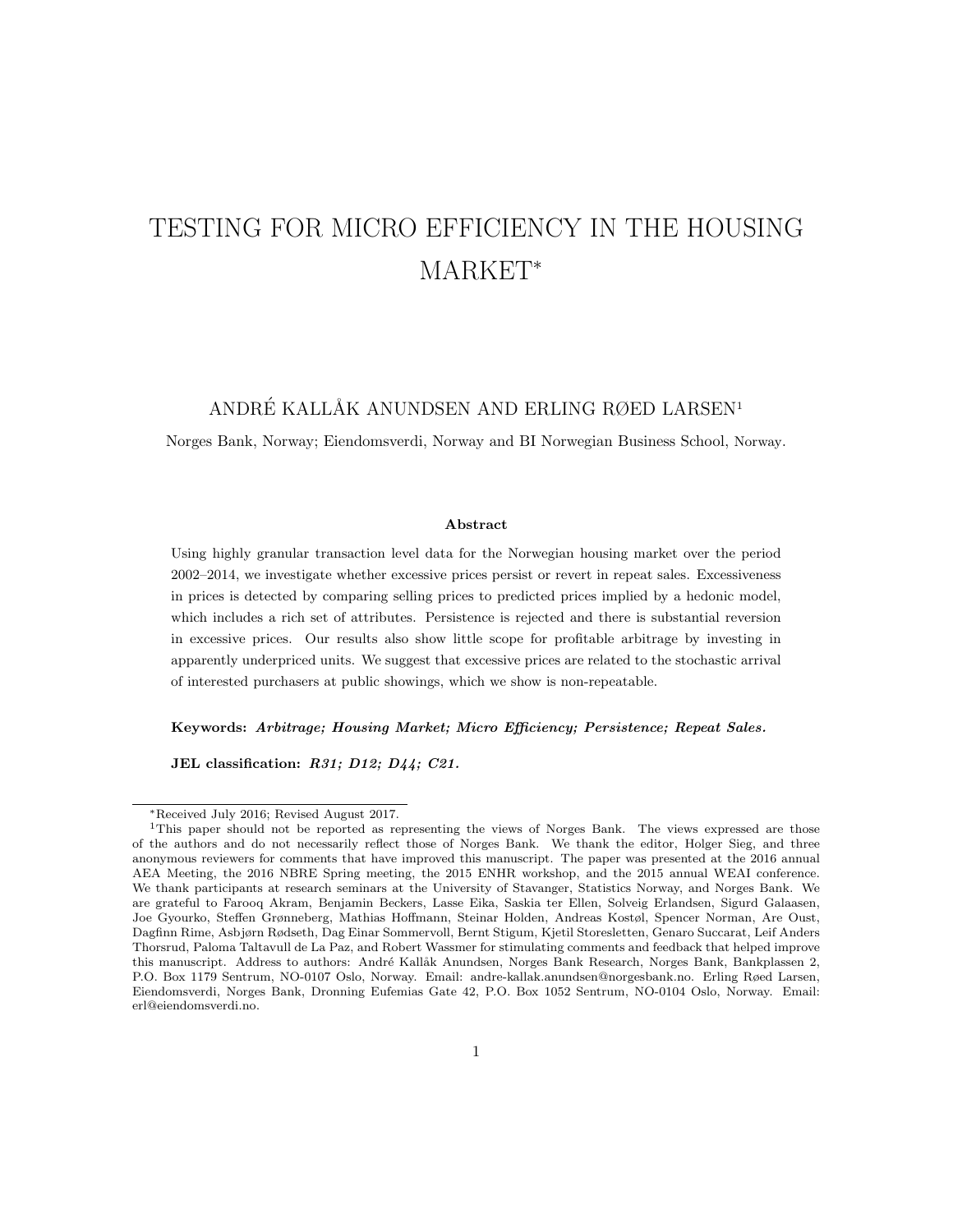# 1 INTRODUCTION

House price indices display time persistence. This has led several researchers to conclude that returns contain predictable components. However, evidence based on aggregate indices is only part of the story since the development of an index between two time periods reflects movements in the aggregate, i.e. between two scalars that each summarize thousands of individual transaction prices. An index reveals little about relative prices, which are interesting because economists believe markets coordinate and assimilate information through them, so that people can differentiate between bargains and rip-offs. When people search for bargains and seek to avoid rip-offs, the resulting prices incorporate these efforts, which in turn are reflected in partial prices for housing attributes. This price-correcting capacity lies at the heart of an efficient market. We are interested in how the housing market handles relative prices and this article asks one main question: When a house is sold at an excessively high or low price, what happens to the price the next time the house is sold?

If there is persistence, a high first selling price relative to an expected price tends to be followed by a high second price relative to an expected price. If there is no persistence but reversion in the spread between selling and expected prices, an investor who paid more than the expected price, whatever the reason, cannot expect to collect a similar premium upon selling the unit. The return on his investment will be lower than the market return. Conversely, a buyer who purchased at a price lower than the expected price can reasonably expect to sell at a price that is closer to the expected price. Thus, the absence of persistence and presence of reversion imply that the market punishes over-payments and rewards under-payments. At the same time, if under-payments are rewarded, it could be possible to detect units that are under-priced ex ante and make an ex post gain by investing in these units.

Our exploration of housing market efficiency starts by documenting that Norwegian data follow the international pattern of time persistence in aggregate house price indices. Exploiting data on 469,127 transactions of owner-occupier units between 2002 and 2014, we do, however, find that the housing market does not display evidence of micro persistence. To reach this conclusion, we follow units across repeat sales. We detect a clear pattern. When the first selling price is higher than the price prediction of a standard hedonic model, the price is much closer to the model-predicted price when the unit is sold the next time. The only exception is when the third selling price is higher than the hedonic model's price prediction. Then, the second selling price is also high. This demonstrates that the market discovers what the hedonic model does not, namely key omitted variables. In fact, using the ask price, which reflects the seller's knowledge of the unit (Benitez-Silva et al. (2015), Windsor et al. (2015)), we find the same phenomenon. Moreover, there is little sign of persistence when we consider a repeated cross-section model in which we control for time-invariant unit-fixed effects. Results are further strengthened when studying a sub-sample, for which we have information on appraisal prices set by external and independent insepectors. These appraisal prices allow us to control for time-varying attributes of individual units, such as changes in the exterior or interior. Controlling for this, we reject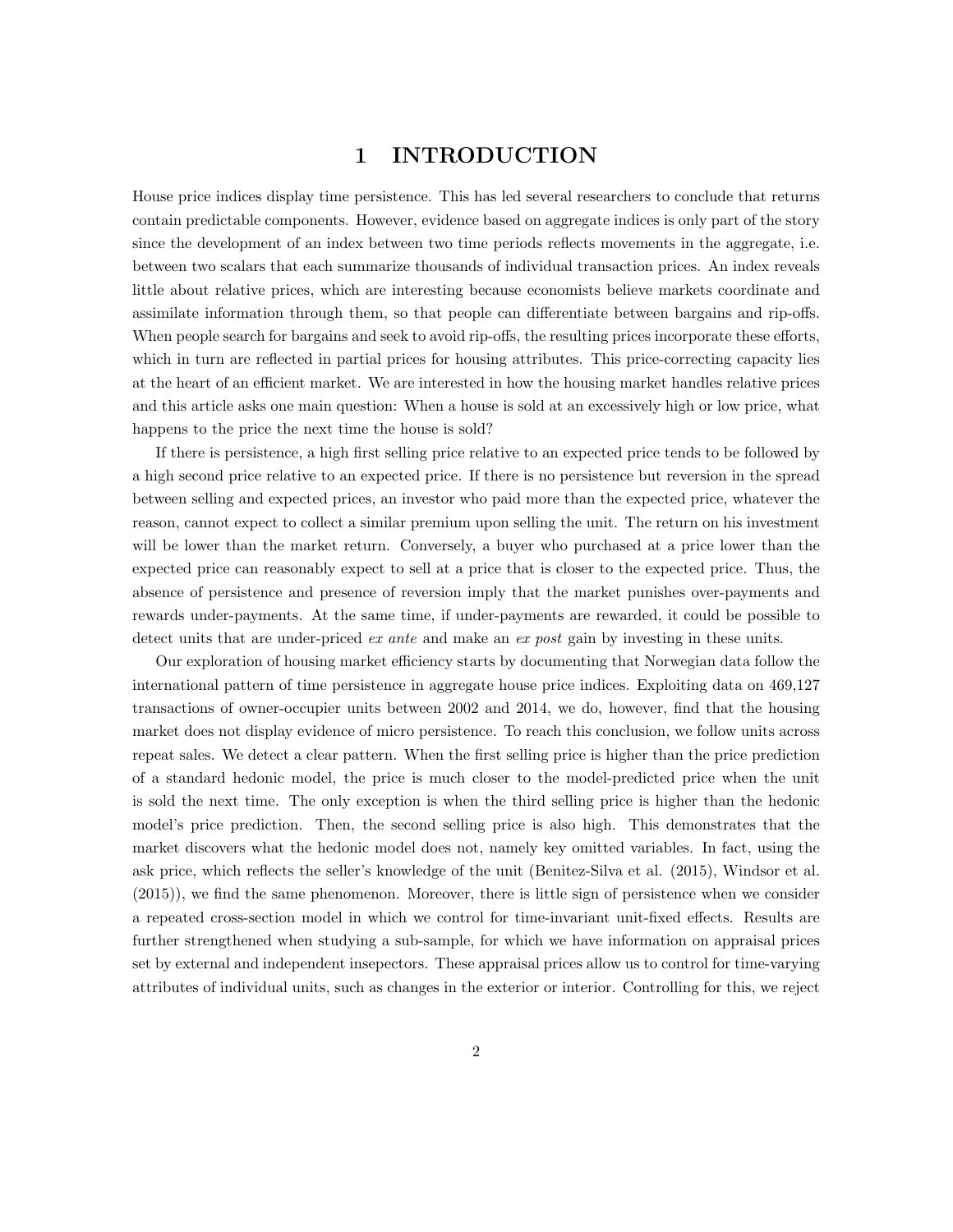full persistence and find evidence of full reversion in excessive prices. Whereas our findings suggest excess return predictability, we show that risk-adjusted excess returns from investing in units that are under-priced relative to the hedonic model  $ex$  ante cannot be made. This leads to the conclusion that the Norwegian housing market is micro efficient.

To understand the mechanism generating reversion, we explore bidding-specific factors. For this purpose, we acquired a unique data set on the auction process from 7,915 housing auctions, containing the number of bids, the appraisal price, the selling price, a unit identifier and the exact transaction date. We find no statistically significant relationship between the number of bids the second time a unit is sold and the number of bids the first time the unit is sold. This suggests that the number of bids is unrelated to the unit and that a high number is non-repeatable. However, units that receive many bids experience a significant increase in the selling price relative to the common value component. Thus, our results suggest that reversion is related to randomness on the buy side.

Our contribution is three-fold. First, we propose a simple framework to test for micro persistence in housing markets. Our framework builds on the persistence idea from macro tests. In contrast to macro tests, our results show little micro persistence. Moreover, we find that it is difficult to beat the market by systematically investing in units that are under-priced relative to the price implied by a hedonic model. Thus, our findings support the notion that the Norwegian housing market is semi-strong efficient at the micro level. Second, we bring results from a comprehensive data set. The data allow ultra-fine time grids, since all transaction observations are supplemented through real-time, same-day entries by realtors. Thus, we have access to the actual sale date, i.e. the date on which a bid is accepted, not the contract signature date or the publicly registered date of title transfer. The data set also contains information on ask and appraisal prices, in addition to a long list of attributes. Institutionally, Norway is a well-suited country for studying micro versus macro persistence, since Norwegian households transact houses through speedy and transparent ascending-bid auctions after public showings on one or two pre-announced dates. In these auctions, the realtor mediates bids by phone or electronically after potential buyers have volunteered their names, phone numbers, and e-mail addresses upon visiting the showing of the unit. This institutional arrangement makes the transaction process fast and transparent, almost a laboratory of housing auctions. As a third contribution, we have acquired data on this auction process that allow us to investigate the mechanisms behind reversion in excessive prices.

Our findings suggest that the housing market is an example of what Jung and Shiller (2005) dubbed "Samuelson's Dictum", which ventures that the stock market is micro efficient, but macro inefficient. The underlying idea of the dictum is that the stock market produces accurate and unexploitable relative prices, but price levels that, to a certain extent, contain forecastable and exploitable components. Our results indicate that the housing market may involve a similar mechanism that makes it produce relative prices in micro that reflect all available information and are time consistent, even if the absolute levels themselves contain forecastable components.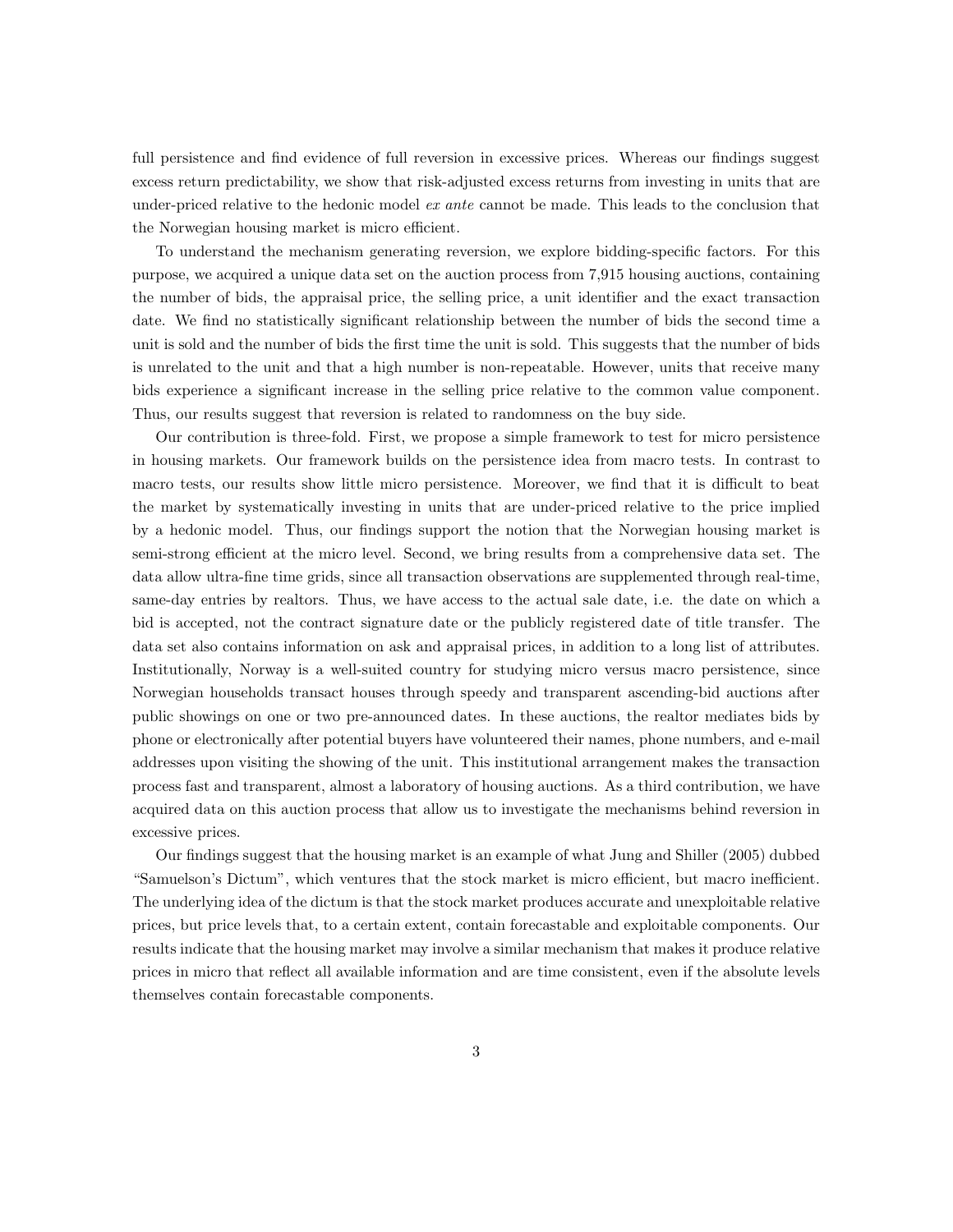The results in this paper bear resemblance to Sieg et al. (2002), who construct interjurisdictional house price indices consistent with locational equilibrium theory using hedonic models. They construct several alternative estimates of interjurisdictional price indices for the LA metro area, and these indices are evaluated based on how well they correspond with the implications of locational equilibrum theory. An interesting finding is that relative prices across communities remain intact across specifications. This stable ranking of communities is related to our finding of reversion of excessive prices, which implies a stable ranking of relative house prices over time.

The finding that there is little micro persistence in excessive prices adds nuance to the literature following the seminal article by Case and Shiller (1989) documenting macro persistence in the housing market (Røed Larsen and Weum (2008), Miles (2011), Elder and Villupuram (2012)). Macro predictability has been accepted as a feature of the housing market and Glaeser et al. (2014) listed predictability of house price index changes as one of three stylized facts about the housing market. Supporting evidence for this claim was found by e.g. Caplin and Leahy (2011) and Head et al. (2014).

The finding that the housing market appears to be semi-strong efficient at the micro level adds to the literature on micro efficiency in the housing market. In an early contribution, Linnemann (1986) used data for the single-family housing market in Philadelphia from the Annual Housing Survey with owners' own estimates of the value of their house in 1975 and 1978 to show that undervalued houses experienced greater house price appreciation. However, once transaction costs were taken into account, he showed that no profitable arbitrage could be made. This led him to the conclusion that the Philadelphia housing market was semi-strong efficient. Using a similar methodology for the Vancouver apartment market, Londerville (1998) reached the same conclusion. In addition to exploring persistence at the macro level, Case and Shiller (1989) tested if lagged appreciation in house price indices could predict individual returns. In contrast to the predictability at the index level, they did not find that individual prices were forecastable – a finding that is consistent with the results in this paper. In a paper that is related to the Case and Shiller (1989) study, Ito and Hirono (1993) explored weak-form efficiency using data for the Tokyo condominium market. Inspecting individual listings of units with prices and rents, they did find some predictability in excess returns, but were also careful to note that caution should be shown in concluding with market inefficiency given the relatively short sample period. Comparing selling prices and the present value of future rental payments for Swedish co-ops, Hjalmarson and Hjalmarson (2009), found that selling prices did not fully reflect increases in the present value of rents. From this, they concluded that the Swedish co-op market was not efficient.

Whereas several studies have looked into the efficiency of the housing market at the micro level, results point in different directions. An advantage with our analysis is that we have a comprehensive data set of all publicly registered housing transactions that allow us to construct an estimate of the common value component and also to follow the same units in repeat sales. The last point is important, since it allows us to control for unit-fixed effects that are not appropriately accounted for by a hedonic model. In addition, we have data on ask prices and appraisal prices that enable us to conduct different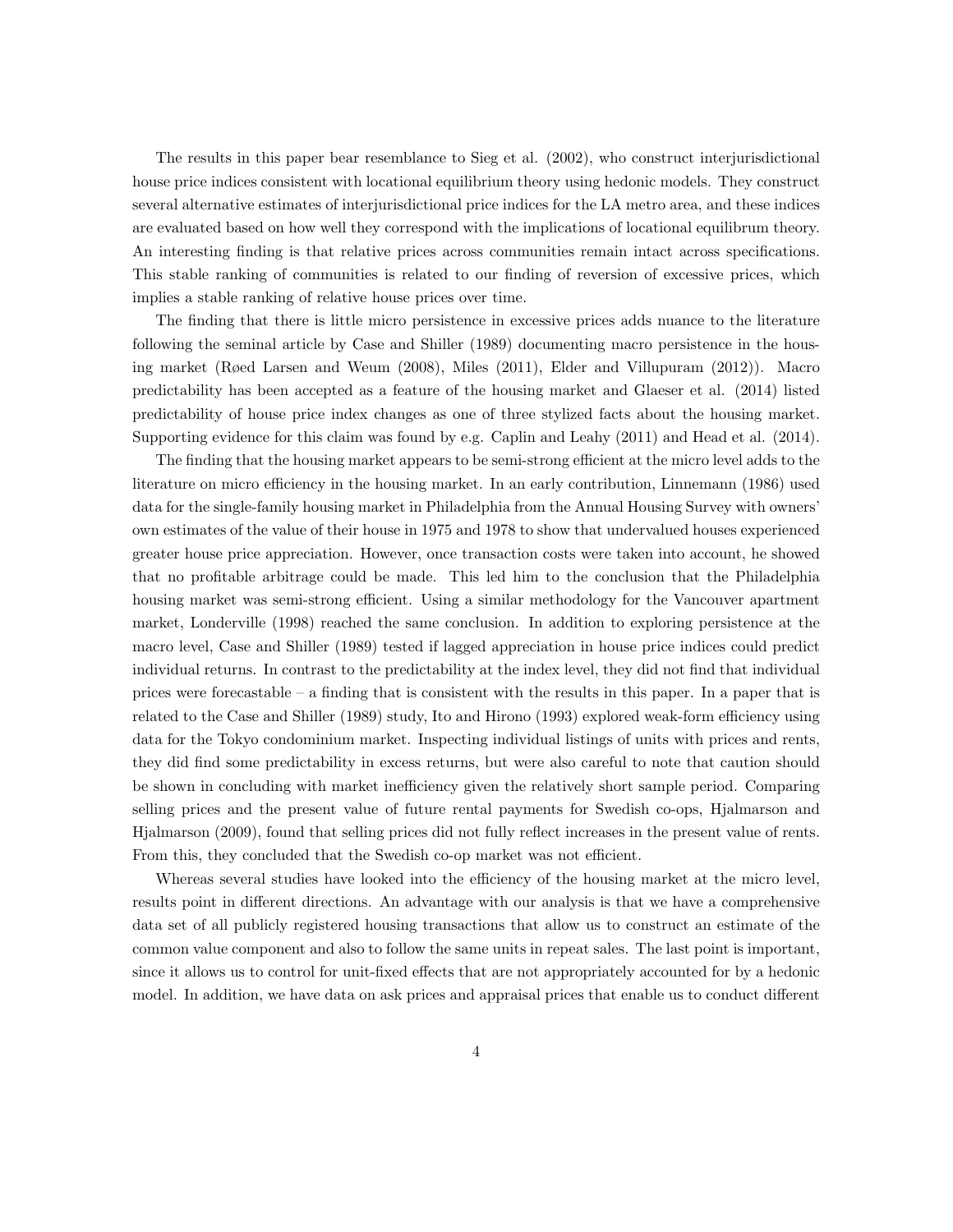robustness exercises and to control for time-varying, unit-specific omitted variables. Finally, we can use auction data to explore the mechanisms generating reversion in excessive prices.

The rest of the paper is structured as follows. Section 2 presents our conceptual framework. The data and econometric approach are set out in Section 3. Section 4 shows results from tests for micro persistence in the ratio of sell to predicted prices. In the same section, we test whether ex post arbitrage can be made by exploiting ex ante information. In Section 5, we provide evidence that the mechanism generating reversion is related to the stochastic arrival rate of interested purchasers at public showings. Several robustness exercises are carried out in Section 6, while the final section concludes the paper.

## 2 CONCEPTUAL FRAMEWORK

#### 2.1 Micro versus macro efficiency

We build on Fama (1973, 1991) in our thinking on how information is assimilated into prices efficiently and Case and Shiller (1989) on the role played by persistence in assessing the efficiency of housing markets. The starting point for our idea of differentiating between market characterizations based on aggregates and individual micro observations can be traced to Jung and Shiller (2005), who describe Samuelson's Dictum as the hypothesis that the stock market could be micro efficient but macro inefficient. One interpretation of this hypothesis involves the possibility that a market accurately prices object A relative to object B at the same time as the ratio of price A relative to price B moves in forecastable ways. This notion is less straightforward for housing units than for stock prices. Stock auctions are common value, whereas housing auctions are both common value and private value. To see this, keep in mind that objective ex post relative values of stock A and B at time t can be assessed at time  $t + s$  by computing the sums of discounted income streams of the two stocks during the period s at time  $t + s$ . Such computations are less straightforward for owner-occupied units, since they comprise both a potential income stream (the imputed rent) arising from the rental opportunity and an unobservable utility stream arising from the consumption of attributes for which a particular individual household has a unique willingness-to-pay.

To see the challenge from private value auctions among owner-occupiers, consider Fama's (1991, p. 1575) definition that market efficiency entails that "security prices fully reflect all available infor*mation*". Since private value objects auctioned at time  $t$  do not have income streams in the periods that follow t, there exists a non-zero subjective component which cannot be assessed on the basis of external information. This challenge is reflected in the paucity of tests of micro efficiency in the housing market. In contrast, for common value auctions of securities, micro efficiency, in Samuelson's sense, means that the market is able to identify the appropriate relative prices between objects A and B. Case and Shiller (1989) tested for time persistence in an index and returns, and the subsequent literature has used the notion of a particular stochastic process, the random walk, governing the house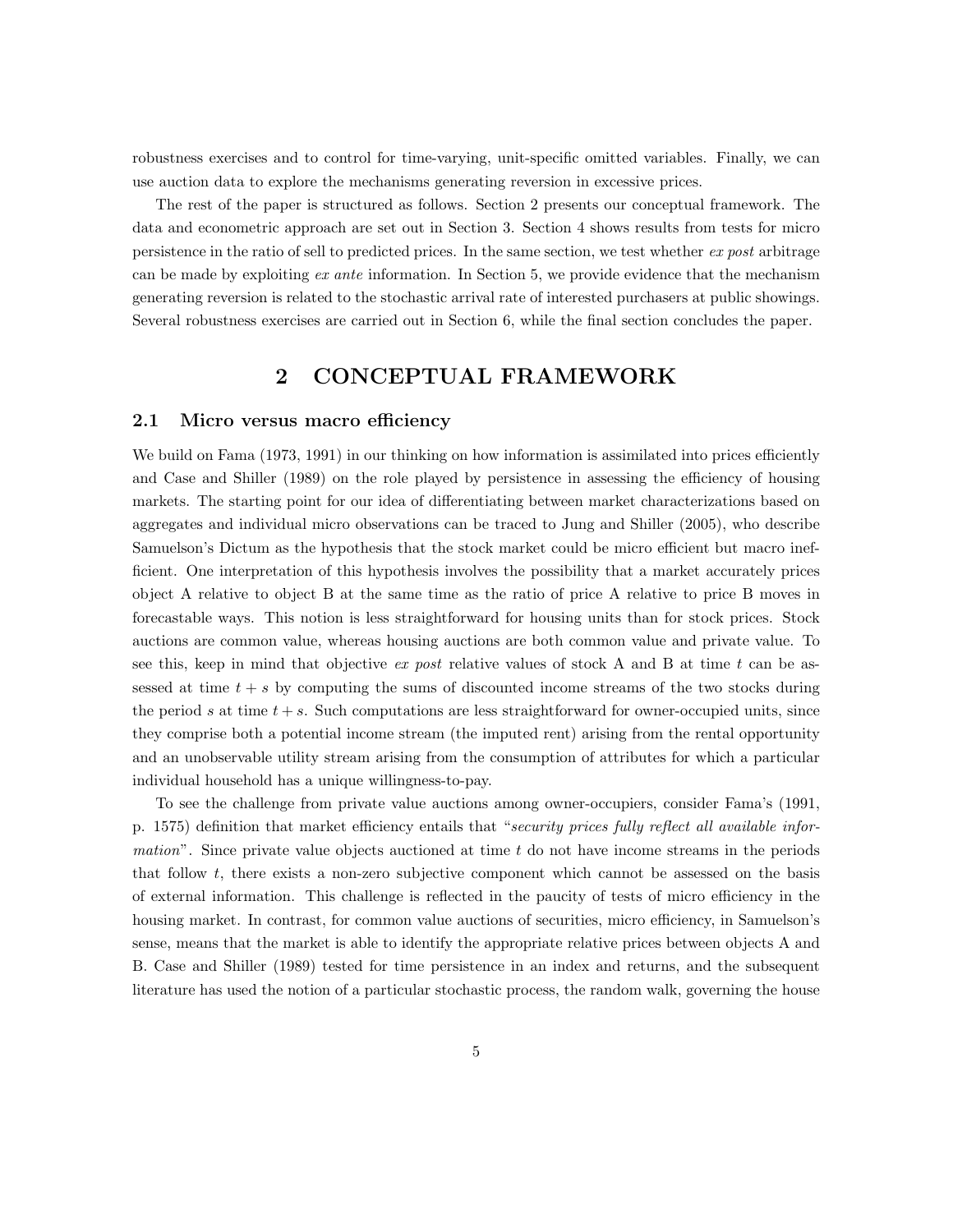price indices and returns as the primary macro test of housing markets. However, it has not been fully clarified how the aggregation of non-zero individual private value components could obfuscate a random walk test of indices, even given attempts at employing opportunity costs of housing in the form of imputed rents as the price for and measure of utility extraction.

Our idea centers around a combination of a price discovery process (Andersen et al., 2003) and a search-and-matching process (Nenov, Røed Larsen, and Sommervoll, 2016) by individual owneroccupiers who compare utility per monetary unit for all potential houses they inspect in their search. They seek bargains and walk away from rip-offs. The marginal buyer discontinues his bidding in auctions in which bids have gone high, but continues his bidding in auctions in which bids still are low. This mechanism induces a tendency in the market to price the common value accurately and thus rank houses in value. At a given point in time, the market value of house A is a multiple of a numeraire house. The market value of house B is another multiple of the numeraire house. A market that incorporates information would tend to revert to this ranking at other points in time and thus produce consistent relative values of house A and house B. This information assimilation, we think, is the cornerstone of a housing market version of the process that leads to the micro efficiency suggested by Jung and Shiller (2005).

The question is what happens after there has been a deviation, i.e. when a house has been sold for a low or high relative price. The answer to that question depends on why it happened in the first place. The deviation could be persistent or the deviation could be non-persistent. Knowledge about whether there tends to be persistence or reversion could be utilized by profit-seeking market participants. Thus, a plan for studying micro efficiency involves two steps: First, one needs to find out whether there tends to be persistence or reversion. Second, one investigates how this knowledge may be exploited. For example, if there is reversion, then buyers would be rewarded when they buy at low prices and punished when they buy at a high prices. If there is persistence, buyers could potentially construct profitable schemes if they were able to identify high prices that with a non-zero probability could go even higher (Gyourko et al., 2013).

In section 5.2, we present a skeleton model in which we seek to sketch a simple thought process depicting how persistence could result from a search-and-match process. Owner-occupiers search for matches between their own preferences and the attributes of the housing unit. When this search results in a good match, the buyer has a high willingess-to-pay (WTP) and the resulting selling price is high if the buyer competes with other bidders who also have high WTPs. But the arrival rate of bidders is stochastic, so good matches and high prices occur only with a given probability. Two sales of the same house are independent processes and a high selling price in the first auction does not imply a high selling price in a subsequent sale. Thus, the search-and-match process implies reversion.

However, whether persistence or reversion may be utilized to construct profitable trading strategies on a house-by-house basis in micro is different from persistence in the aggregate. The absolute price level of the numeraire house depends on key macroeconomic variables that determine the financing of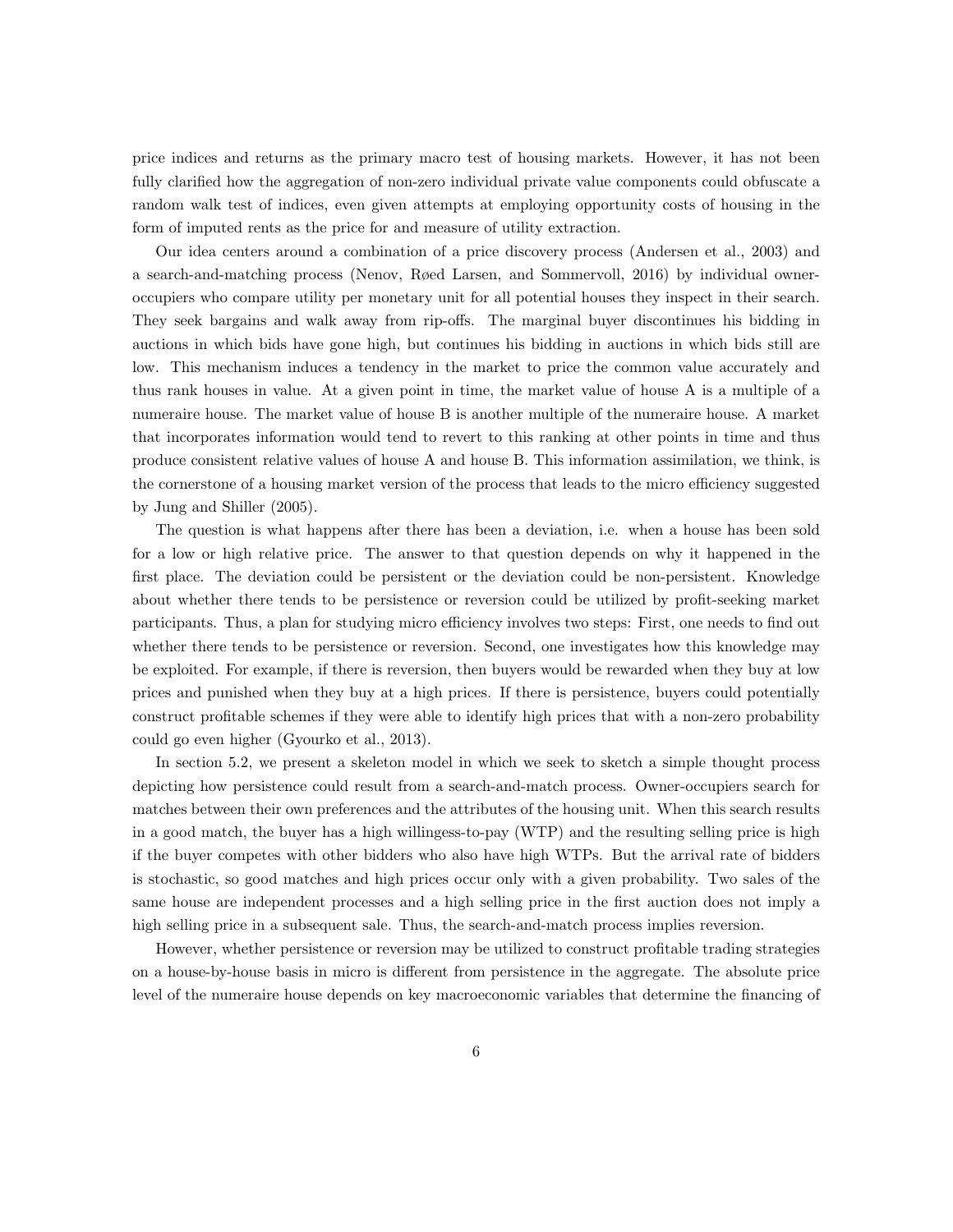the purchase, i.e. interest rates, income levels and credit constraints. News about these key variables are incorporated into the price level through the price discovery process. If there is time structure in these variables, they may imply forecastability of the absolute price level of the numeraire. This means that the housing market could be characterized by consistent ranking of relative prices in micro, while at the same time allowing forecastability in absolute levels.

#### 2.2 Testing for micro persistence

To test for persistence in excessive prices at the individual house level, we follow a three-step procedure. The first step is to estimate the common value component of a given housing unit. Our measurement of the common value component mainly relies on hedonic price estimation. Housing is a highly composite good that can vary in size, location, and other amenities. The hedonic model measures implicit partial prices of these attributes, even though they are not traded as separate goods. In the seminal contribution of Rosen (1974), it was shown that the price that clears the market for differentiated products is given by the sum of implicit prices for attributes. In a utility maximizing framework, these implicit prices should reflect the marginal willingness to pay for a small change in a given attribute. A house conists of a bundle of attributes, and the price of the unit is given by the sum of these implicit prices, as represented by the hedonic pricing function:

$$
(1) \t\t P_{i,t} = f(\mathbf{X}_{i,t}),
$$

in which  $X_{i,t}$  is a vector of attributes that pertain to house i at time t. The function  $f()$  represents the hedonic pricing function that maps both time-invariant and time-varying attributes of unit  $i$  at time t into an equilibrium price,  $P_{i,t}$ . While the theory for pricing differentiated goods through implicit prices is well established, theory provides less guidance about the functional form that links the price of a composite good to the different attributes. A common approach is to use a semi-log specification of the following form (see Rosen (1974), Cropper, Deck, McConnell (1988), Pope (2008), Kuminoff, Parmeter, and Pope (2010), von Graevenitz and Panduro (2015)):

(2) 
$$
P_{i,t} = \rho + \gamma' log(\mathbf{X}_{i,t}) + \varepsilon_{i,t},
$$

in which  $\varepsilon_{i,t}$  is a zero-mean error term. Estimating (2), one can obtain a predicted price,  $\hat{P}_{i,t}$ , for each unit  $i$  transacted at time  $t$  conditional on its attributes. Thus, given the vectors of observable attributes, the hedonic model encompasses the aggregate knowledge of the market. It represents the market expectation, i.e.  $E_{i,t}(P_{i,t}|\boldsymbol{X}_{i,t}) = \hat{P}_{i,t}$ .

Having estimated the market expectation using the hedonic approach, we construct a measure for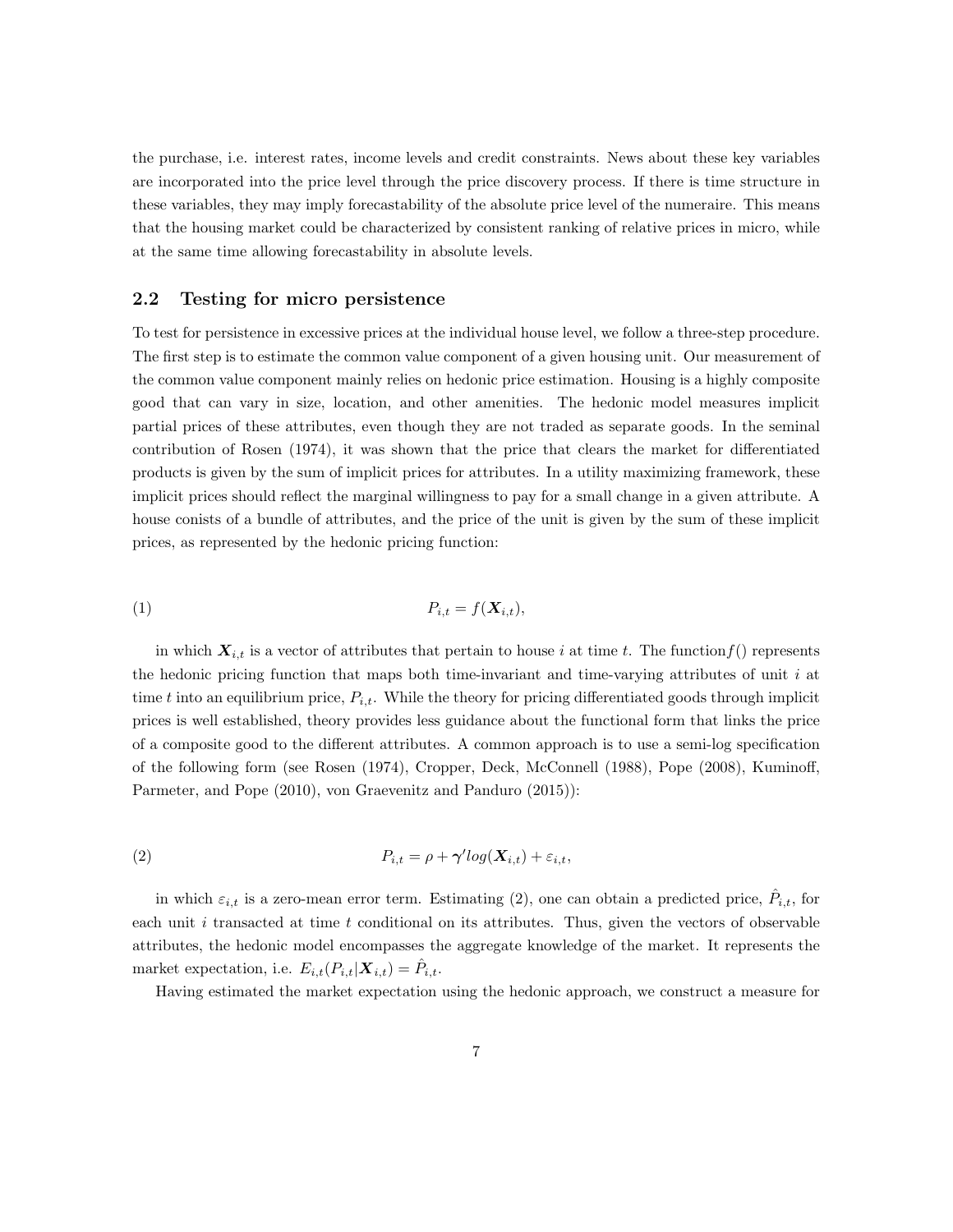the ratio of observed selling price to predicted price (SPPP), which is given by  $SPPP_{i,t} = \frac{P_{i,t}}{\hat{P}_{i,t}}$  $\frac{P_{i,t}}{\hat{P}_{i,t}}$ . Using SPPP ratios instead of residual deviations makes the analysis more transparent, easier to interpret, and also joins the literature on selling price-appraisal price ratios (see Bourassa, Hoesli, and Sun (2006), de Vries et al. (2009), and Shi, Young, and Hargreaves (2009)). We measure persistence by following units over time and examining whether a high SPPP in one transaction is repeated in a future transaction. If a high SPPP is non-repeatable, we say that there is no persistence. Instead, there is reversion. This set-up is inspired by Malkiel (2003) in that we evaluate whether the price-index-adjusted common value part of the selling price, not the price-index-adjusted selling price itself, at time  $t$  is the best predictor of the selling price at time  $t + s$ . If excessive prices are not repeatable, there is no time persistence in residuals for a given unit. At time t, the expected residual deviation at time  $t + s$  is zero.

Third, we estimate an equation of the following form:<sup>2</sup>

(3) 
$$
SPPP_{i,T2_i} = \alpha + \beta SPPP_{i,T1_i} + \varphi_{T1_i,T2_i}, T2_i > T1_i,
$$

in which the notation  $T1_i$  and  $T2_i$  makes clear that the dates of the first and second transactions may differ from unit to unit.

Full persistence in excessive prices is implied by  $(\alpha, \beta) = (0, 1)$ , since  $E(SPPP_{i,T2_i}|SPPP_{i,T1_i}; \alpha =$  $(0, \beta = 1) = SPPP_{i,T1_i}$ . Thus, under full persistence,  $SPPP_{i,T1_i}$  is the best predictor of  $SPPP_{i,T2_i}$ . This implies that current residual deviations may be exploited to forecast future residual deviations. Full reversion is implied by  $(\alpha, \beta) = (1, 0)$ , which gives  $E(SPPP_{i,T2_i}|SPPP_{i,T1_i}; \alpha = 1, \beta = 0) = 1$ . In this case, the best predictor of future prices is simply the price implied by the hedonic model. Interestingly, this may also be exploited in trading strategies; see Table 1.

Deviations from full persistence and full reversion are interesting, since they may imply an expected arbitrage. From (3), we have that  $E(SPPP_{i,T2_i}|SPPP_{i,T1_i}) = \alpha + \beta SPPP_{i,T1_i}$ . For a given pair of  $(\alpha, \beta)$ , if  $E(SPPP_{i,T2i}|SPPP_{i,T1i}) < SPPP_{i,T1i}$ , a loss is expected relative to the market from buying unit *i* at T1 and reselling at T2. Whenever  $E(SPPP_{i,T2_i}|SPPP_{i,T1_i}) > SPPP_{i,T1_i}$  there is, however, an expected gain relative to the market from investing in this unit. If  $E(SPPP_{i,T2i}|SPPP_{i,T1i}) =$  $SPPP_{i,T1_i}$ , the expected return is equal to the market return. Thus, the presence and degrees of persistence and reversion can lead to implementation of trading strategies. Table 1 summarizes the different constellations:

<sup>2</sup>Note that SPPP is a constructed variable, since the denominator is computed based on results from the estimation of a hedonic model. We have checked if our results are sensitive to this additional uncertainty by sampling from the distributions for the predicted values. None of our results are affected by accounting for this additional uncertainty.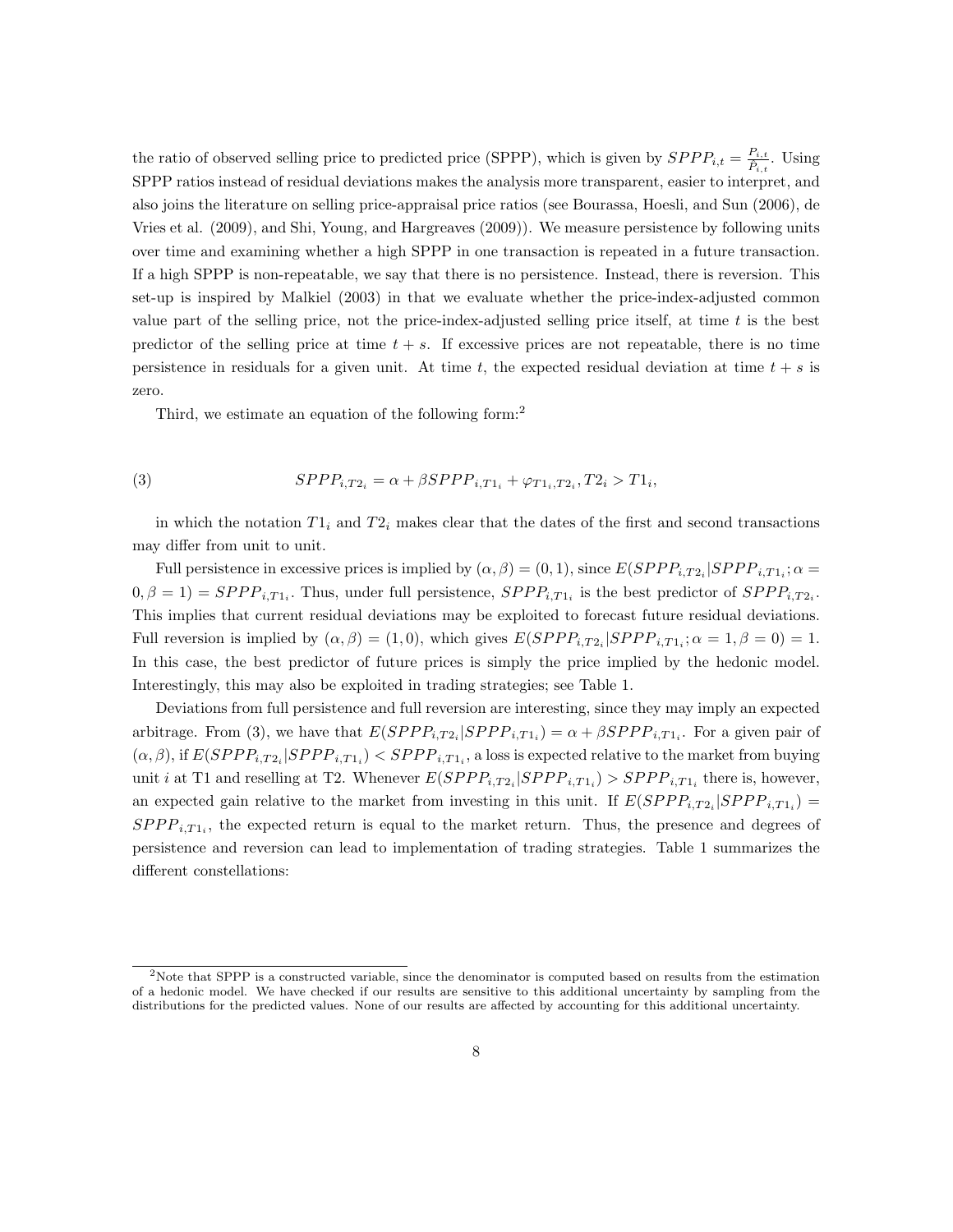| $E(SPPP_{i,T2i} SPPP_{i,T1_i})$ | $SPPP_{i.T1_i}>1$       | $SPPP_{i,T1_i}=1$                                   | $SPPP_{i.T1_i} < 1$     |
|---------------------------------|-------------------------|-----------------------------------------------------|-------------------------|
| $>$ $SPPP_{i,T1_i}$             |                         | a) Buy high, sell higher d) Buy normal, sell higher | g) Buy low, sell higher |
| $=$ $SPPP_{i.T1_i}$             | b) Buy high, sell same  | e) Buy normal, sell same                            | h) Buy low, sell same   |
| $\langle$ SPPP <sub>i.T1</sub>  | c) Buy high, sell lower | f) Buy normal, sell lower                           | i) Buy low, sell lower  |

Table 1. Outcome space for excessive prices across two transactions

Notes: The table shows the complete outcome space of expected SPPP ratios in the second transaction for different values of SPPP ratios in the first transaction. SPPP is an abbreviation for selling price divided by predicted price.

Cases a,d and g suggest a scope for arbitrage; either by buying above market and selling even more above market (a), buying at market, but selling above market (d), or buying below market and selling above market (g). In all other cases, one would either expect to break even (cases b, e and h), or incur a loss relative to the market (cases c, f and i).<sup>3</sup> Finding evidence for case a or d would be consistent with the idea of superstar cities, as suggested by Gyourko et al. (2013). In that case, expecations of future rent appreciations drive up prices today, but even more so in the future. Thus, in the presence of superstar cities, it could be the case that houses that are bought at an excessive price today sell at an even more excessive price in the future.

To illustrate in a bit more detail, we shall consider a simple example. A hedonic model has been estimated, and it predicts a selling price of USD 500,000 for a given unit i at time  $T1_i$ . The observed selling price is USD 600,000. Thus,  $SPPP_{i,T1_i} = 600,000/500,000 = 1.2$  and this outcome would be placed to the right of the solid vertical line at  $SPPP_{i,T_{i}} = 1$  in Figure 1, as indicated by the dotted vertical line at  $SPPP_{i,T_1} = 1.2$ . What is the best predictor of the next selling price of unit i? Full persistence means that the SPPP ratio in the next transaction would be expected to be 1.2. Thus, if the house price level increases and the hedonic model predicts USD  $600,000$  at time  $T2_i$ , the best predictor for the next selling price of this particular unit would be  $1.2 \times$  USD 600,000 = USD 720,000. In Figure 1, full persistence is indicated by the black circle where the dotted vertical line at  $SPPP_{i,T1_i}$  $= 1.2$  intersects the 45-degree line, which gives  $SPPP_{i,T2_i} = 1.2$ . We highlight this case by drawing a dotted horizontal line from the level 1.2 on the vertical axis. No persistence means the SPPP ratio in the second transaction is one, which is shown by the black circle at the intersection of the dotted vertical line at  $SPPP_{i,T1_i} = 1.2$  and the solid line at  $SPPP_{i,T2_i} = 1$ . Under no persistence, the best predictor is USD 600,000, i.e. the prediction of the hedonic model.

Figure 1 also highlights that any point below the 45 degree line is associated with a loss relative to the market. Likewise, any point above the 45 degree line is associated with a gain relative to the market, as indicated by the shaded areas. It is clear that full reversion implies that any SPPP ratio above unity in the first transaction is associated with a loss relative to the market. However, full

<sup>&</sup>lt;sup>3</sup>Note that in the special case where  $\alpha = 0$ , we have that  $\beta > 1$  implies that buying below, at, or above the expected price is expected to result in a second selling price that is even higher than the predicted price (cases a, d, and g). Cases b, e, and h are implied by  $\beta = 1$  when  $\alpha = 0$ , whereas cases c, f, and i are implied by  $\beta < 1$ .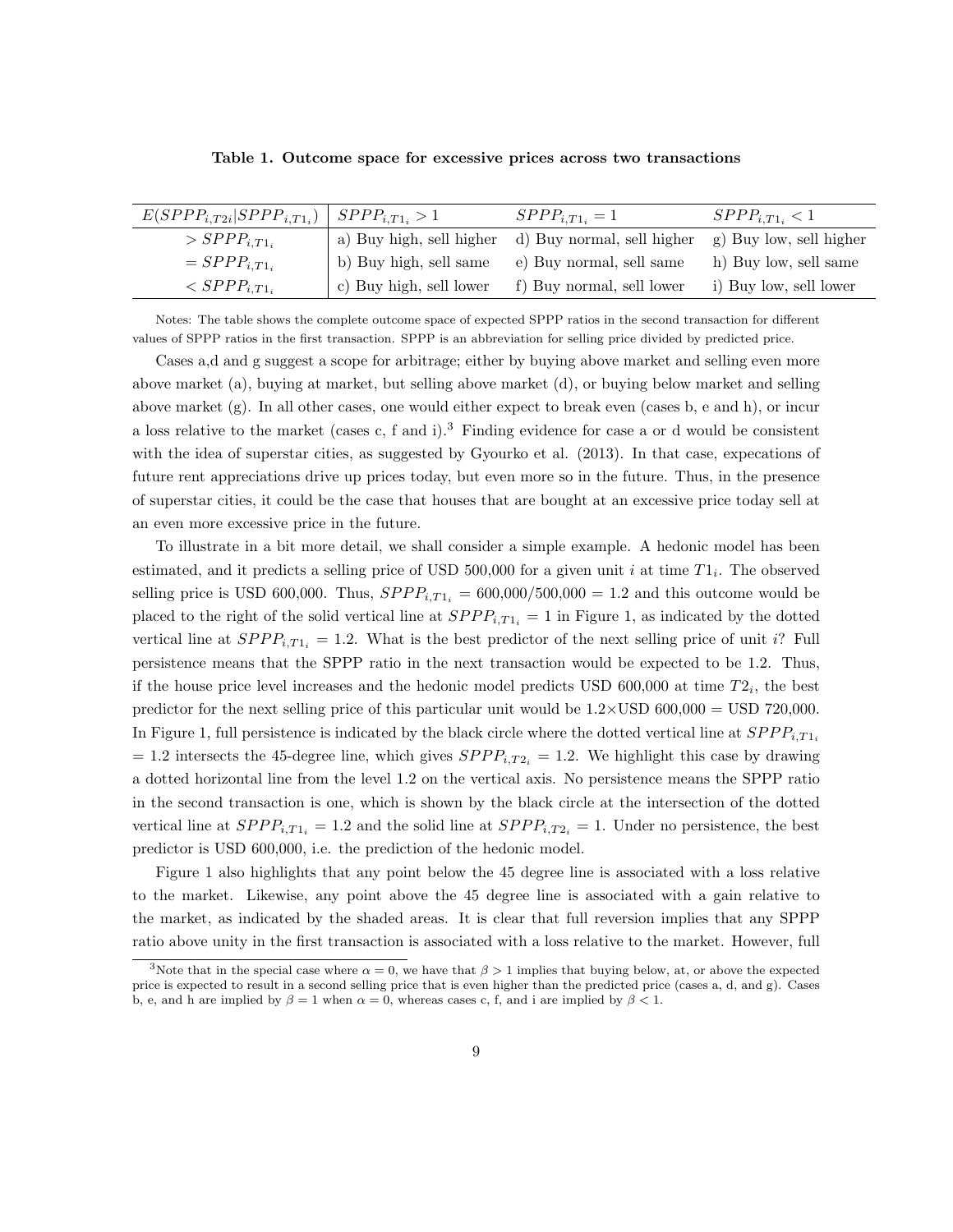reversion does not rule out that a profit can be made relative to the market by investing in underpriced units.



Figure 1. Persistence vs. no persistence. selling price on predicted price, 1st and 2nd sale

Our simple framework suggests that the break-even condition for a profitable arbitrage can be calculated by equating the expected SPPP ratio in the second transaction with the SPPP ratio in the first transaction:

$$
(4) \qquad \qquad E(SPPP_{i,T2i}|SPPP_{i,T1i}) = SPPP_{i,T1i},
$$

Using (3) to calculate the left-hand side in (4) and solving out for  $SPPP_{i,T_1}$ , we find the ratio of the selling price to the predicted price in the first transaction that is consistent with an expected return equal to the market return upon the next sale:

(5) 
$$
SPPP_{i,T1_i} = \frac{\alpha}{1-\beta} = \mu,
$$

whenever  $SPPP_{i,T_{1_i}} < \mu$ , a profit in excess of the market return is expected, so one possible investment strategy would be to invest in those units. In the case where  $\mu > 1$ , the second selling price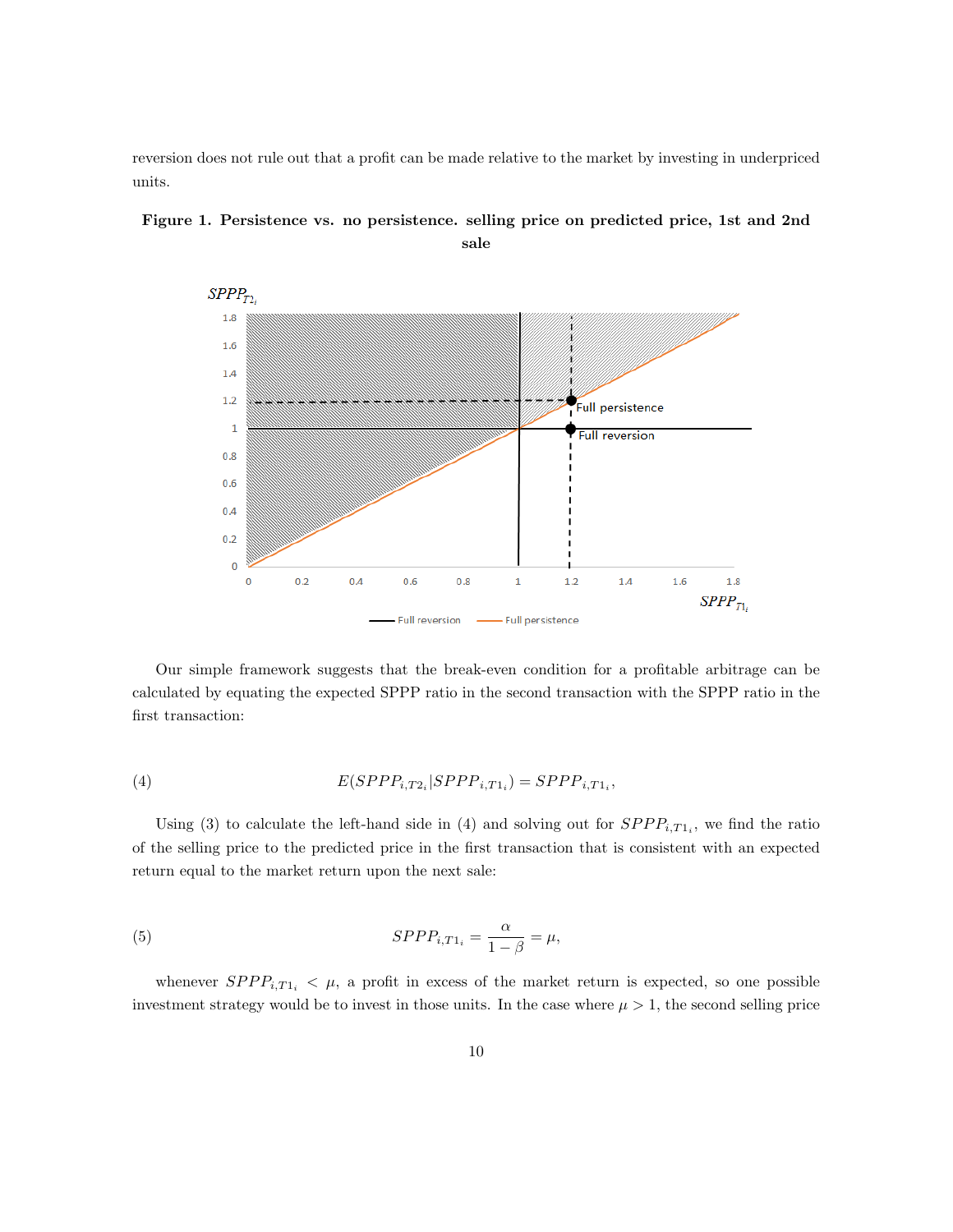is expected to be higher than the predicted price both when buying below, at, and above (up to  $\mu$ ) the expected price. Again, this finding may be consistent with the idea of superstar cities (Gyourko et. al., 2013). When  $0 < \mu < 1$  it is not possible to buy higher than the market and expect to resell even higher. However, this situation is consistent with buying low (up to  $\mu$ ) and reselling higher. When  $\mu<0$  no profits can be made from any strategy.

# 3 DATA, INSTITUTIONAL BACKGROUND AND EMPIRICAL APPROACH

#### 3.1 The transaction and auction data sets

We have acquired data from the firm Eiendomsverdi AS, a private firm that collects data from realtors, official records, and Finn.no (a Norwegian classified advertisement website) and combines such data with other information. Eiendomsverdi specializes in constructing automated valuation methods that deliver price assessments for commercial banks and realtors in real time. Commercial data are merged with official records and the resulting data set is a comprehensive register of publicly registered housing transactions in Norway between January 1st, 2002 and February 1st, 2014, and contains information on both the transaction and the unit. Transaction data comprise date of accepted bid, date of announcement of unit for sale, ask price, selling price, and appraisal price made by an independent appraiser. Unit data include unique ID, address, GPS coordinates, size, number of rooms, number of bedrooms, floor, and other attributes.

In order to remove errors, not-arms-length transactions and invalid entries, we trim the data by truncation at percentile points. We exclude co-ops. In order to estimate the hedonic model without imputation, we exclude any observation with any missing variable. We are left with 484,243 observations, which we employ in the estimation of the hedonic model, but we truncate on the ratio of selling price to predicted price (SPPP) at the  $1^{st}$  and  $99^{th}$  percentiles to delete suspicious outliers. 469,127 observations remain. We observe that 72,707 units are sold exactly twice and 16,877 units are sold exactly three times.

The unique unit ID is constructed by the firm Eiendomsverdi on the basis of the official Norwegian register of housing units. As a matter of routine control, the uniqueness of this ID is examined by inspecting latitudes and longitudes using the GPS coordinates for each unit. Upon inspection, all first and second transactions have identical GPS coordinates. However, the ground area of houses (footprints) may be altered during reconstruction. In order to ensure that we consider comparable units over time, our study of repeat-sales only samples units that have unaltered size. Table 2a summarizes the data.<sup>4</sup>

<sup>4</sup>Values are converted to USD using the average exchange rate between USD and NOK in the period 2002-2014:  $USD/NOK = 0.158$ .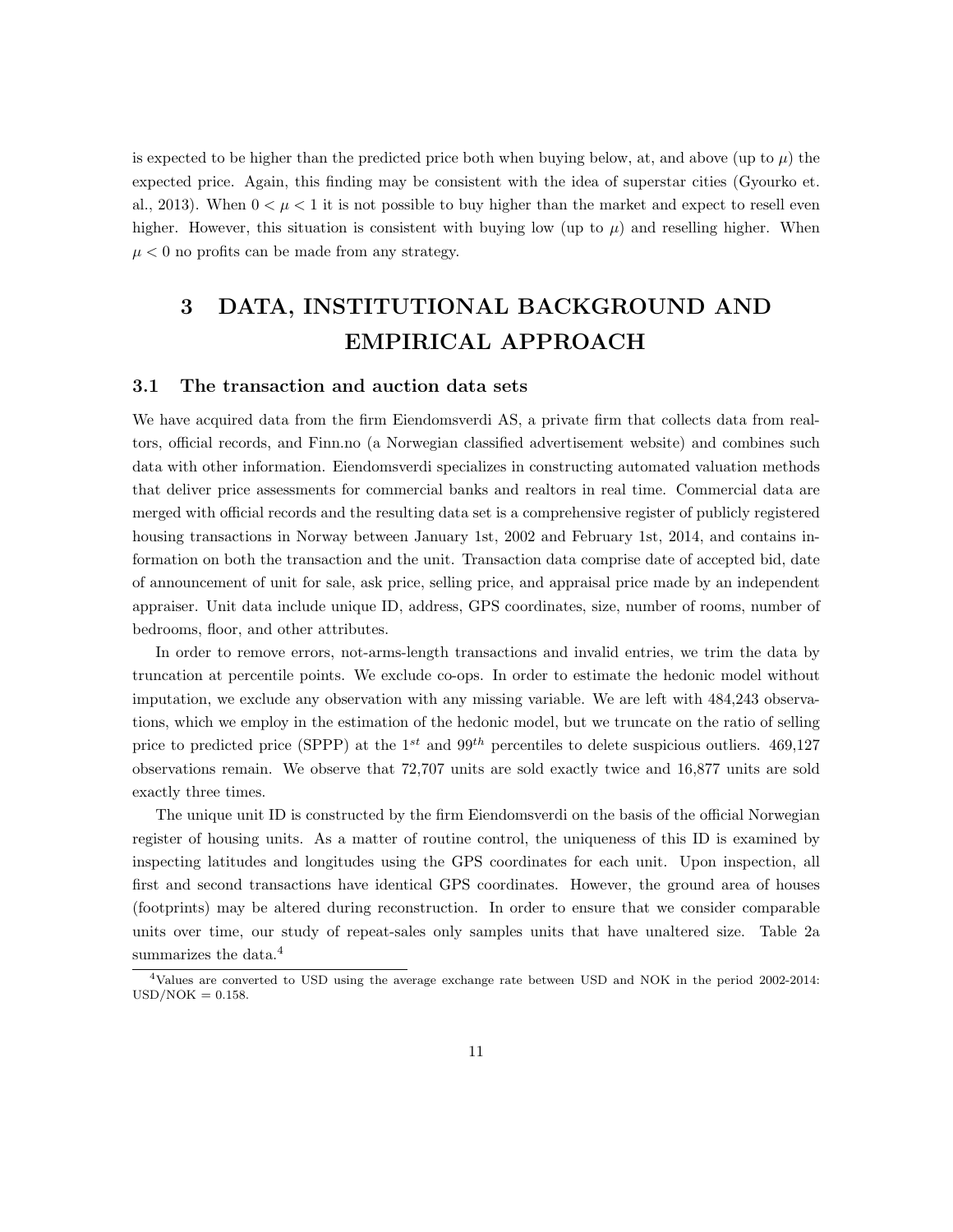In general, units that are transacted more times are smaller and cheaper, and apartments are represented more often than detached houses. Units that are transacted often are to a larger extent sold in the capital city of Oslo. To explore the sensitivity of our results to this variation, we check for robustness to estimation in sub-samples with detached houses only and apartments only, small versus large units and different price segments. In addition, we test the robustness of our results to estimation on a sub-sample excluding Oslo.

|                            | Sold once | Sold Twice | Sold three times | All transactions |
|----------------------------|-----------|------------|------------------|------------------|
| Selling price (mean)       | 409,396   | 374,901    | 345,213          | 389,184          |
| Predicted price (mean)     | 407,526   | 378,808    | 353,511          | 390,546          |
| Square footage (mean)      | 1,420     | 1,231      | 1,064            | 1,308            |
| Time on market (mean days) | 42        | 41         | 39               | 41               |
| Percent Oslo               | 13        | 18         | 22               | 16               |
| Percent Detached           | 57        | 40         | 27               | 47               |
| Percent Semi-detached      | 12        | 13         | 13               | 12               |
| Percent Row house          | 7         | 8          | 9                | 8                |
| Percent Apartment          | 24        | 39         | 51               | 33               |
| No. of units               | 258,658   | 72,707     | 16,877           | 351,713          |
| No. of observations        | 258,658   | 145,414    | 50,631           | 469,127          |

Table 2a. Summary statistics and checks for balance for transaction data set

Notes: The table shows summary statistics for our sample of housing transactions. The 'sold once'-category consists of units that are sold exactly once, 'sold twice' are units that are sold exactly twice, and 'sold three times' are units that are sold exactly three times. The term 'all transactions' indicates all transactions that are included in our dataset. This category includes units that are sold exactly once, exactly twice, exactly three times as well as units sold more than three times. NOK values are converted to USD using the average exchange rate between USD and NOK in period 2002-2014, where  $USD/NOK = 0.158$ . The reason why the mean selling price and the mean predicted price do not coincide is because the data are truncated at the 1st and 99th percentile of SPPP after the hedonic model had been estimated.

To study the role of bidding-specific factors in affecting SPPP ratios, we have collected a unique data set on the auction process from 7,915 housing auctions between 2013 and 2016. The data are collected from one of the largest realtor companies in Norway and include information on the number of bids, appraisal prices, actual selling prices and transaction dates. In addition, the data include a unit identifier, so that we can follow repeat sales of the same unit. Table 2b summarizes the distribution of three key variables in the data set.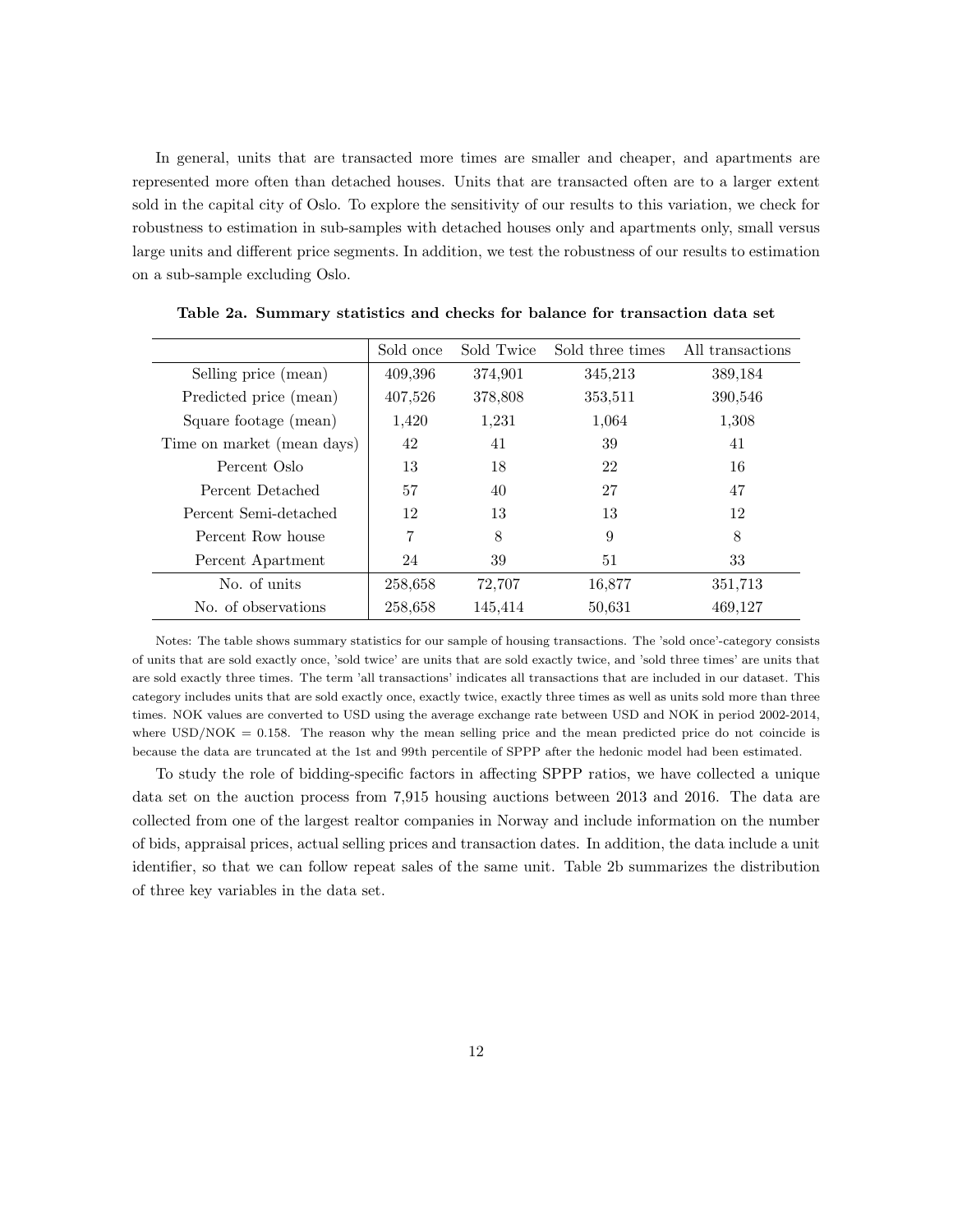|                       |              |       |      | 10th pct. Median Mean 90th pct. |
|-----------------------|--------------|-------|------|---------------------------------|
| Number of bidders     | $\mathbf{L}$ |       | 2.59 |                                 |
| Number of bids        | 2            |       | 829  | 17                              |
| Number of bids/bidder | 1.33         |       | 3.22 | 5.5                             |
| No. of observations   |              | 7.915 |      |                                 |

Table 2b. Summary statistics for auction data set

Notes: The table shows summary statistics for our sample of housing auctions. Number of bids per bidder is calculated by taking the number of bids in a given auction and then dividing by the number of bidders in that auction.

### 3.2 Institutional background

The Norwegian housing market is both liquid and transparent. Typically, a unit is announced for sale about a week before a weekend showing. Announcements are most frequently posted on the nationwide online service Finn.no and in national and local newspapers. The auction commences on the first workday that follows the last showing, but it is possible to extend bids prior to the public showing. The auction is arranged as an ascending bid auction in which bids take place by telephone, fax, or electronic submission, and the realtor informs the participants of developments in the auction. Each and every bid is legally binding, and when a bidder makes his first bid, he submits a statement of financing that documents proof of access to funding. About four out of five Norwegians are owneroccupiers, depending on unit of analysis (households, individuals, addresses).

#### 3.3 Specification of the hedonic model

To estimate the hedonic model, we use a lin-log specification of the following form (see Rosen (1974), Cropper, Deck, McConnell (1988), Pope (2008), Kuminoff, Parmeter, and Pope (2010), von Graevenitz and Panduro  $(2015)$ :<sup>5</sup>

(6) 
$$
P_{i,t} = a + b_1 log(S_i) + b_2 (log(S_i))^2 + c' A_i + d' M_t + \varepsilon_{i,t},
$$

in which  $P_{i,t}$  denotes observed selling price for unit i at time t. The size of the unit is denoted  $S_i$ , and  $A_i$  is a vector of attributes; building type (detached, semi-detached, row house, apartment), a

<sup>5</sup>Another specification that offers good fit, reduces the influence of outliers, and allows easy computations of index developments is the log-log form. In other papers, it has been shown that index estimates are robust across different functional forms, see e.g., Sieg et al. (2002) who develop interjurisdictional house price indices for the LA metro area. They opt for the log-log specification for index construction. Similarly, we use the log-log specification in the hedonic time dummy set-up in order to verify macro persistence. However, we employ the lin-log specification when we predict individual house prices since the inversion of the log-log form does not yield an unbiased price predictor due to the non-linearity of the log-transformation of the dependent variable. We also considered a lin-lin specification, but the lin-log specification has marginally better explanatory power.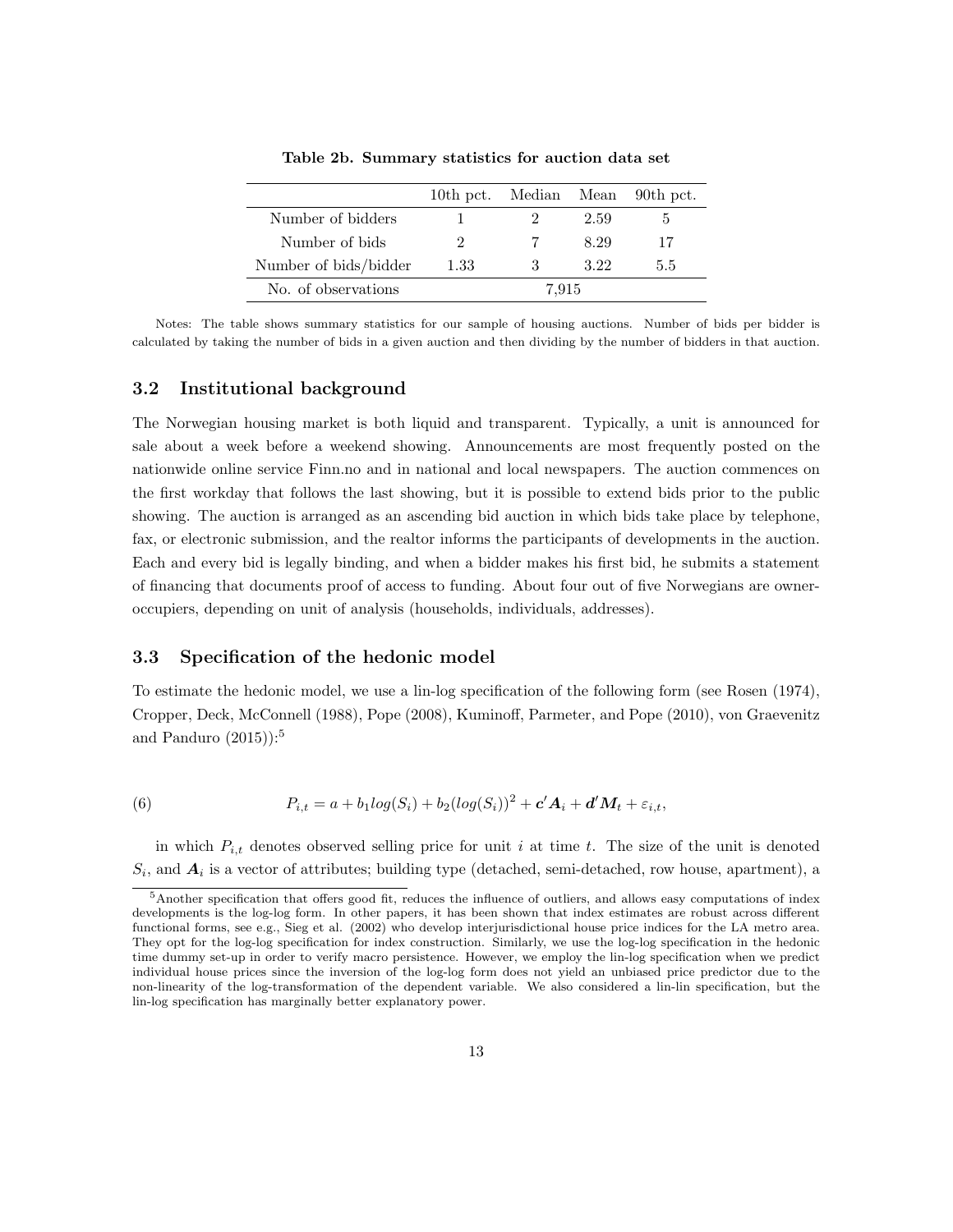dummy for lot sizes above 10,765 square feet (1,000 square meters) and construction period dummies (4 periods) to control for different construction eras. There are about 5,000 zip codes in Norway and we include zip code dummies to control for location fixed effects. We also allow size to be priced differently for apartments and for the capital city of Oslo by adding interaction terms. Finally, we include a vector of monthly dummies  $M_t$  (146 months).<sup>6</sup> For each sale, we compute a predicted price  $\hat{P}_{i,t}$  and calculate the ratio of selling price to predicted price,  $SPPP_{i,t} = \frac{P_{i,t}}{\hat{P}_{i,t}}$  $\frac{P_{i,t}}{\hat{P}_{i,t}}$ . All the variables included in  $A_i$ , along with estimated coefficients of our hedonic model are reported in Table A.1 in Appendix A.1. We achieve an adjusted R-square of 0.801 in the hedonic model.<sup>7</sup>

#### 3.4 Omitted variables and repeat-sales analysis

As pointed out by e.g. Bajari et al. (2012) and von Graevenitz and Panduro (2015), most hedonic models are plagued by the challenges posed by omitted variables. Omitting unit-specific quality factors (e.g. the view from the property or a newly renovated kitchen) may lead to inconsistent estimates of partial prices, which is of particular concern when trying to estimate willingness-to-pay functions for a particular attribute – for instance the effect on house prices of improved air quality (see the discussion in Bajari et al. (2012)). These qualities are attributes that are relevant to the home price and that are observed by both sellers and buyers, but not the econometrician. Whereas our interest is not to study willingness-to-pay functions, omitted variables may still be of great concern. Omitting unit-specific quality factors may generate the appearance of persistence in excessive prices, since the difference between the selling price and the predicted price for a given unit will be correlated over time when relevant variables are omitted.

Following Bajari et al. (2012), we shall think of the attribute vector  $X_{i,t}$  in (1) as consisting of three parts:  $X_{1,i}$ , which is obervable to the econometrician (size, building year, location),  $X_{2,i}$ , which measures time-invariant attributes not observable to the econometrician (view, exposure to sun light) and  $X_{3i,t}$ , which measures time-varying attributes (home improvements, need for new drainage, windows that need to be replaced). The challenge from an empirical point of view is that both  $X_{2,i}$ and  $X_{3i,t}$  include attributes that are relevant to the common value component of a house, and which are observed by both sellers and buyers, but not the econometrician. We deal with this challenge in three different ways:

<sup>&</sup>lt;sup>6</sup>In testing different models, we also included number of rooms and number of bedrooms as a separate regressors. None of these variables have a significant effect once we control for the size of the unit.

<sup>7</sup> In the hedonic model, we have implicitly assumed that the coefficients for the different attributes are time-invariant. Given that our sample covers a period of 12 years, this may seem like a strong assumption. We have investigated separate hedonic models for each of the years included in our sample to see how results are changed. The overall correlation coefficient between the predicted prices from the two approaches is 0.97. Furthermore, the adjusted  $R<sup>2</sup>$  from the yearspecific models are almost equal across years, and they are close to the adjusted  $R<sup>2</sup>$  of the model covering the whole period. These results are summarized in Table A.2 in Appendix A.1. We also ran our full analysis using the predicted prices from the year-specific models instead of the predicted prices from the full sample model in calculating SPPP ratios. None of our econometric results are materially affected by this.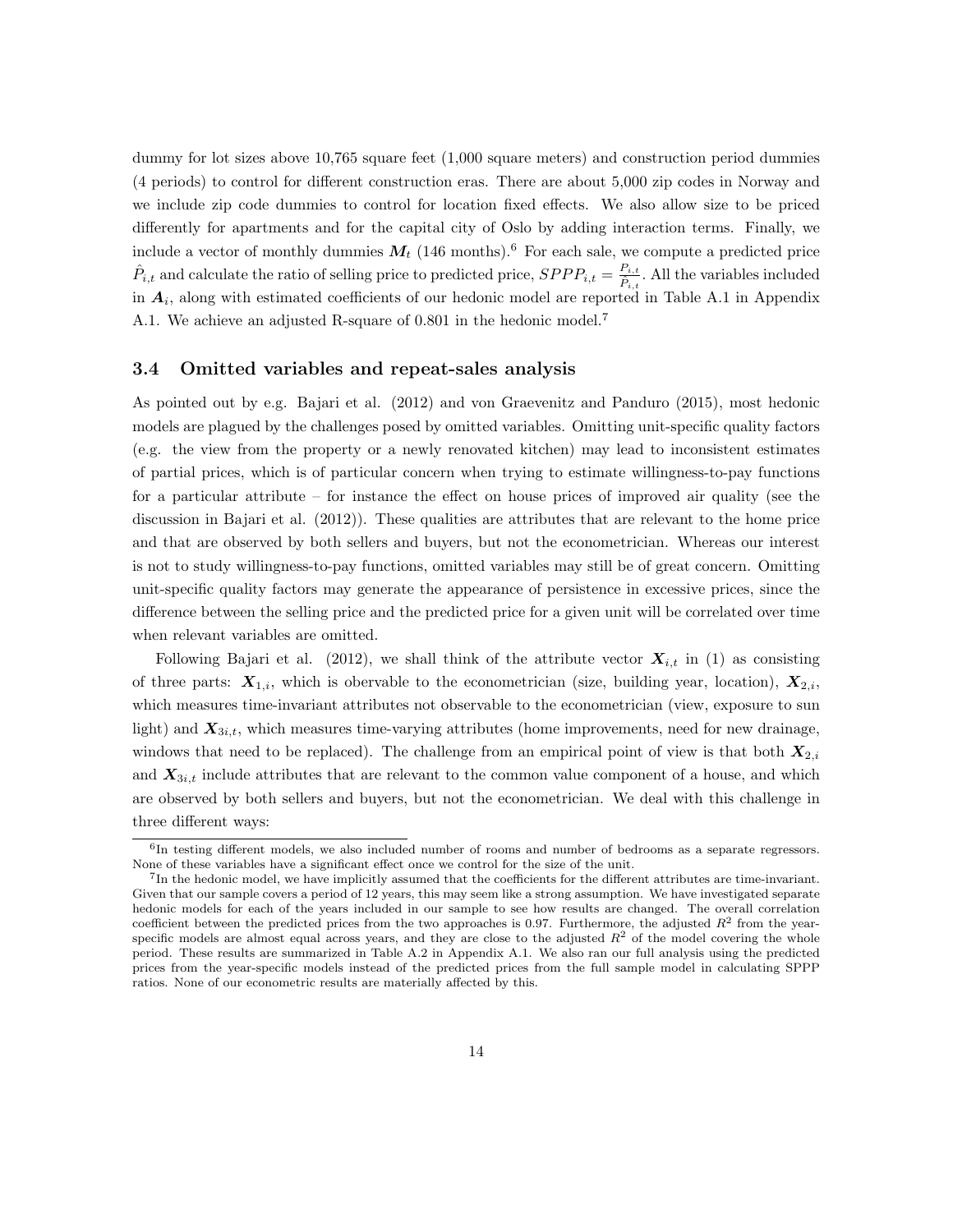- 1. Exploiting information from a third transaction, including the ask price set by the seller
- 2. Estimating a fixed-effects model
- 3. Looking at a sub-sample of units containing information on externally set appraisal prices

#### 3.4.1 Using information from a third sale or ask price

Our first way of dealing with omitted variables entails identifying units that are sold exactly three times. For each unit, we compute the ratio of selling price to predicted price for each of the transactions  $(SPPP_{i,T1_i}, SPPP_{i,T2_i} \text{ and } SPPP_{i,T3_i}, \text{ with } T1_i < T2_i < T3_i \; \forall \; i).$ 

The empirical strategy is to run a regression of  $SPPP_{i,T2_i}$  onto  $SPPP_{i,T1_i}$ :

(7) 
$$
SPPP_{i,T2_i} = \alpha + \beta SPPP_{i,T1_i} + \phi Q_i + u_{T1_i,T2_i}, \quad T2_i > T1_i,
$$

in which  $Q_i$  is a unit-specific, time-invariant quality indicator not captured by the hedonic model. In order to deal with the challenge of omitted variables, we use additional information from the third transaction,  $SPPP_{i,T3_i}$ , as a proxy for  $Q_i$ . If both the first and the third selling prices are high relative to the predictions of the hedonic model, this is plausibly caused by a time-invariant omitted variable, and it is therefore likely that  $SPPP_{i,T2_i}$  is also high. Conversely, if  $SPPP_{i,T1_i}$  is high but  $SPPP_{i,T3_i}$ is unity, we interpret this as the outcome of bidder- or bidding-specific factors in the first round, and we are especially keen to find the associated  $SPPP_{i,T2_i}$ .

We also use information from the most knowledgeable agent, the seller. The seller sets an ask price, in collaboration with the realtor, that reflects attributes included in the hedonic model but also attributes that are not observable to the econometrician. The first case we consider is when all three  $SPPP_{i,T1_i}$ ,  $APP_{i,T1_i}$ , and  $APP_{i,T2_i}$  are high, in which  $APPP$  denotes the ask price relative to the predicted price. The natural interpretation is that this occurs when a unit-specific variable is omitted from the hedonic model. Second, we consider the case when  $SPPP_{i,T1_i}$  is high, but  $APP_{i,T1_i}$  and  $APPP_{i,T2_i}$  are low. This case is likely to be caused by bidder- or bidding-specific factors.

#### 3.4.2 Fixed effects model

Our second approach to deal with potential omitted variables is to estimate a fixed-effect, repeated cross-section, model in which unobserved, permanent unit-specific effects are captured by individual unit intercepts:

(8) 
$$
SPPP_{i,s_i} = \alpha_i + \beta SPPP_{i,t_i} + u_{i,s_i}, s_i = T2_i, T3_i; t_i = T1_i, T2_i.
$$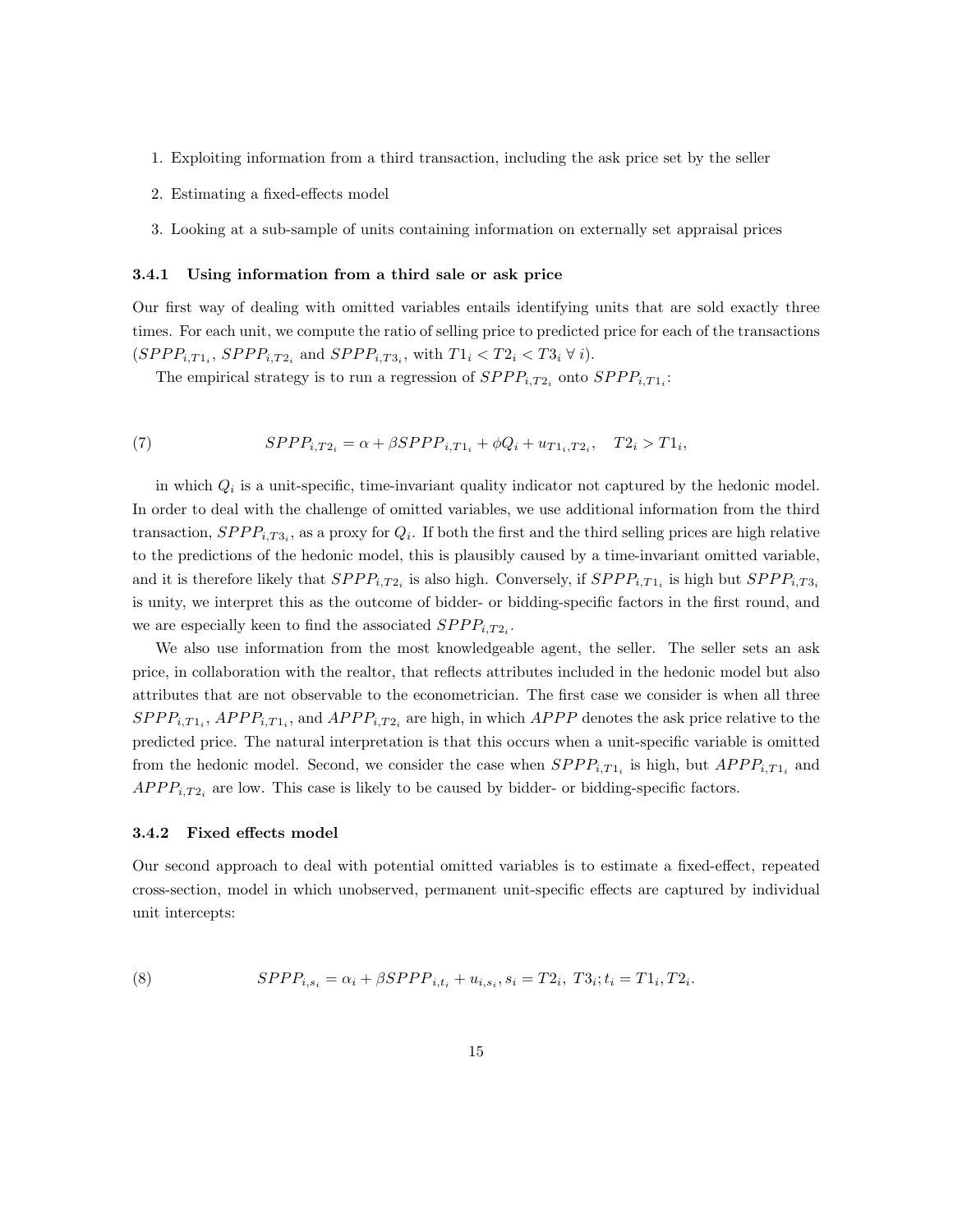In this case, we follow units that are sold exaclty three times in order to be able to estimate the unit-fixed effects.

#### 3.4.3 Time-varying unit-specific attributes

Whereas the first two approaches deal with time-invariant unit-specific factors,  $X_{2,i}$ , it may also be important to control for time-varying, unit-specific factors,  $X_{3,i,t}$ . For this purpose, we exploit information on appraisal prices.

In Norway, it is customary that an external and independent appraiser inspects the home prior to sale.<sup>8</sup> The appraiser thoroughly inspects the unit's exterior and interior and writes a technical report on the general condition of the unit (need for drainage, water pressure, damp problems, age of wet rooms, if and when renovation of different rooms where undertaken). The report also includes information on view, sun light exposure (balcony facing west versus east), proximity to grocery stores, kindergartens etc. Based on the inspection, the appraiser sets an appraisal price that is supposed to reflect the technical condition of the unit, together with size, location etc. When a home is listed for sale, the appraisal price, and the technical report is freely available to both sellers and buyers. Since the appraiser is independent and since the report is written prior to sale, the appraisal price should not be distorted by strategic pricing or bidding-specific factors. The appraisal price should therefore reflect what the hedonic model misses, namely both time-invariant attributes and attribute changes that affect the value of the unit, but that are not observable to the econometrician, i.e.  $X_{2,i}$  and  $X_{3i,t}$ .

Our data set includes appraisal prices for about half of the transactions in our sample (264,386 transactions include information on appraisal prices),<sup>9</sup> and our approach can be described as follows:

1. Regress the appraisal price on the same set of observed attributes as those considered in the hedonic model in (6):

(9) 
$$
P_{i,t}^{Approxial} = \tilde{a} + \tilde{b}_1 log(S_i) + \tilde{b}_2 (log(S_i))^2 + \tilde{c}' A_i + \tilde{d}' M_t + e_{i,t}.
$$

2. The estimated residuals from this regression,  $\hat{e}_{i,t}$  are proxies for the part of estimated market value set by the inspector that cannot be explained by observable attributes, i.e. it as a proxy for  $X_{2,i}$ and  $X_{3i,t}$ 

3. Augment the specification of the hedonic model in (6) with  $\hat{e}_{i,t}$  to deal with both time-invariant and time-varying attributes that are not directly observable:  $10$ 

<sup>8</sup>A description of appraiser activities can be accessed on-line at e.g. www.ntf.no.

<sup>9</sup>The sub-sample of units with appraisal prices are mostly similar to the overall sample in terms of observables (compare Table A.5 in Appendix A.1 to Table 2 in the paper). However, the average selling price of units in this sample are a bit higher than the overall sample. Also, Oslo is more heavily represented in this sample.

 $10$ Note that exactly the same results would be achieved controlling for the appraisal price directly. The only difference is that this would make it harder to distinguish gross and net effects on prices of different attributes. However, the fitted values would be exactly the same.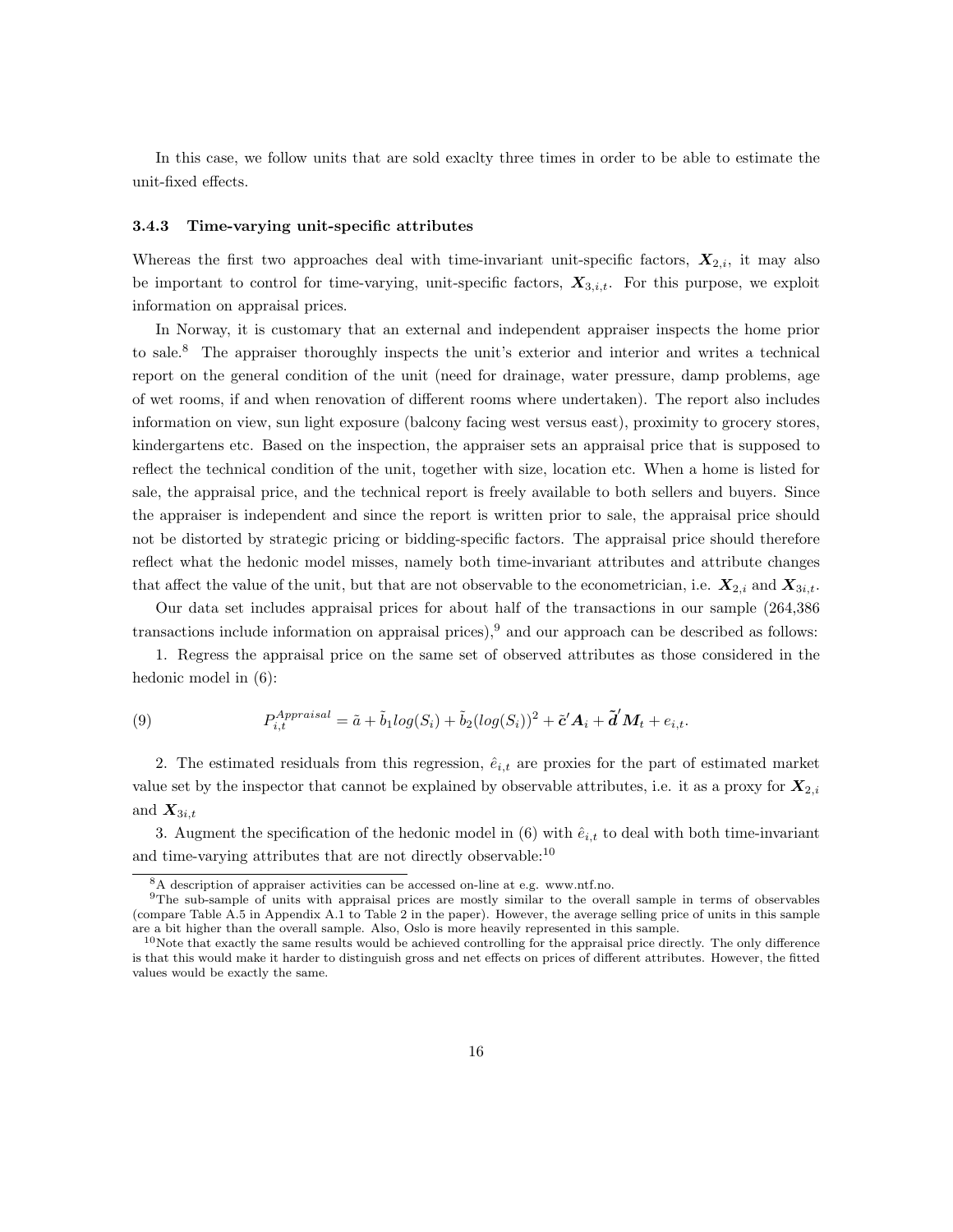(10) 
$$
P_{i,t} = a + b_1 log(S_i) + b_2 (log(S_i))^2 + c' A_i + d' M_t + b_3 \hat{e}_{i,t} + \varepsilon_{i,t}.
$$

4. Construct SPPP ratios using the predicted prices based on estimating (10), and re-estimate the fixed effects model in (8).

Whereas our full sample covers 16,877 units that are sold exactly three times, we only have the appraisal price for 6,721 units sold exactly three times. This analysis will therefore be carried out on a somewhat smaller sample.

## 4 EMPIRICAL RESULTS ON MICRO PERSISTENCE

#### 4.1 Testing for persistence in SPPP

Persistence in deviations from predicted prices implies that a high SPPP ratio in the first sale is repeated in the second sale. Reversion implies that a high SPPP in one transaction is followed by a low SPPP in the next transation. Table 3 tabulates results from estimating the baseline specification in (3) using the sample of units for which we have information on exactly two transactions.

The coefficient on  $SPPP_{i,T_1i}$  is both statistically significant and economically important. The table also reports p-values from standard Wald tests for full persistence, which is implied by  $(\alpha, \beta) = (0, 1)$ , and full reversion,  $(\alpha, \beta) = (1, 0)$ . The results from these tests are reported as pval(Full persistence) and pval(Full reversion) in Table 3. We clearly reject full persistence of zero intercept and unit slope. We also reject full reversion. However, as seen in the bottom part of Table 3, in which we input values 0.7, 1.0, and 1.3 for  $SPPP_{i,T1i}$  – numbers which are close to the 10th percentile, the median and the 90th percentile – the main pattern is a reversion to unity.<sup>11</sup> The interpretation of the estimated regression coefficients is clear: When the selling price is 30 percent above the predicted price in the first round, it is associated with a selling price that is 7 percent higher than the predicted price in the second round, a substantial reversion towards unit SPPP. When the selling price is 30 percent below the predicted price in the first round, it is associated with a selling price that is 10 percent lower than the predicted price in the second round, a reversion towards unit SPPP. When the selling price is equal to the predicted price in the first round, it is associated with a selling price that is roughly 1.5 percent lower than the predicted price in the second round. The break-even condition calculated based on (5) shows that the only possible profit opportunity comes from investing in units that have a first SPPP ratio less than unity.

<sup>11</sup>We rounded the 90th percentile and the 10th percentile to the first decimal that ensured symmetry around one. Strictly speaking, the 10th percentile is 0.75, whereas the 90th percentile is 1.33. However, to ensure symmetry around one, we used 0.7 and 1.3 instead of 0.8 and 1.3. Qualitative results are of course not affected by this. A histogram of the SPPP-distribution is shown in Figure A.1 in Appendix A.1.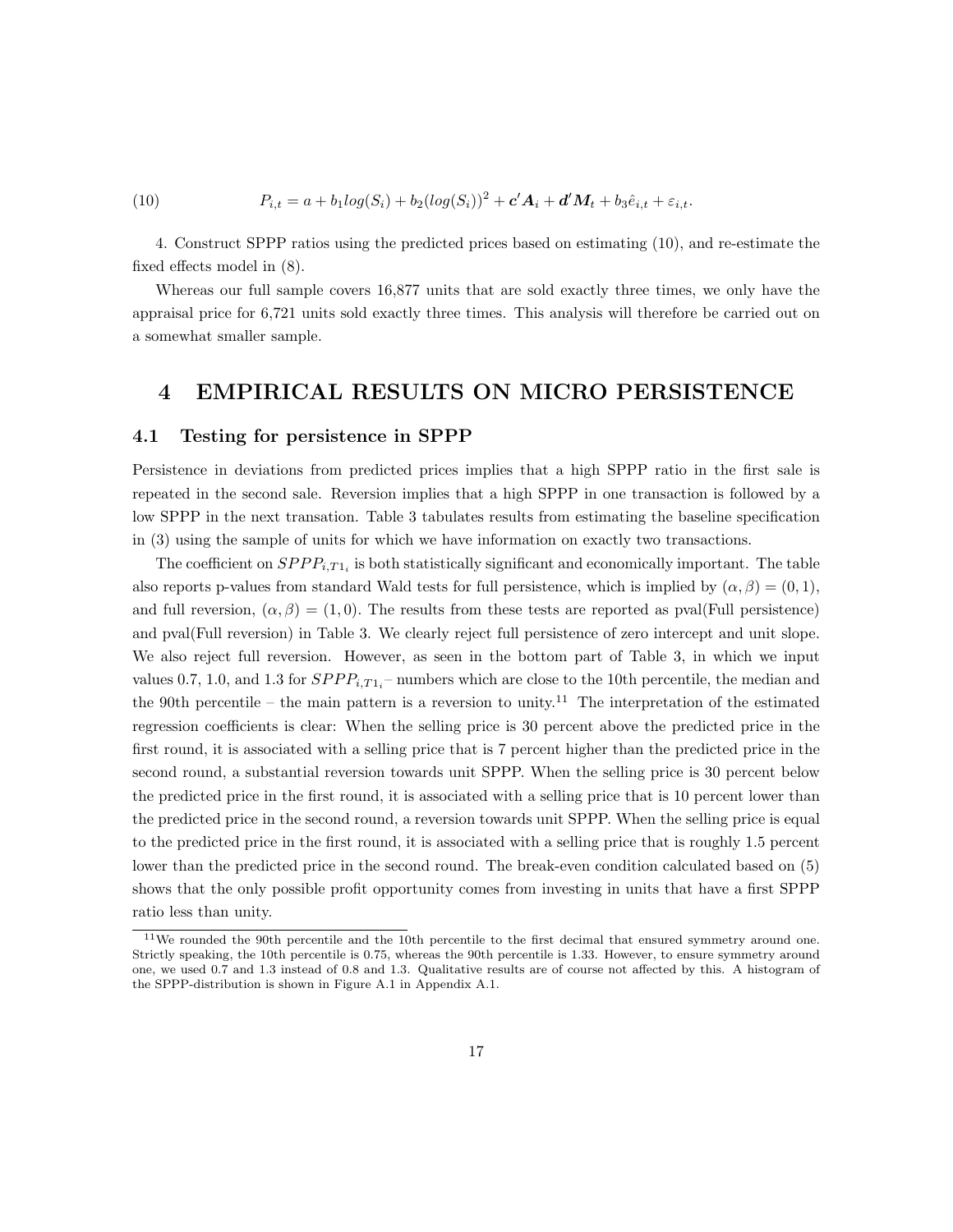We take these results as indicative of the market's relative pricing ability consistent with the lack of micro persistence, since price deviations are corrected upon the second sale. However, this parsimonious regression specification does not control for omitted variables.

| Indep. var.                               | Dependent variable is $SPPP_{i,T2_i}$ |
|-------------------------------------------|---------------------------------------|
| Interc.                                   | 0.713(0.004)                          |
| $SPPP_{i,T1_i}$                           | 0.271(0.004)                          |
| Break-even if $SPPP_{i,T1_i}$ equals      | 0.979(0.001)                          |
| pval(Full persistence)                    | 0.0000                                |
| pval(Full reversion)                      | 0.0000                                |
| No. obs.                                  | 72,707                                |
| Adj. $R^2$                                | 0.216                                 |
| $SPPP_{i,T1_i} \rightarrow SPPP_{i,T2_i}$ | $0.7 \rightarrow 0.903$ (0.001)       |
| $SPPP_{i,T1_i} \rightarrow SPPP_{i,T2_i}$ | $1.0 \rightarrow 0.985(0.001)$        |
| $SPPP_{i,T1_i} \rightarrow SPPP_{i,T2_i}$ | $1.3 \rightarrow 1.066(0.001)$        |

Table 3. Regressing  $SPPP_{i,T2_i}$  on  $SPPP_{i,T1_i}$   $(T2_i > T1_i \forall i)$ . Units sold exactly twice. Norway, 2002-2014

Notes: The table reports results when we regress the second SPPP on the first SPPP for units transacted exactly twice. SPPP is an abbreviation for selling price divided by predicted price. Standard errors robust to heteroskedasticity are reported in parentheses. The break-even condition, which shows the value of the first SPPP yielding a return equal to the market return, is calculated based on the expression in (5) and the standard error reported in parenthesis has been calculated using the delta method. A value of first SPPP higher than the number implied by the break-even condition indicates that a loss is incurred relative to the market, whereas a value of SPPP lower than this number indcates a first SPPP for which a potential profit may be made. The terms 'pval(Full persistence)' and 'pval(Full reversion)' report p-values from a standard Wald test for the joint restrictions  $(\alpha, \beta) = (0, 1)$  and  $(\alpha, \beta) = (1, 0)$ , respectively.

### 4.2 Unit-specfic factors and the third sale

The results presented above demonstrate a return to unity when  $SPPP_{i,T1_i}$  is high. Omitted variables may bias the results. Our first approach in dealing with this entails looking at units that are sold three times, not twice. The third transaction may function as a control for unobserved quality factors and we use  $SPPP_{i,T3i}$  as a gauge.

Cases 1 and 2 in Table 4a show fitted values of  $SPPP_{i,T2_i}$  for two pairs of  $(SPPP_{i,T1_i}, SPPP_{i,T3_i}),$ i.e. (1.3,1.3) and (1.3,1.0). These fitted values are based on estimating the same equation and detailed results from the underlying equation are reported in the second column of Table 4b. Cases 3 and 4 in Table 4a show fitted values of  $SPPP_{i,T2_i}$  for two pairs of  $(APPP_{i,T1_i}, APPP_{i,T3_i})$ , i.e.  $(1.3,1.3)$ and (1.3,1.0). The fitted values from Cases 3 and 4 are based on estimating the same equation, and detailed results from the underlying equation are reported in the third column of Table 4b .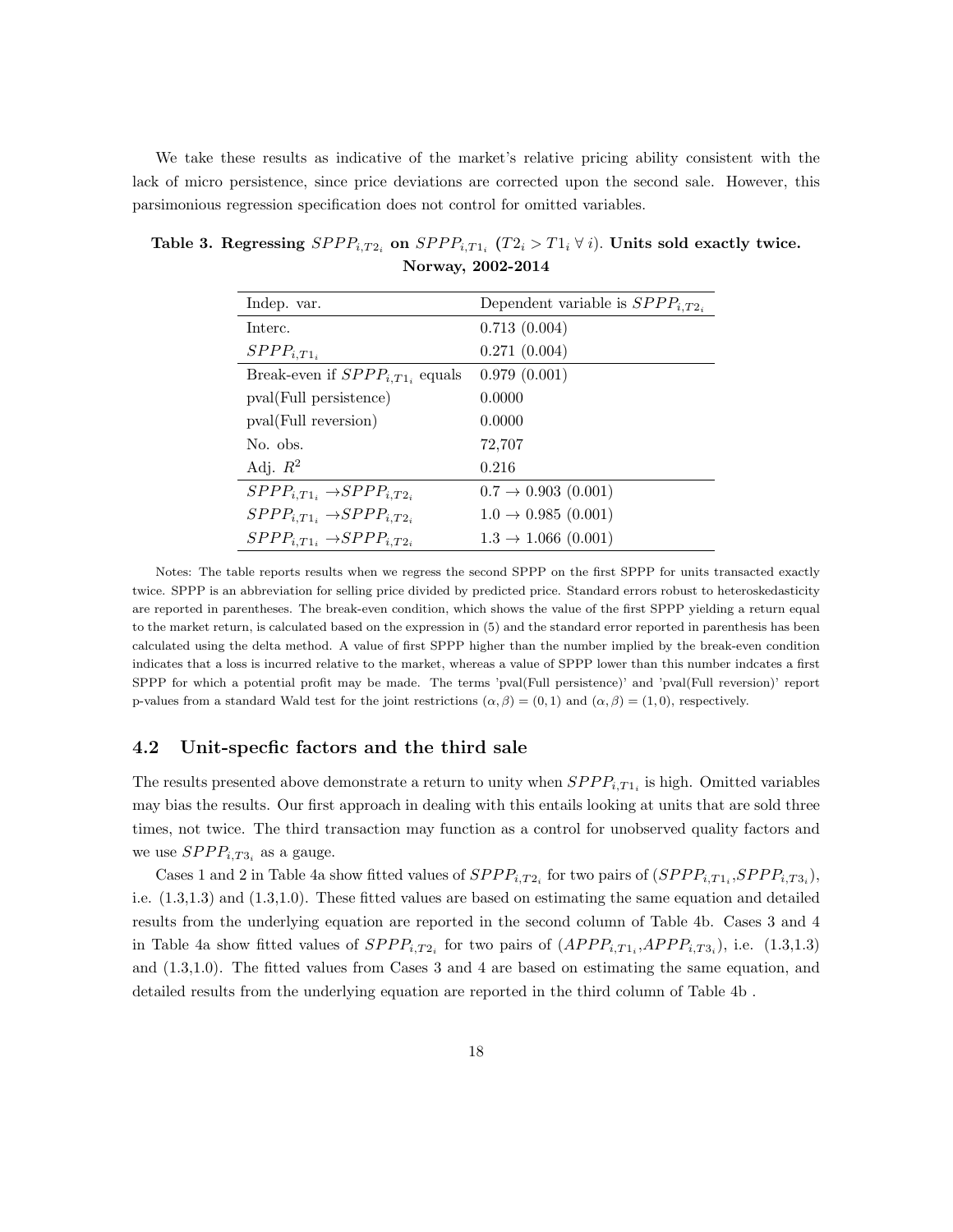|                | Fitted dep. variable is      |                   |         | when independent variables are                                        |     |         |
|----------------|------------------------------|-------------------|---------|-----------------------------------------------------------------------|-----|---------|
| Case           |                              | Interpretation    |         | $SPPP_{i,T1_i}$ , $SPPP_{i,T3_i}$ , $APPP_{i,T1_i}$ , $APPP_{i,T2_i}$ |     |         |
|                | $SPPP_{i,T2_i}=1.250(0.003)$ | unit-specific     | 1.3     | $1.3\,$                                                               |     |         |
| $\overline{2}$ | $SPPP_{i,T2_i}=1.080(0.002)$ | bidder or bidding | 1.3     | 1.0                                                                   |     |         |
| 3              | $SPPP_{i,T2}=1.302(0.001)$   | unit-specific     | $1.3\,$ |                                                                       | 1.3 | $1.3\,$ |
| 4              | $SPPP_{i,T2_i}=1.047(0.002)$ | bidder or bidding | 1.3     |                                                                       | 1.0 | 1.0     |

Table 4a. Fitted  $SPPP_{i,T2_i}$  based on information on third sale and ask prices

Notes: The table reports fitted values of second SPPP for different values of the explanatory variables. The fitted values are obtained from two separate regressions. Cases 1 and 2 are constructed by regressing second SPPP on first and third SPPP, while Cases 3 and 4 are constructed by regressing second SPPP on first and second APPP. SPPP is an abbreviation for selling price divided by predicted price and APPP is short for appraisal price relative to predicted price. Standard errors robust to heteroskedasticity are reported in parentheses next to the fitted values in the second column. The results of the underlying regression equations are reported in Table 4b.

Table 4b. Underlying models for the cases 1-4 in Table 4a

| Indep. var.     |              | Dependent variable is $SPPP_{i,T_{2i}}$ |
|-----------------|--------------|-----------------------------------------|
| Intercept       | 0.141(0.009) | 0.053(0.003)                            |
| $SPPP_{i,T1_i}$ | 0.287(0.006) | 0.111(0.008)                            |
| $SPPP_{i,T3_i}$ | 0.566(0.010) |                                         |
| $APPP_{i,T1_i}$ |              | $-0.087(0.008)$                         |
| $APPP_{i,T3_i}$ |              | 0.936(0.004)                            |
| No. obs.        |              | 16,877                                  |
| Adj. $R^2$      | 0.570        | 0.906                                   |

Notes: The table reports estimation results from the equations used to construct the fitted values for the four different cases considered in Table 4a. The results reported in the second column are used to construct the fitted values for cases 1 and 2, whereas the results in the third column are used to construct fitted values for cases 3 and 4. Standard errors robust to heteroskedasticity are reported in parentheses.

Our main findings are two-fold: The fitted  $SPPP_{i,T2_i}$  is high when the associated high  $SPPP_{i,T1_i}$ appears to be caused by unit-specific omitted variables. In contrast, the fitted  $SPPP_{i,T2_i}$  is low when the associated high  $SPPP_{i,T1_i}$  appears to be related to bidder- or bidding-specific factors. The same phenomenon occurs when we instead look at APPP ratios. In other words, when persistence is expected, there is persistence. A level of  $SPPP_{i,T1_i}$  equal to 1.3, when quality gauges are equal to 1.3 (cases 1 and 3), is associated with a fitted level of  $SPPP_{i,T2_i}$  in the range 1.25-1.30. A level of  $SPPP_{i,T1_i}$  equal to 1.3, when quality gauges are equal to 1.0 (cases 2 and 4), is associated with a fitted level of  $SPPP_{i,T2_i}$  in the range 1.05-1.08.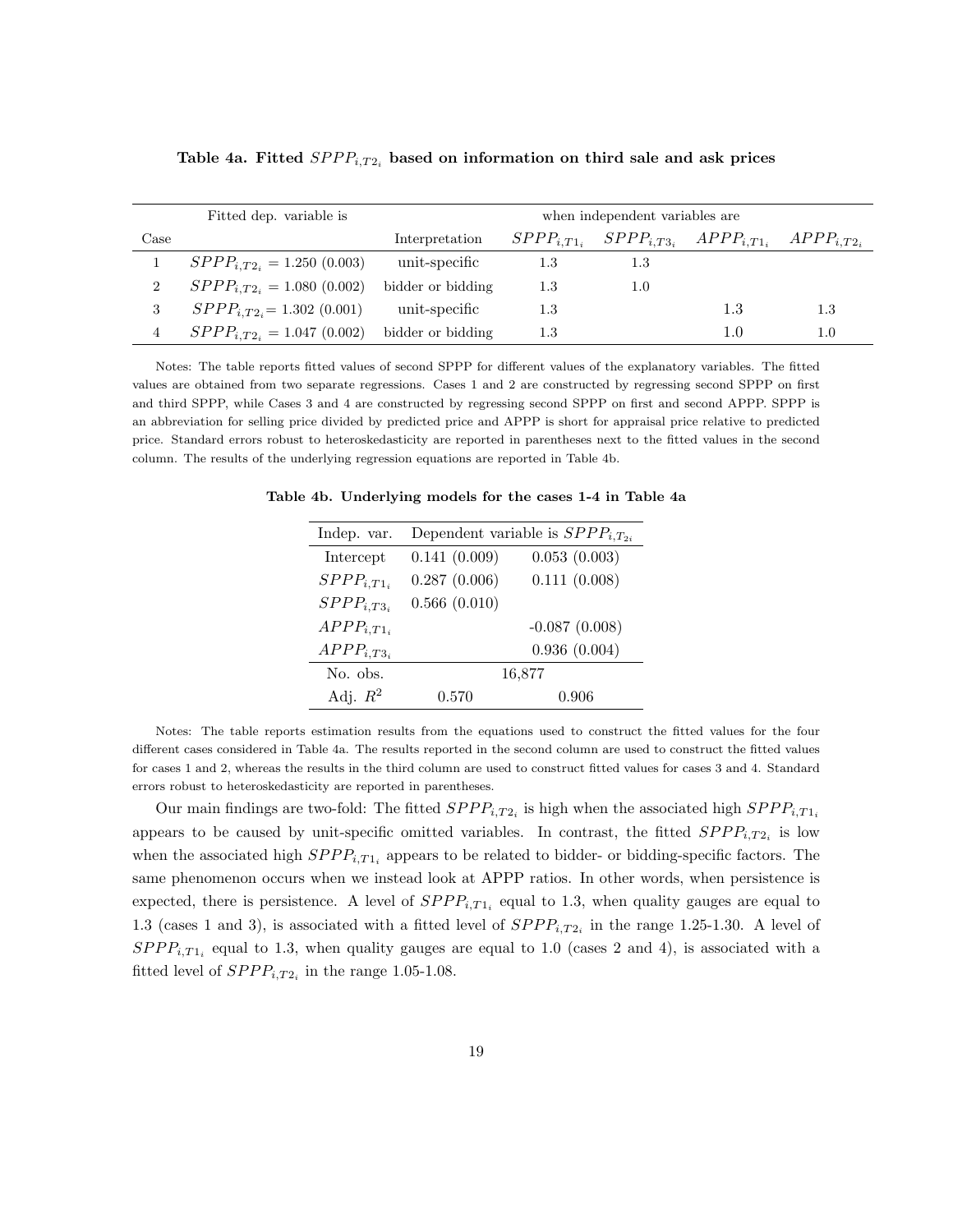## 4.3 A fixed-effects model

Using ask prices in the first and the second transaction as controls for unobservable variables omitted by the hedonic model alleviates the confounding effect from unit-specific factors in the persistence test. We also construct and estimate a fixed-effects model of the type described by equation (8). We consider both a model with unit-fixed effects only and a model with both time and unit-fixed effects.<sup>12</sup> The results of these specifications are reported in Table 5.

We reject both full persistence and full reversion also in this model, but point estimates are closer to suggesting full reversion when controlling for unit-fixed effects. There is clear evidence of reversion to unit SPPP, for  $SPPP_{i,t_i} = 0.7/1/1.3$ , suggesting that, with the exception of very high or very low values of  $SPPP_{i,t_i}$ , the absence of micro persistence is a robust finding. The break-even condition indicates that potential profits can be made by investing in underpriced units, but not in units that are overpriced.

<sup>12</sup>Throughout the paper we use the same time-fixed effects for all units, independent of their geographical location. We have also investigated whether considering regional-time fixed effects have any impact on our findings. Results are similar in that case.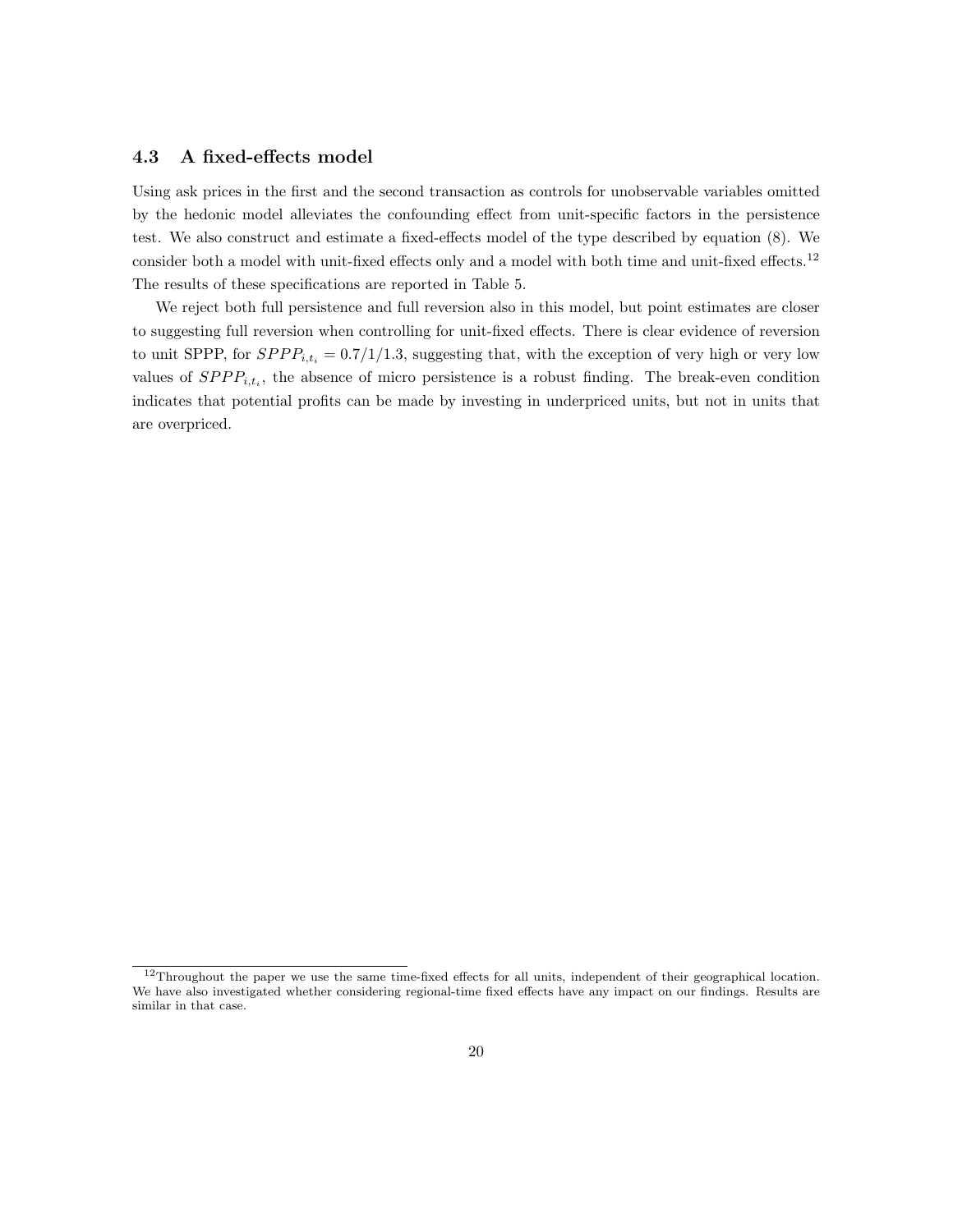| Indep. var.                                 |              | Dependent variable is $SPPP_{i,s_i}$                             |
|---------------------------------------------|--------------|------------------------------------------------------------------|
| Interc.                                     | 0.853(0.006) | 0.973(0.105)                                                     |
| $SPPP_{i,t_i}$                              | 0.130(0.006) | 0.111(0.005)                                                     |
| Break-even if $SPPP_{i,T_1}$ equals         | 0.980(0.000) | 1.024(0.011)                                                     |
| pval(Full persistence)                      | 0.0000       | 0.0000                                                           |
| pval(Full reversion)                        | 0.0000       | 0.0000                                                           |
| No. obs.                                    |              | 33,754 (16,877 units sold 3 times yield $16,877 \times 2$ pairs) |
| Within $R^2$                                | 0.050        | 0.118                                                            |
| Between $R^2$                               | 0.544        | 0.381                                                            |
| Overall $R^2$                               | 0.375        | 0.281                                                            |
| Time-fixed effects                          | NO.          | YES                                                              |
| Unit-fixed effects                          | YES          | YES                                                              |
| $SPPP_{i,t_i}=0.7 \rightarrow SPPP_{i,s_i}$ | 0.944(0.002) | 0.988(0.010)                                                     |
| $SPPP_{i,t_i}=1.0 \rightarrow SPPP_{i,s_i}$ | 0.983(0.000) | 1.021(0.010)                                                     |
| $SPPP_{i.t.}=1.3 \rightarrow SPPP_{i.s.}$   | 1.022(0.001) | 1.055(0.010)                                                     |

Table 5. Regressing  $SPPP_{i,s_i}$  on  $SPPP_{i,t_i}$  ( $s_i > t_i \forall i$ ). Units sold exactly three times. Controlling for unit-fixed effects. Norway, 2002-2014

Note: The table reports results when we regress SPPP in one transaction on the SPPP in the previous transaction. The regression model utilizes units that are sold exactly three times  $(N = 16,877)$  and we use both transaction pairs (1,2) and (2,3). SPPP is an abbreviation for selling price relative to predicted price. Standard errors robust to heteroskedasticity are reported in parentheses. The second column reports results when we control for unit-fixed effects, while both unit and time-fixed effects are controlled for in the third column. The break-even condition, which shows the value of the first SPPP yielding a return equal to the market return, is calculated based on the expression in (5) and the standard error reported in parenthesis has been calculated using the delta method. A value of first SPPP higher than the number implied by the break-even condition indicates that a loss is incurred relative to the market, whereas a value of SPPP lower than this number indicates a first SPPP for which a potential profit may be made. The terms 'pval(Full persistence' and 'pval(Full reversion' report p-values from a standard Wald test for the joint restrictions  $(\alpha, \beta) = (0, 1)$ and  $(\alpha, \beta) = (1, 0)$ , respectively.

#### 4.4 Controlling for time-varying omitted variables

To deal with time-varying, unit-specific factors, we first estimate the specification in (9) to strip out observable attributes from the appraisal price. Results are summarized in Table A.3 in Appendix A.1. Then, we augment the hedonic model in (6) with the residual from this regression, i.e. the specification in (10). The coefficient on the residual is 0.871, suggesting that the additional value estimated by the assessor is almost fully reflected in the sales price. Detailed results are given in Table A.4 in Appendix A.1. We then construct the SPPP ratio based on this alternative hedonic specification and estimate the fixed effects regression in (8). Results are reported in the third column of Table 6.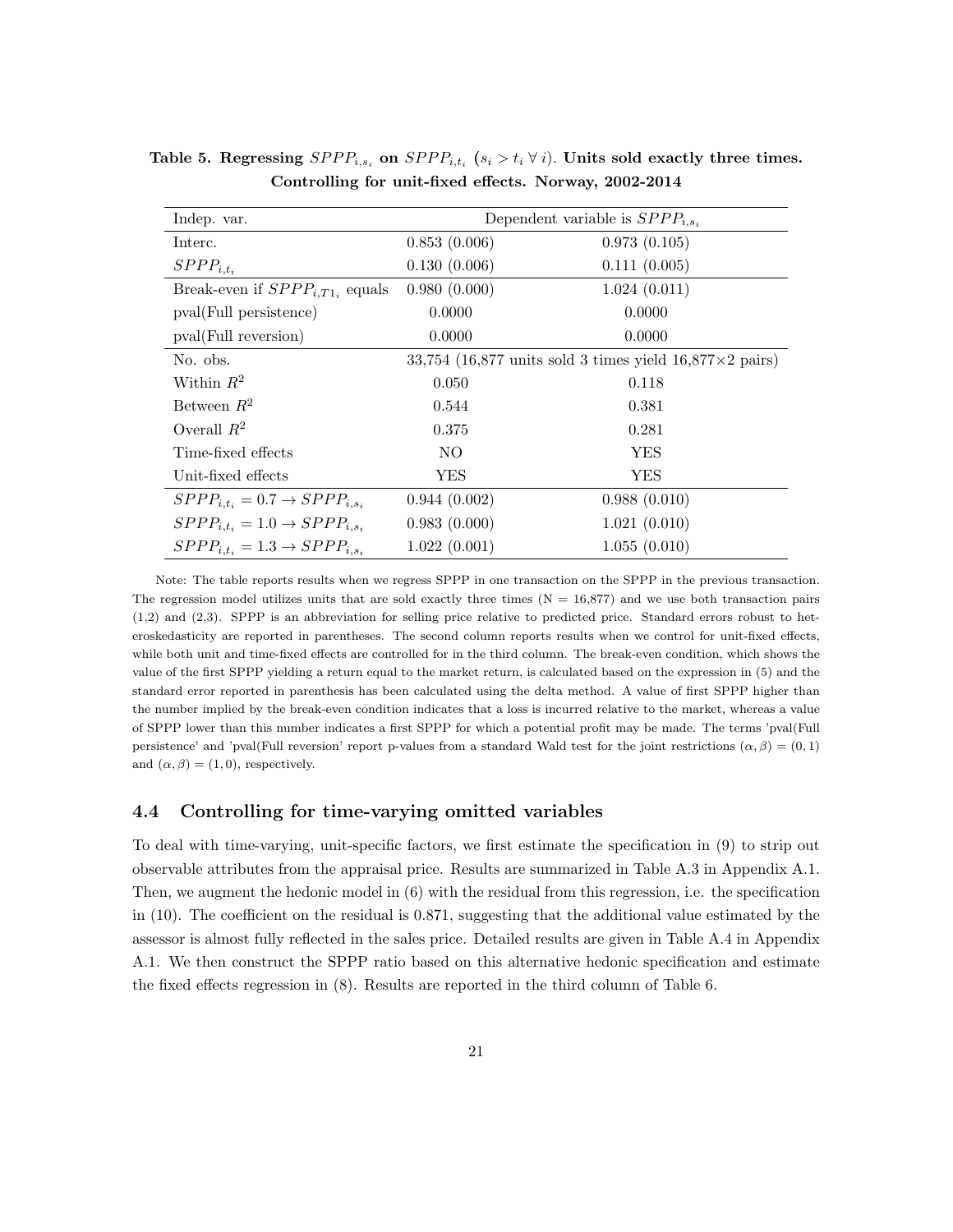It is evident that controlling for time-varying unit-specific factors further strengthens our finding of SPPP reversion. In fact, not only can we reject full persistence, but our results also suggest that the hypothesis of full reversion cannot be rejected. To explore if this result is related to the different sample considered for this analysis, results from using the predicted price from the baseline hedonic model on the sample for which we have data on appraisal prices are reported in the second column. It is clear that our findings are not driven by the different sample, since full reversion is still rejected for the baseline SPPP. The finding of full reversion in SPPP is consistent with being rewarded for under-payment and punished for over-payments – as also evidenced by the break-even condition. Our results therefore suggest little persistence in SPPP ratios over time, and in the next section we shall explore if profitable arbitrage may be made from investing in units that appear under-priced.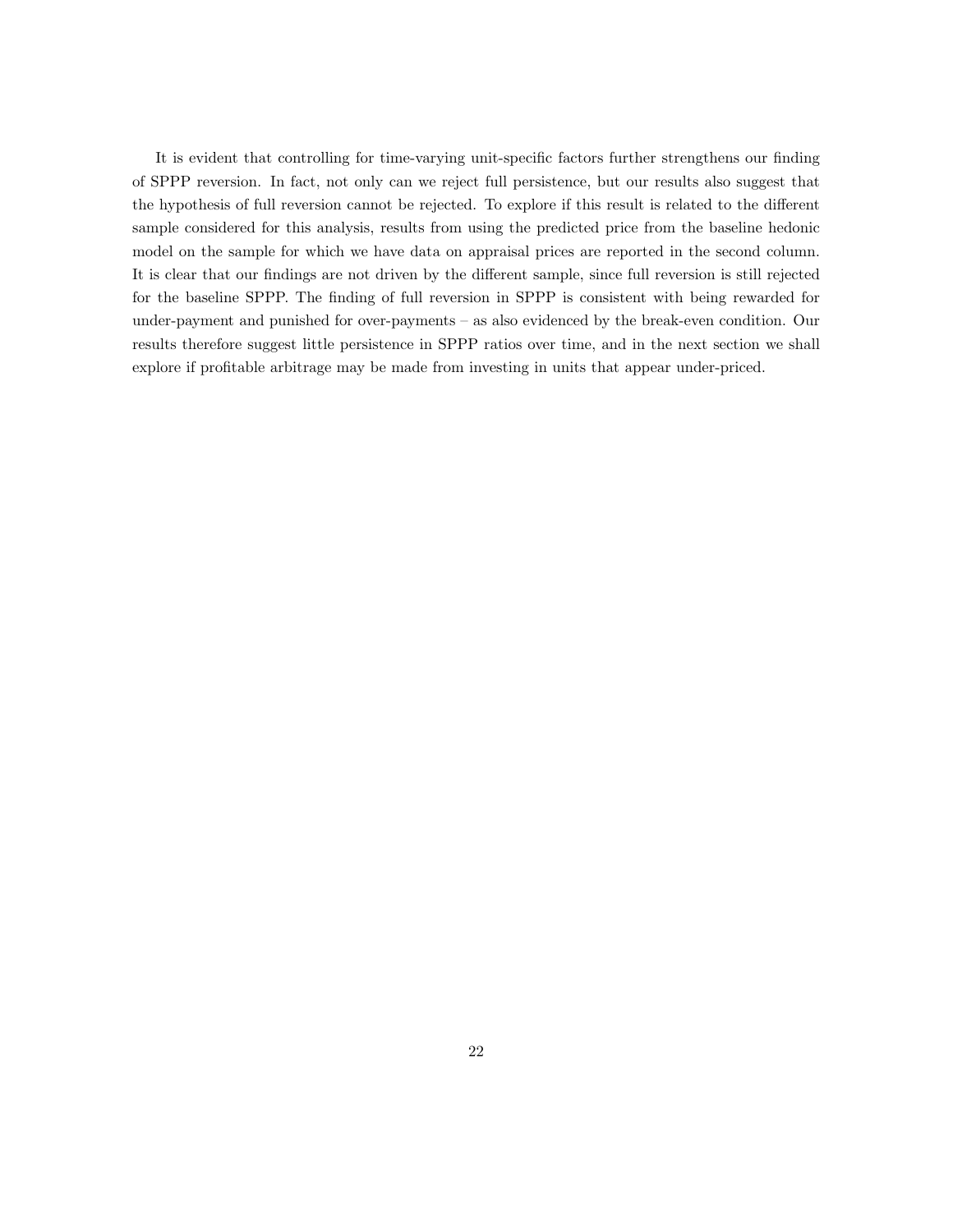| Indep. var.                                 | Dependent variable is $SPPP_{i,s_i}$ |                                                                |  |
|---------------------------------------------|--------------------------------------|----------------------------------------------------------------|--|
| Interc.                                     | 1.098(0.176)                         | 1.132(0.083)                                                   |  |
| $SPPP_{i,t_i}$                              | 0.090(0.013)                         | $-0.081(0.052)$                                                |  |
| Break-even if $SPPP_{i,T1_i}$ equals        | 1.030(0.013)                         | 1.003(0.003)                                                   |  |
| pval(Full persistence)                      | 0.0000                               | 0.0000                                                         |  |
| pval(Full reversion)                        | 0.0000                               | 0.1521                                                         |  |
| No. obs.                                    |                                      | 13,446 (6,723 units sold 3 times yield 6,723 $\times$ 2 pairs) |  |
| Within $R^2$                                | 0.126                                | 0.057                                                          |  |
| Between $R^2$                               | 0.354                                | 0.066                                                          |  |
| Overall $R^2$                               | 0.264                                | 0.001                                                          |  |
| Time-fixed effects                          | YES                                  | YES                                                            |  |
| Unit-fixed effects                          | YES                                  | YES                                                            |  |
| Time-varying unit-specific factors          | NO                                   | YES                                                            |  |
| $SPPP_{i,t_i}=0.7 \rightarrow SPPP_{i,s_i}$ | 1.000(0.012)                         | 1.028(0.003)                                                   |  |
| $SPPP_{i,t_i}=1.0 \rightarrow SPPP_{i,s_i}$ | 1.027(0.012)                         | 1.003(0.003)                                                   |  |
| $SPPP_{i,t_i}=1.3 \rightarrow SPPP_{i,s_i}$ | 1.054(0.012)                         | 0.979(0.003)                                                   |  |

Table 6. Regressing  $SPPP_{i,s_i}$  on  $SPPP_{i,t_i}$  ( $s_i > t_i \forall i$ ). Units sold exactly three times. Controlling for unit-fixed effects. Including appraisal price. Norway, 2002-2014

Notes: The table reports results when we regress SPPP in one transaction on the SPPP in the previous transaction. The regression model utilizes units that are sold exactly three times and for which we have data on appraisal prices in all three transaction  $(N = 6,721)$ . We use both transaction pairs  $(1,2)$  and  $(2,3)$ . SPPP is an abbreviation for selling price relative to predicted price. Standard errors robust to heteroskedasticity are reported in parentheses. The specification in the second column is based on a SPPP ratio using the predicted price from the baseline hedonic model estimated on the sample for which we have appraisal prices. Detailed results for the underlying specification are reported in the second column of Table A.4 in Appendix A.1. The specification in the third column is based on a SPPP ratio using the predicted price that controls for appraisal prices. Detailed results for the underlying specification are reported in the third column of Table A.4 in Appendix A.1. The break-even condition, which shows the value of the first SPPP yielding a return equal to the market return, is calculated based on the expression in (5), and the standard error reported in parenthesis has been calculated using the delta method. A value of the first SPPP higher than the number implied by the break-even condition indicates that a loss is incurred relative to the market, whereas a value of SPPP lower than this number indicates a first SPPP for which a potential profit may be made. The terms 'pval(Full persistence)' and 'pval(Full reversion)' report p-values from a standard Wald test for the joint restrictions  $(\alpha, \beta) = (0, 1)$  and  $(\alpha, \beta) = (1, 0)$ , respectively.

## 4.5 Trading strategy

Judging by our findings that there is reversion in excessive prices, a possible investment strategy is:

- 1. Estimate the hedonic model to obtain an estimate of the expected market price of unit  $i$ at time  $t_i$ ,  $\hat{P}_{i,t_i}$ .
- 2. Invest if the actual price is lower than the expected market price,  $P_{i,t_i} < \hat{P}_{i,t_i}$ .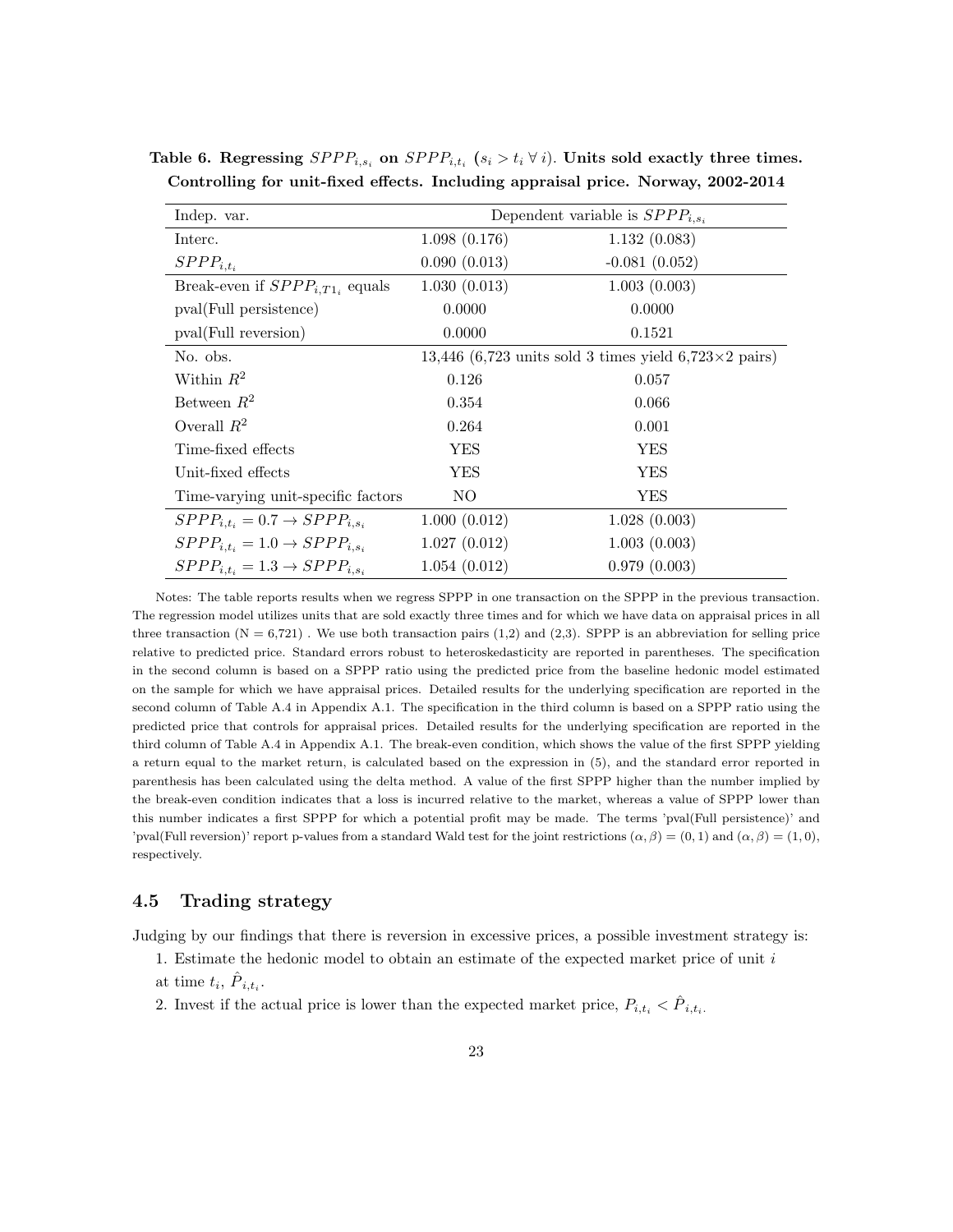In order to get an estimate of the expected price, we use the predicted market price from the hedonic model accounting for time-varying, unit-specific factors. This lowers the chance of investing in units that appear underpriced due to a mis-specified model.

The trading strategy involves the following implementation: At each point in time between 2002 and 2014, the investor purchases all units satisfying the condition that  $P_{i,t_i} < \hat{P}_{i,t_i}$ . We assume deep pockets and no liquidity constraints, so that the investor can always purchase units that appear underpriced relative to the hedonic model. We also make the simplifying assumption that an investor may enter an auction at the winning bid.<sup>13</sup> The returns on this portfolio are evaluated against the portfolio of all properties to evaluate if the trading strategy is profitable.

Unlike stocks, houses are traded infrequently and have different holding times. To account for this, we follow Londerville (1998) and back out annualized rates of return for all transaction pairs of units sold two or three times. For residential housing unit  $i$ , the annualized rate of return when the unit was bought at  $t_i$  and sold at  $s_i$  is given by:

$$
R_{i,s_i} = \left(\frac{P_{i,s_i}}{P_{i,t_i}}\right)^{1/(s_i - t_i)} - 1, \text{ where } s_i > t_i.
$$

For a given housing portfolio, k, there are  $N_{k,s}$  units that are sold at time s. The average annualized return on this portfolio at time s can therefore be calculated as:

$$
R_{k,s} = \frac{1}{N_{k,s}} \sum_{j=1}^{N_{k,s}} R_{j,s}
$$

Excess returns on a given portfolio are typically defined in relation to a risk-free reference security:

$$
R_{k,s}^{Excess} = R_{k,s} - R_s^F
$$

In our sample, the average holding time for units sold more than once is three years and we use the three-year government bond yield at the date of purchase as our measure of the risk free rate,  $R_s^{F.14}$ The sample period starts in 2005 and ends in 2014, since the risk free rate is subtracted at the date of purchase.<sup>15</sup> We construct a time series of excess returns for the portfolio of underpriced houses at a quarterly frequency. On average, there are about 825 units sold in each quarter that were purchased at a price below the expected price, i.e. that are in our portfolio.

In Table 7, we report average excess returns and their standard deviations over the period 2005Q1-

<sup>&</sup>lt;sup>13</sup>In practice, some of these auctions could have continued after the investor made his bid, since the observed winner could have made a counter-bid. This would have made the profit opportunities even smaller than in our simple set-up. <sup>14</sup>The distribution of holding times for underpriced units and the market are similar.

<sup>&</sup>lt;sup>15</sup>Since the first observations in our sample are in 2002, the first returns from which we can subtract the risk free rate occur in 2005.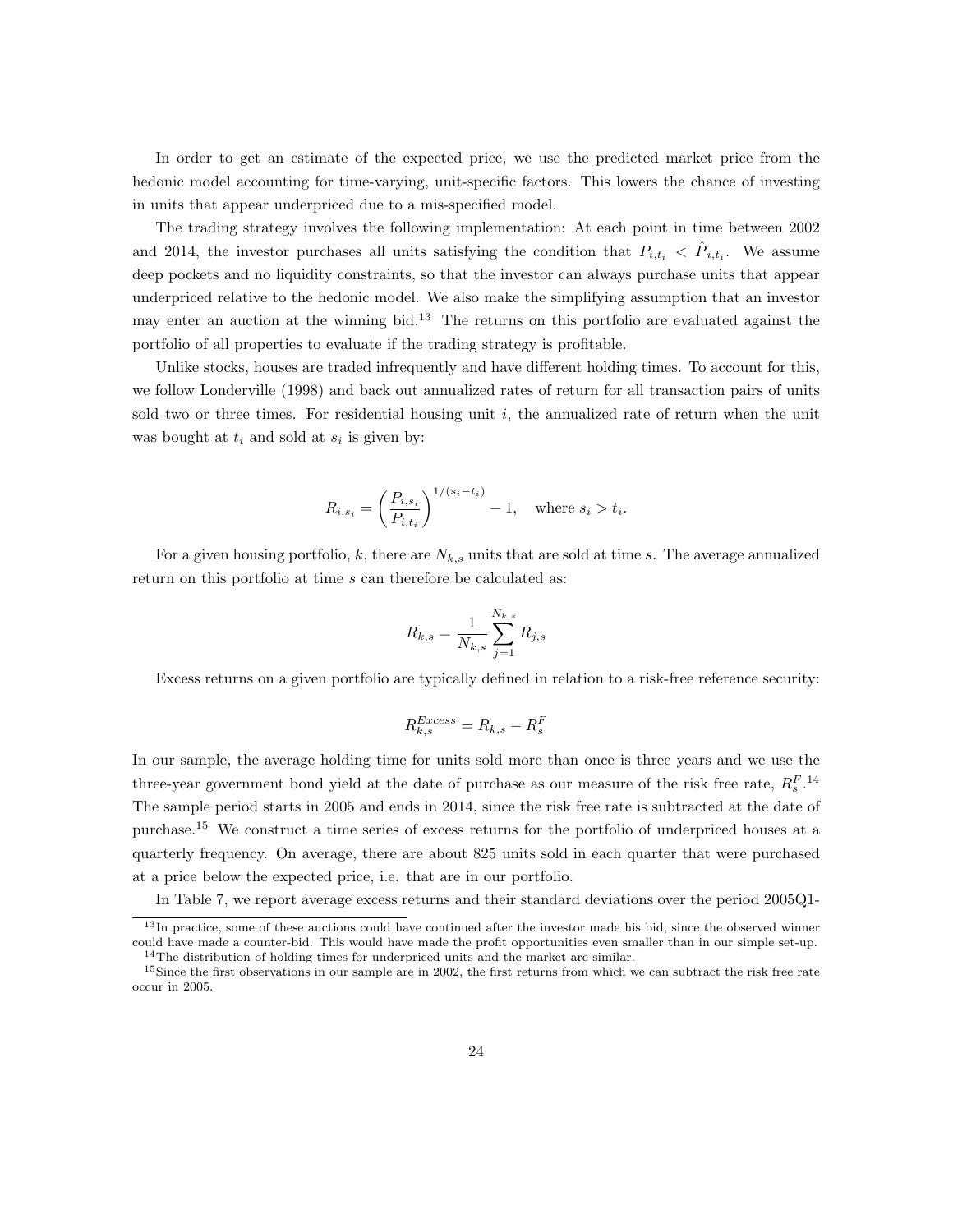2014Q1 for the overall housing market portfolio and for the portfolio of underpriced houses.<sup>16</sup> The average annualized return on the portfolio of undervalued houses is about 1 percentage point higher than the market return, but the standard deviation is also higher for this portfolio, suggesting that there may be more risk associated with the purchase of houses that appear underpriced relative to the hedonic model.

A way of evaluating whether excess returns can be made is to consider the capital asset pricing model (CAPM) developed by Sharpe (1964) and Linter (1965). In a housing context, the CAPM could be expressed as:

$$
E(R_{k,s}) = R_{F,s} + \chi_k(R_{M,s} - R_{F,s}),
$$

in which  $R_{k,s}$  is the return on housing portfolio k,  $R_{F,s}$  is the risk-free interest rate,  $R_{M,s}$  is the return on the market portfolio,  $\chi_k$  is the risk premium for portfolio k. CAPM therefore suggests that higher returns can only be made by taking on greater risk than that of the market as a whole ( $\chi_k$ ) 1). A common way of testing for excess returns for a given portfolio is to estimate an equation of the following form:<sup>17</sup>

(11) 
$$
(R_{k,s} - R_{F,s}) = \lambda_k + \chi_k (R_{M,s} - R_{F,s}) + v_{k,s},
$$

in which  $v_{k,s}$  is an error term, and then test if  $\lambda_k = 0 \forall k$ . Thus, a  $\lambda_k$  different from zero can be interpreted as indicating that the market is not efficient (see e.g. Gibbons et al. (1989)).

We estimate (11) using annualized returns on investing in undervalued houses as our measure of  $R_{k,s}$ , whereas the annualized returns in the overall market are used to measure  $R_{M,s}$ . As seen in Table 7, our results suggest that there is more risk associated with investing in undervalued houses than in the market as a whole. Once this risk is adjusted for, we find that no excess return can be made from investing in undervalued units. This result would be even further strengthened if transaction and

$$
\bar{R_k} = \frac{1}{33} \sum_{s=2005Q1}^{2014Q1} R_{k,s}^{Excess}
$$

and the standard deviation is given by:

$$
S_k = \sqrt{\frac{1}{32} \sum_{s=2005Q1}^{2014Q1} \left( R_{k,s}^{Excess} - \bar{R_k} \right)^2}
$$

<sup>17</sup>In a study of the role of speculation in driving regional differences in housing returns across US MSAs, Case et al. (2011) estimate a similar model. They use quarterly percentage changes in MSA-level house price indices from FHFA as proxies for MSA-specific house price returns. As a proxy for the market return, they use the quarterly percentage change in the national price index. Their results indicate that the market factor is important in driving MSA returns, a finding that is robust to controlling for other risk factors.

 $16$ For portfolio k, average returns are calculated as: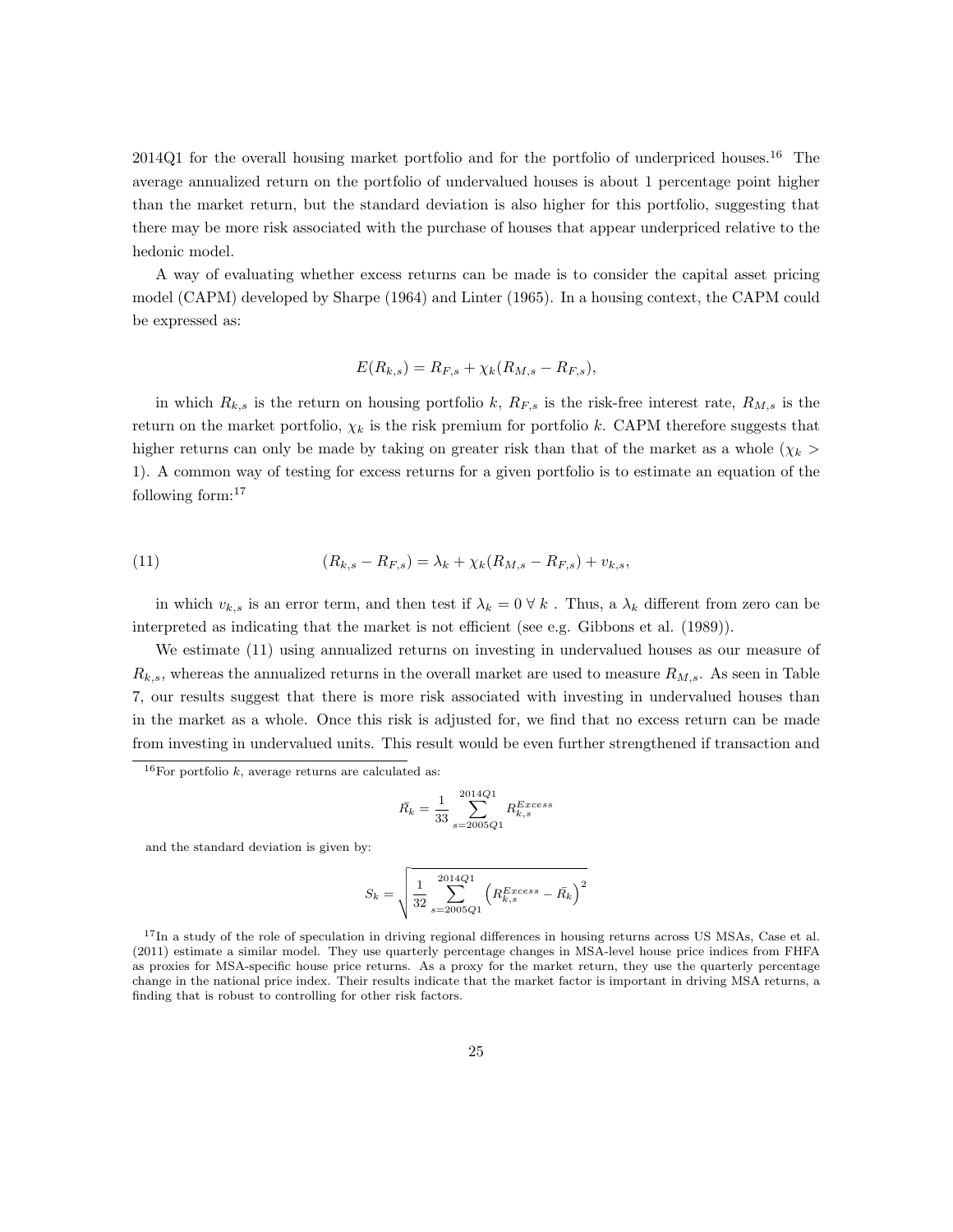search costs are accounted for.<sup>18</sup> Thus, even though our results provide evidence of some excess return predictability, as implied by the reversion in prices for under-valued units, it does not seem possible to exploit this to achieve a risk-adjusted excess return. This allows us to conclude that the Norwegian housing market is micro-effient.<sup>19</sup>

|                 | Underpriced units Market return |       |
|-----------------|---------------------------------|-------|
| $\bar{R_k}$     | 0.054                           | 0.045 |
| $S_k$           | 0.031                           | 0.026 |
| $\hat{\lambda}$ | 1.162(0.083)                    |       |
| $\hat{\chi}$    | 0.002(0.003)                    |       |
| $R^2$           | 0.951                           |       |
| No. obs.        | 33                              |       |

Table 7. Excess returns for portfolio of undervalued houses vs. the market portfolio

Notes: The table reports average excess returns,  $\bar{R_k}$ , and standard deviations,  $S_k$ , for the market portfolio and the portfolio of units that at the time of purchase are undervalued relative to the hedonic model. These measures are calculated on the basis of a sample of quarterly excess returns over the period 2005Q1–2014Q1. Excess returns are calculated by subtracting the three-year government bond yield. The table also reports the estimated risk factor  $(\lambda)$ and the intercept  $(\hat{\chi})$  from the CAPM model in (11). Standard errors robust to heteroskedasticity are reported in parentheses.

# 5 BIDDING-SPECIFIC FACTORS AS AN EXPLANATION OF REVERSION IN EXCESSIVE PRICES

We hypothesize that there will be a random process leading to reversion in SPPP, and we propose that this randomness is related to the bidding process.<sup>20</sup> We also think that this bidding-specific component

 $\frac{18}{18}$ Though the sample of returns is much smaller, we also estimate the same model for a portfolio of units that were undervalued by more than 10 percent. The risk factor is somewhat larger in that case, but results still suggest that no risk-adjusted excess returns can be made.

<sup>19</sup>Another approach to investigate if risk-adjusted returns can be made is to calculate Sharpe ratios, see Londerville (1998) for an application using data from the Vancouver housing market. The Sharpe ratio measures return per unit of risk. The higher this ratio is, the better the portfolio performance. We find little difference in Sharpe ratios between the two portfolios, corroborating the evidence above. We also formally test if there are statistical differences between Sharpe ratios using the approach suggested by Jobson and Korkie (1981). Results suggest no statistically significant difference in Sharpe ratios.

 $^{20}$ An alternative explanation may be that sellers randomize prices (Burdett and Judd, 1983). Randomized price setting by different sellers of the same unit at different points in time could generate reversion in SPPP. To shed light on the empirical relevance of randomization versus benchmarking, we calculated the correlation coefficient between the ask price and the externally set appraisal price. This correlation coefficient is 0.994, suggesting that prices are not set randomly, but rather that they are grounded in the common value of the unit. Thus, although an interesting theoretical possibility, we find little support for this hypothesis.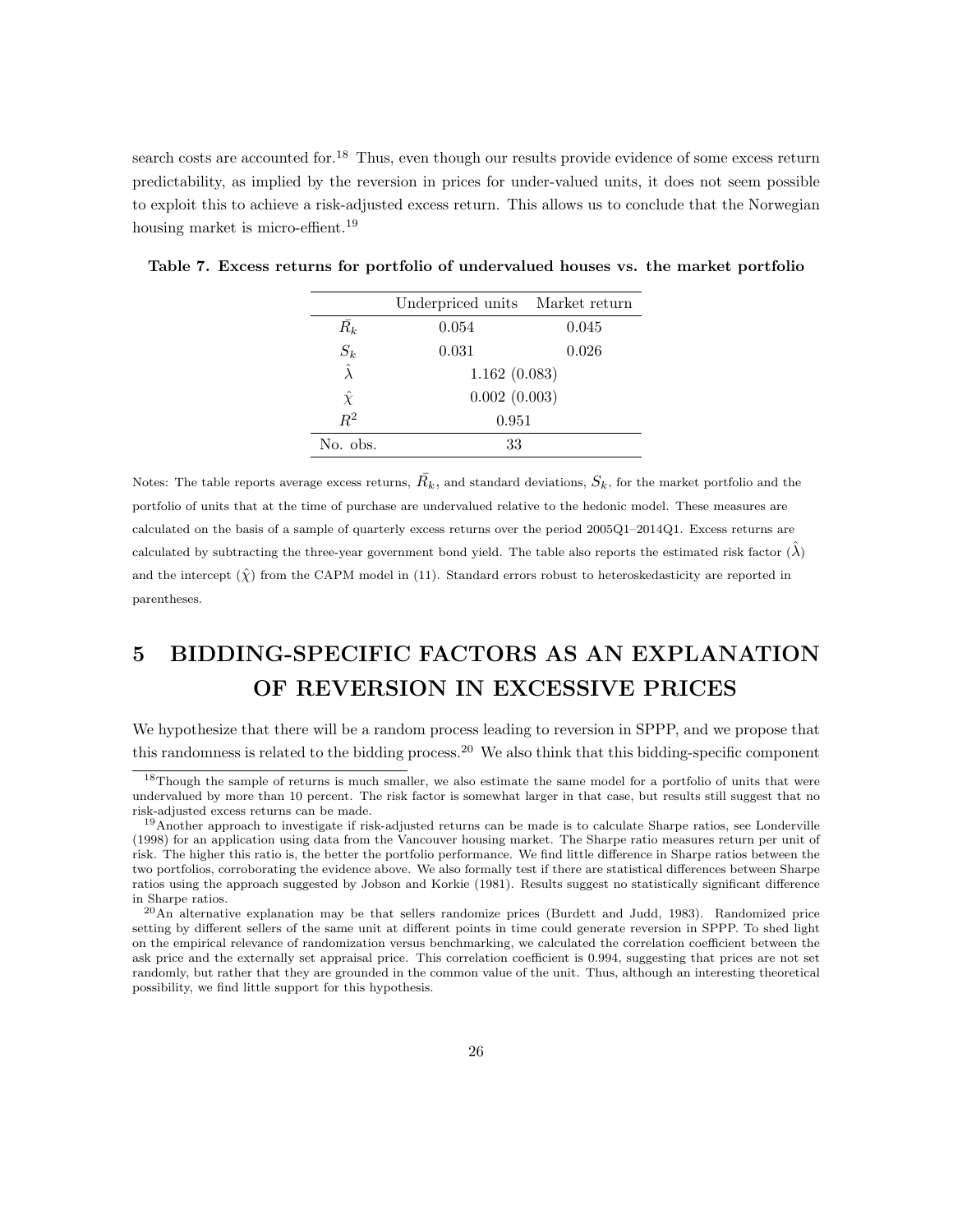is non-repeatable. More specifically, we think the randomness is related to the stochastic arrival of interested bidders at public showings.

To show how this mechanism could work, we demonstrate by constructing an illustrative skeleton model. Assume that the number of bidders N is a stochastic variable. A bidder b with preferences  $F_b$ considers a unit h with attributes  $A_h$ . He extracts utility from consuming the service streams from these attributes. There are two types of match quality between preferences and attributes, high or low:

$$
M_{bh} = \begin{cases} H & \text{if } m(F_b, A_h) \ge \bar{M} \\ L & \text{otherwise,} \end{cases}
$$

in which  $m(F_b, A_h)$  is a general function mapping preferences and attributes to match quality. A high match quality between bidder b and unit h results in a high willingness-to-pay,  $WTP_{H}$ , and a low match quality implies a willingness-to-pay of  $WTP_L$  that equal two monetary levels,  $P_H$  and  $P_L$ :

$$
WTP_{bh} = \begin{cases} WTP_H = P_H, & M_{bh} = H \\ WTP_L = P_L, & \text{otherwise.} \end{cases}
$$

The probability of a good match is  $\rho$ . Since each bidder's arrival is stochastically independent, the probability that one bidder has match quality  $M_{bh} = H$  with a unit h when the number of bidders is  $N_h = 1$  is  $\rho$ . Let  $N_{H,h}$  be the number of bidders for unit h with high match quality. The probability that  $N_{H,h} = n_h$  bidders have high match quality for unit h when  $N_h$  bidders arrive at the auction of unit h follows a binomial distribution:

$$
Prob(N_{H,h}=n_h)=\binom{N_h}{n_h}\rho^{n_h}(1-\rho)^{N_h-n_h}.
$$

The selling price becomes the high monetary level,  $p_h = P_H$ , if and only if at least two bidders have a high match quality. Thus, given the arrival of  $N<sub>h</sub>$  bidders at the auction of unit h, the probability of the selling price for unit h to become  $P_H$  is:

$$
Prob(p_h = P_H) = \sum_{j=2}^{N_h} {N_h \choose j} \rho^j (1 - \rho)^{N_h - j}.
$$

For example, if three bidders arrive, and the probability of a good match is  $\rho = 0.3$ , the probability of a high selling price is  $Prob(p_h = P_H) = {3 \choose 2} 0.3^2 0.7 + {3 \choose 3} 0.3^3 = 0.189 + 0.027 = 0.216$ . The probability  $Prob(p_h = P_H)$  is increasing in  $N_h$  (Stevenson and Young, 2015) and  $\rho$ . Thus, increases in the number of bidders at the auction of unit h increases the probability of a high selling price.

To investigate whether this skeleton model, or thought scheme, appears to capture essential mechanisms in the bidding rounds and that they help us understand reversion, we exploit the auction data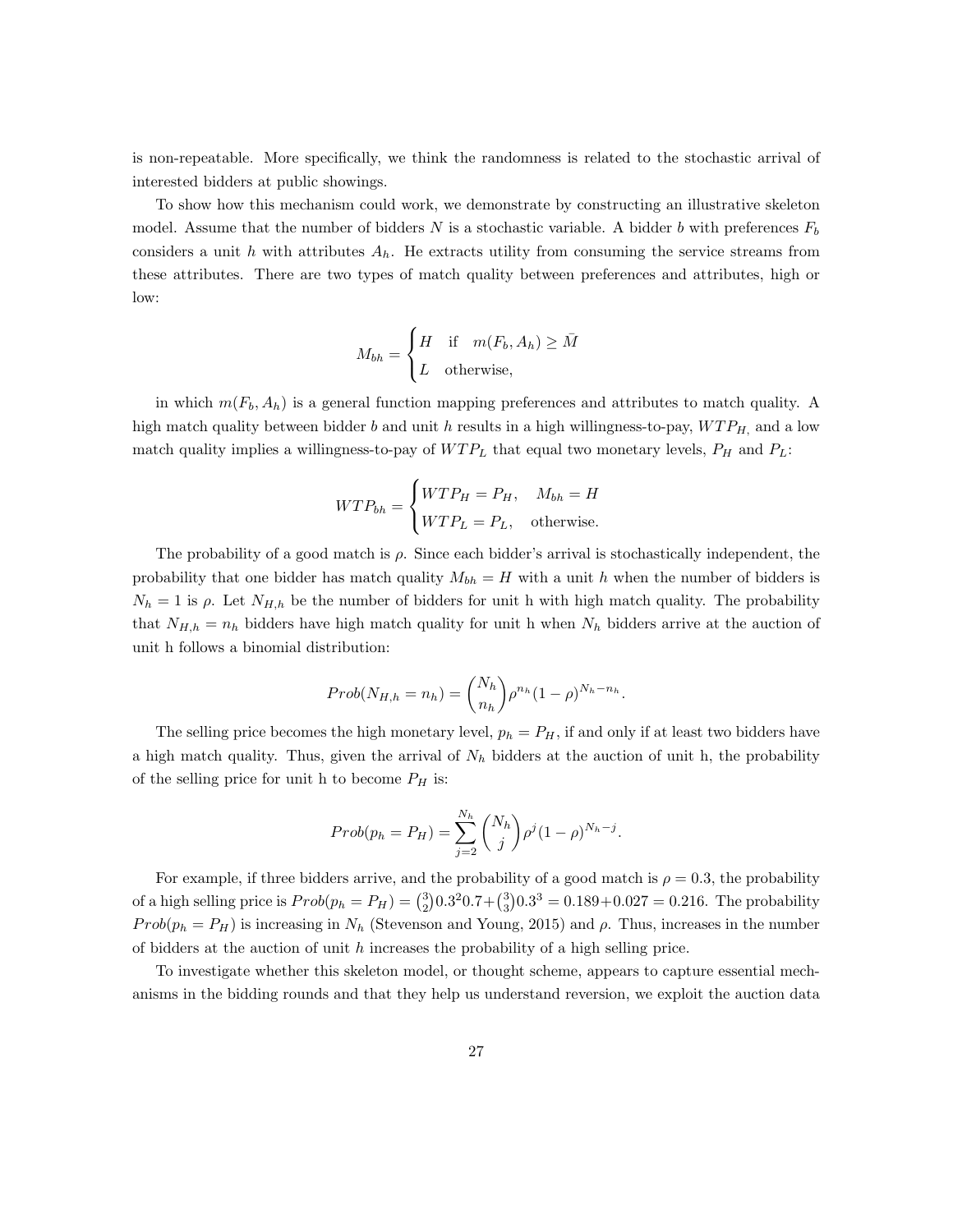to answer two questions:

- 1. Are more bids associated with an increase in selling price relative to appraisal price?
- 2. Is there persistence in the number of bids for a given unit?

In order to control for unit-specific effects in answering the first question and to study replicability in the second question, we need to confine ourselves to repeat auctions. Among all the auctions in our sample, 78 transactions fulfill the condition of the unit's sale having been facilitated twice by the same realtor company, i.e. 39 units are transacted twice through the same realtor.

In Table 9, we summarize the results. In the first two columns, we provide an answer to the first question by regressing the ratio of the selling price to the appraisal price, SPVP, on the number of bids. In the last two columns, we investigate the second question by regressing the number of bids for a given unit the second time it is sold on the number of bids the first time the unit is sold. The table reveals that our answer to the first question is yes, whereas the answer to the second question is no. The affirmative answer to the first question lends support to the idea in the skeleton model that higher bids are associated with more bidders. The negative answer to the second question lends support to the notion in the skeleton model that the arrival rate is stochastic and thus that the number of bidders for a given unit the second time is independent of the number of bidders for the same unit the first time.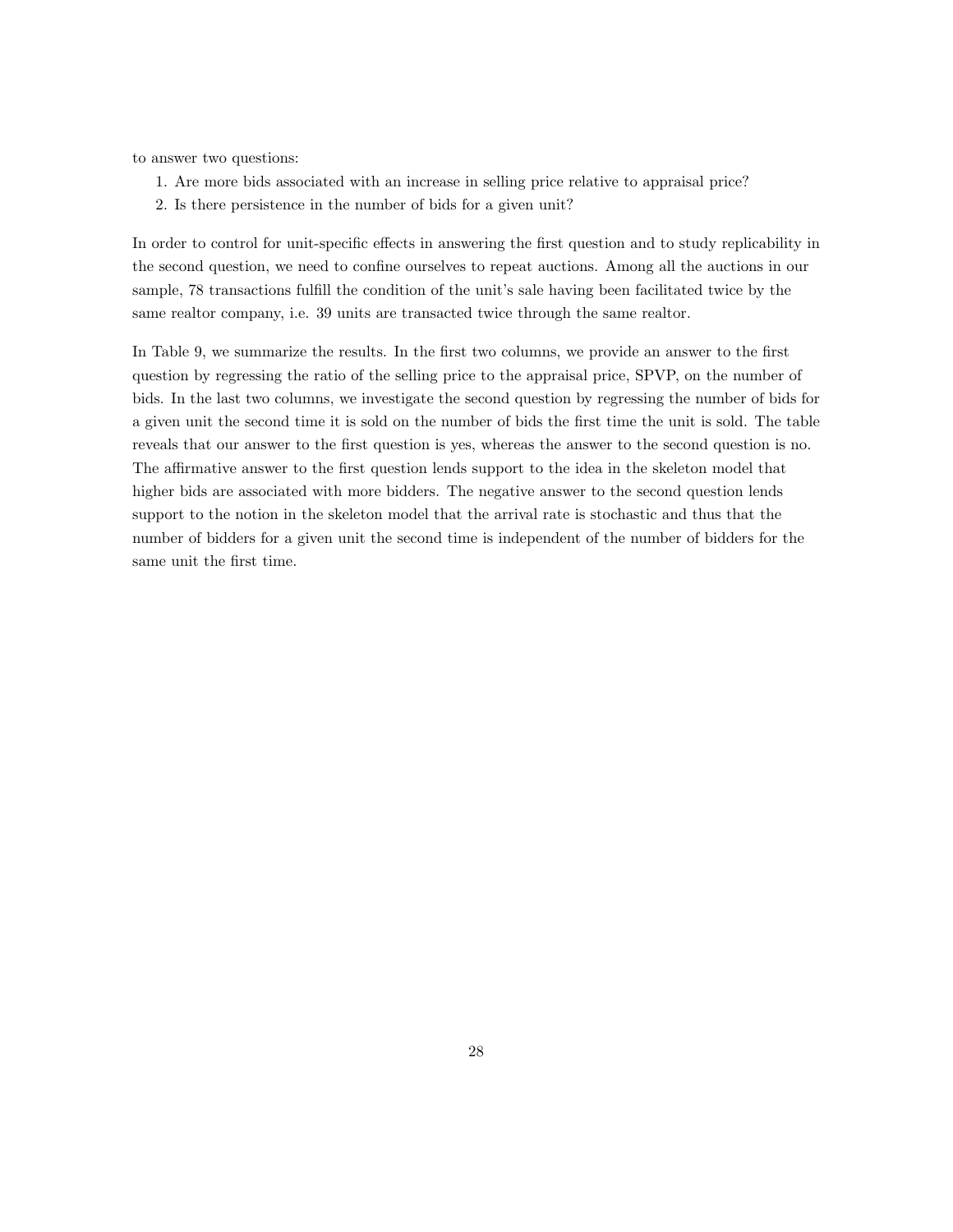|                 | Dep. Var: SPVP |                 |              | Dep. Var: No. Bids |
|-----------------|----------------|-----------------|--------------|--------------------|
| Variable        | $(\mathrm{I})$ | $(\mathrm{II})$ | (I)          | $(\mathrm{II})$    |
| Constant        | 0.955(0.010)   | 0.995(0.049)    | 6.577(1.308) | 0.550(4.337)       |
| No. Bids        | 0.009(0.001)   | 0.009(0.001)    |              |                    |
| No. Bids lagged |                |                 | 0.124(0.123) | $-0.083(0.168)$    |
| Year:           |                |                 |              |                    |
| 2014            |                | 0.011(0.029)    |              |                    |
| 2015            |                | 0.002(0.033)    |              | 4.470(4.107)       |
| 2016            |                | $-0.022(0.037)$ |              | 5.532(4.543)       |
| Unit FE         | YES            | YES             | NO           | NO.                |
| Month FE        | NO.            | YES             | NO           | YES                |
| $R^2$           | 0.478          | 0.539           | 0.021        | 0.233              |
| No. Obs.        | 78             |                 |              | 39                 |
| No. Units       | 39             |                 |              | 39                 |

Table 8. Bidding-specific factors as an explanation of SPPP reversion

Notes: The table reports results from regressing the selling price to appraisal price, SPVP, on the number of bids, without and with month FE, and regressing the number of bids on its lagged value, without and with month FE.

## 6 ROBUSTNESS AND SENSITIVITY CHECKS

### 6.1 Does reversion depend on sellers' holding time?

To investigate if the finding of reversion in excessive prices depends on how long  $SPPP_{i,T1_i}$  and  $SPPP_{i,T2}$  are apart in terms of time, i.e. holding time, we re-estimate the fixed-effects model with an interaction term consisting of the product of the SPPP and the number of days elapsed between the transaction pairs:

$$
SPPP_{i,s_i} = \alpha_i + \beta SPPP_{i,t_i} + \nu Holding\ time \times SPPP_{i,t_i} + u_{i,s_i}, \ s_i = T2_i, T3_i; t_i = T1_i, T2_i.
$$

Results suggest that adding the holding time has no impact on our results, and the coefficient on the interaction term is estimated to be insignificant. Detailed results are reported in Table A.6 in Appendix A.1.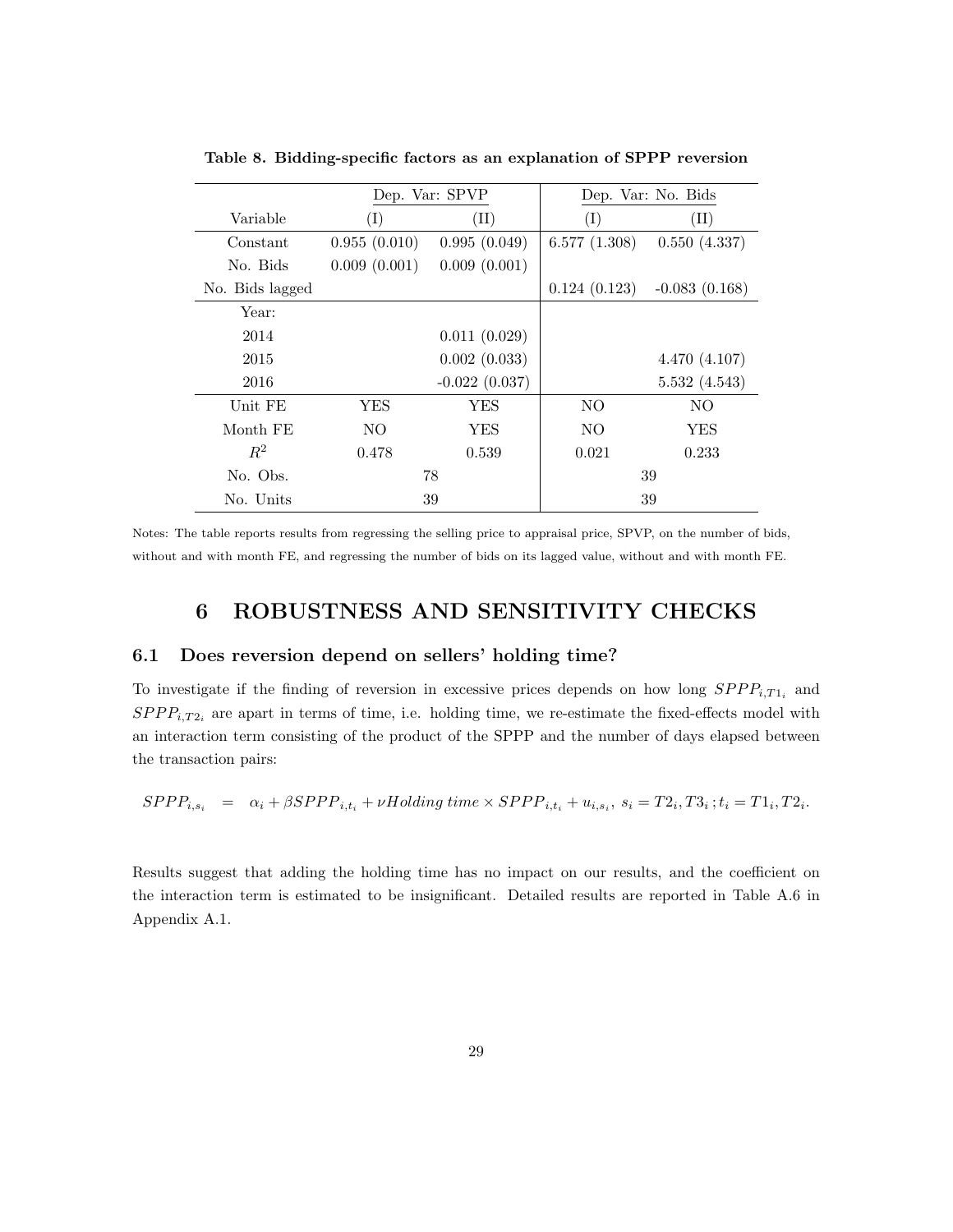#### 6.2 Testing asymmetries in reversion

We also explore possible asymmetries in SPPP reversion. If the reversion only holds for units that are bought below the expected price, it may indicate loss aversion, whereas symmetric reversion is indicative of bidder- or bidding-specific factors. To explore this, we estimate a modified version of equation (8):

$$
SPPP_{i,s_i} = \alpha_i + \beta^{Above} I(SPPP_{i,t_i} \ge 1) SPPP_{i,t_i} + \beta^{Below} (1 - I(SPPP_{i,t_i} \ge 1)) SPPP_{i,t_i} + u_{i,s_i}, s_i = T2_i, T3_i; t_i = T1_i, T2_i,
$$

in which  $I(SPPP_{i,t_i} \geq 1)$  is an indicator variable that is equal to zero when the initial SPPP is greater than or equal to one, and equal to zero otherwise. We interact this indicator variable with the SPPP by constructing a product of the indicator variable and the SPPP. Detailed estimation results are reported in Table A.7 in Appendix A.1. Results suggest that there is reversion both when the first SPPP is lower than one and when it is greater than one. The finding that reversion is symmetric is indicative of bidder or bidding-specific factors, as we also argue in Section 6.1.

### 6.3 Investigating compositional bias

As we saw from the summary statistics in Table 2, units that are transacted more than once are in general smaller and cheaper. Apartments are represented more often than detached houses and these units are to a larger extent sold in the capital city of Oslo. We investigate the sensitivity of our results to this potential compositional bias. In particular, we re-run the fixed-effects model and the test for excess return for cheap units (below the 25th percentile), normally-priced units (between the 25th and 75th percentile) and expensive units (above the 75th percentile). We do a similar robustness test for small-sized, normally-sized and large units. Moreover, we re-do all our calculations for segments consisting of apartments only and non-apartments. Finally, we study an Oslo-only sample and a sample for the entire country excluding Oslo. None of our results are sensitive to these segmental analyses and detailed results are reported in Table A.8 in Appendix A.1. An interesting finding from these results are differences in the risk factor from the CAPM. We find that smaller and cheaper units have a larger risk factor. Also, apartments and units sold in Oslo have a higher risk factor. However, there is little evidence of risk-adjusted excess returns.

#### 6.4 An alternative approach to testing for excess return predictability

Using survey data for the Philadelpha housing market for the years 1975 and 1978, Linnemann (1986) tested whether the deviation between a self-assessed selling price in 1975 and a predicted price based on the attributes information from the survey could be used to forecast the self-assessed gross return on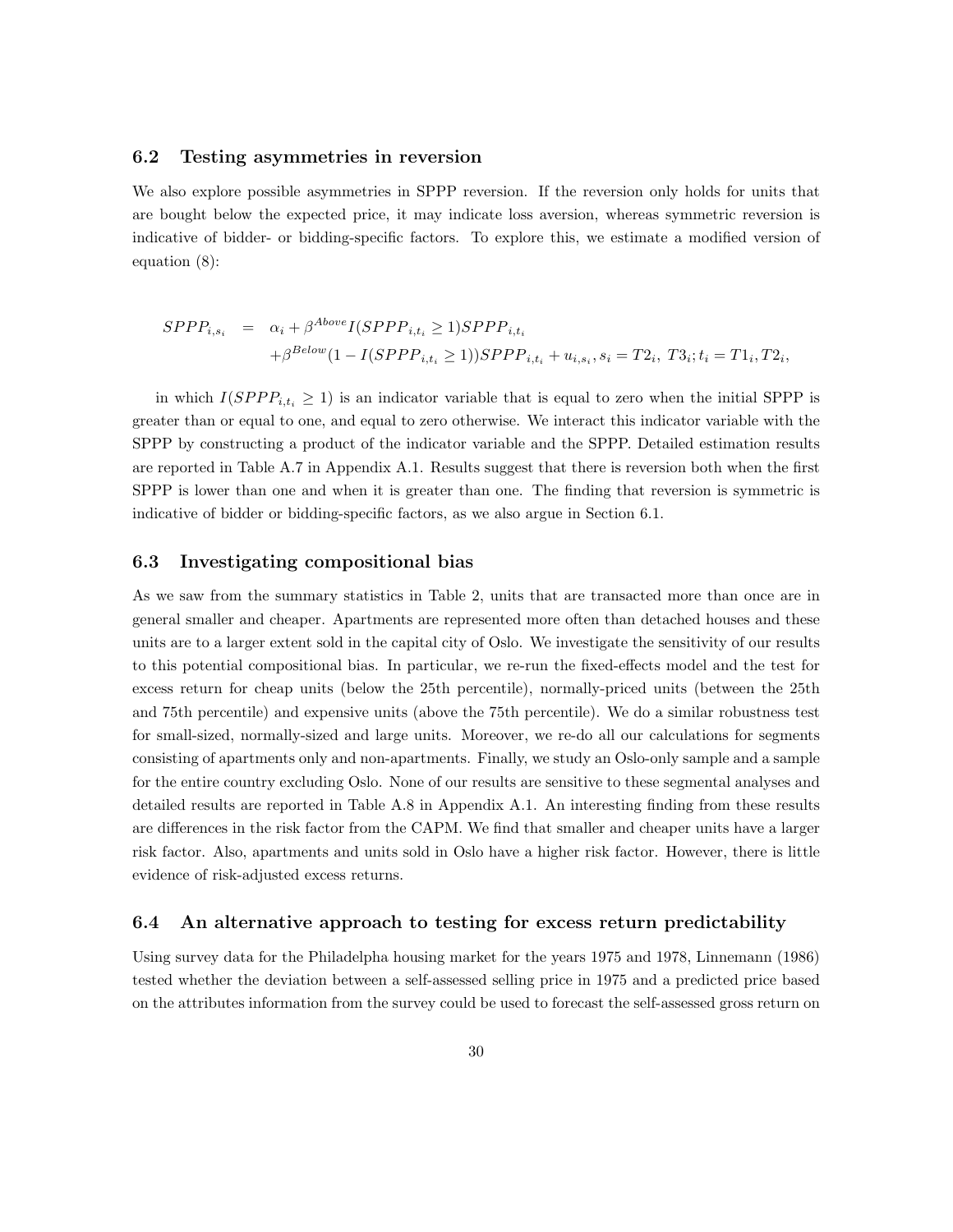the unit between 1975 and 1978. His results suggest that there were possibilities for a gross arbitrage, but that once costs were taken into account, the arbitrage opportunity ceased. Our framework for analyzing reversion in SPPP ratios is related to the approach in Linnemann (1986) in the sense that different degrees of persistence are indicative of excess return predictability.

As a complementary analysis, we therefore follow the Linnemann (1986) approach and test if excess returns can be predicted by residual information from the hedonic model. Consistent with our finding of reversion in excessive prices, we find that units that are undervalued relative to the hedonic model experience greater house price appreciation. Details are reported in Appendix A.9.

# 7 CONCLUDING REMARKS AND POLICY IMPLICATIONS

We document that a housing unit's selling price that deviates from its expected price in one transaction tends to deviate much less in the next transaction. There is little persistence and substantial reversion in price deviations. This is the result of a micro persistence test of the Norwegian housing market. It appears that the housing market is effective at ranking houses by value. When a selling price deviates considerably from the predicted price, this deviation appears to be due to non-repeatable bidder- or bidding-specific factors, not repeatable unit-specific factors. Since the bidder- or biddingspecific factors are non-repeatable, they are also non-exploitable for profit-seeking arbitrageurs. The implication is that it is difficult to buy low and sell high in the housing market on a single unit basis. However, it is not impossible. It is possible to exploit reversion when buying at low prices and to exploit persistence when buying at high prices. This article therefore complements persistence tests with tests of trading strategies. We show that risk-adjusted excess returns cannot be made on a systematic basis by utilizing structure in individual prices.

This adds nuance to the conventional finding that housing markets are inefficient. While the conventional finding builds on macro tests of persistence in price indices, our results are based on a micro test of persistence in deviations from a model of single units followed over time and in trading tests. In our framework, selling prices that deviate may do so because of high match utility from a search process where unique preferences match with unique attributes. Such outcomes have low probability of being repeated for the same unit.

We use several sources of information to gauge what constitutes a high or low selling price: the price prediction from a standard hedonic model, the seller's ask price, an appraisal price from an external appraiser, and a third selling price for units sold three times. The former builds on the co-variation between attributes and selling prices in the market and the second employs the information possessed by the most knowledgeable agent, the seller.

The workhorse model is a regression of the ratio of selling price to predicted price (SPPP) in one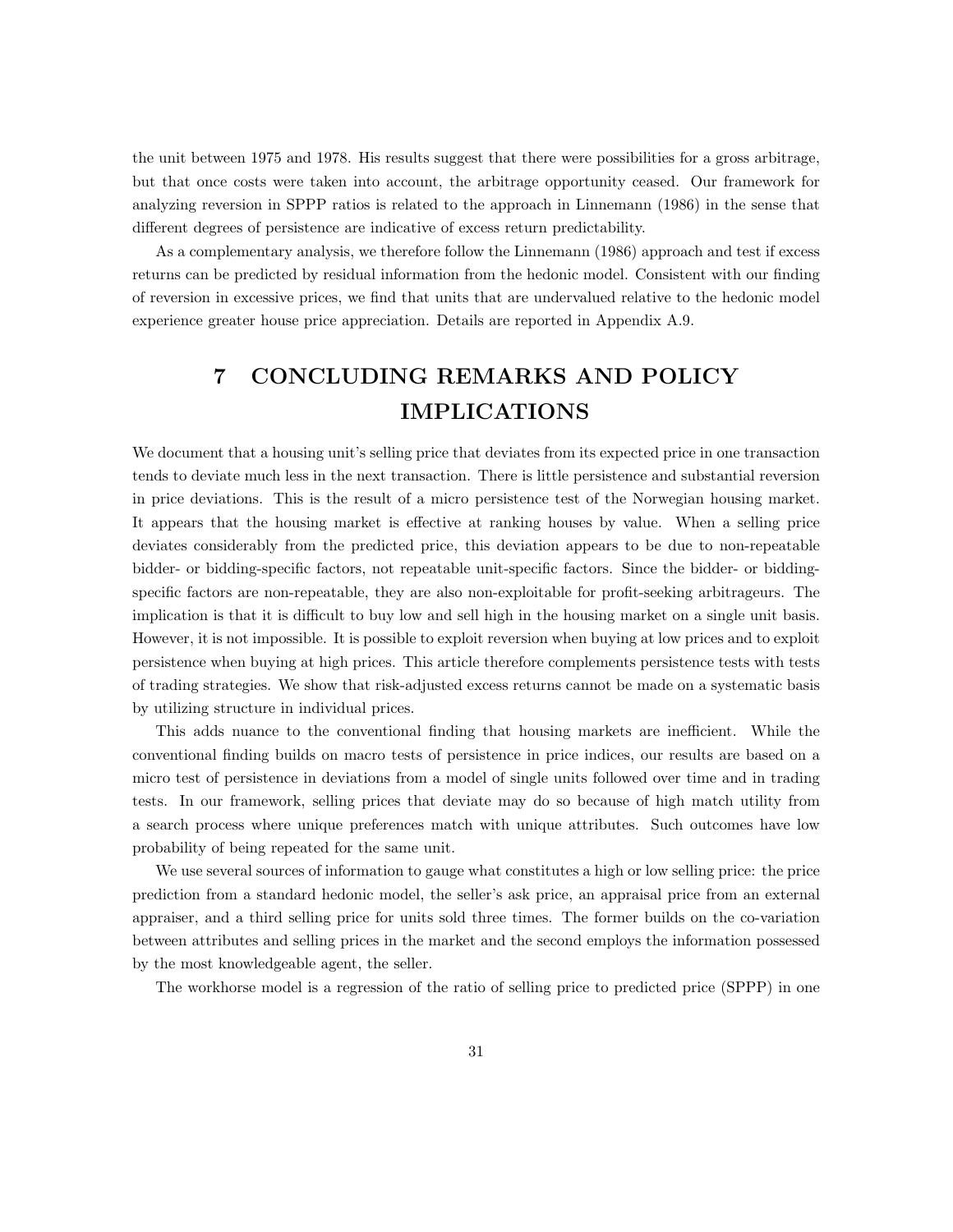transaction on the ratio of selling price to predicted price of the same unit in the previous transaction. We then include a battery of auxiliary tools to control for time-variant and time-invariant omitted variables, e.g. by estimating fixed-effect models.

Our conclusion is that the conventional finding that the housing market is macro inefficient does not spill over into micro inefficiency. In fact, we document that there appears to be little empirical support for claiming that the housing market is micro inefficient.

The policy implications may be considerable since the evidence suggests that, contrary to popular and professional belief, the housing market appears to be quite efficient. As the housing market prices units well, it is very difficult to buy low and sell high. This leaves less room for arguments supporting regulation. In particular, policymakers in Norway have voiced the opinion that housing auctions need strict monitoring and regulation. This article presents the somewhat sobering counter-evidence that housing auctions tend to produce informative and consistent prices that reflect the implicit partial value of attributes.

Banks are also highly dependent on estimating the market value of the houses that are collateralized against the mortgages they have outstanding. This is because it helps them performing stress tests and calculating risk-weighted capital ratios in order to comply with bank regulation. Since our results imply that a selling price that is higher than the predicted price reverts to the predicted price in the next transaction, the predicted price may be a better gauge of current market value than the selling price for newly transacted houses – especially for those units that sell much above or below the expected price.

Finally, homeownership rates are close to 80 percent in Norway. Owner-occupiers should be relieved that the market is efficient, since it implies little mis-pricing and that selling prices reflect publicly available information. In an efficient market, it is easier to make an informed decision on what, for most people, is the largest investment carried out during a lifespan.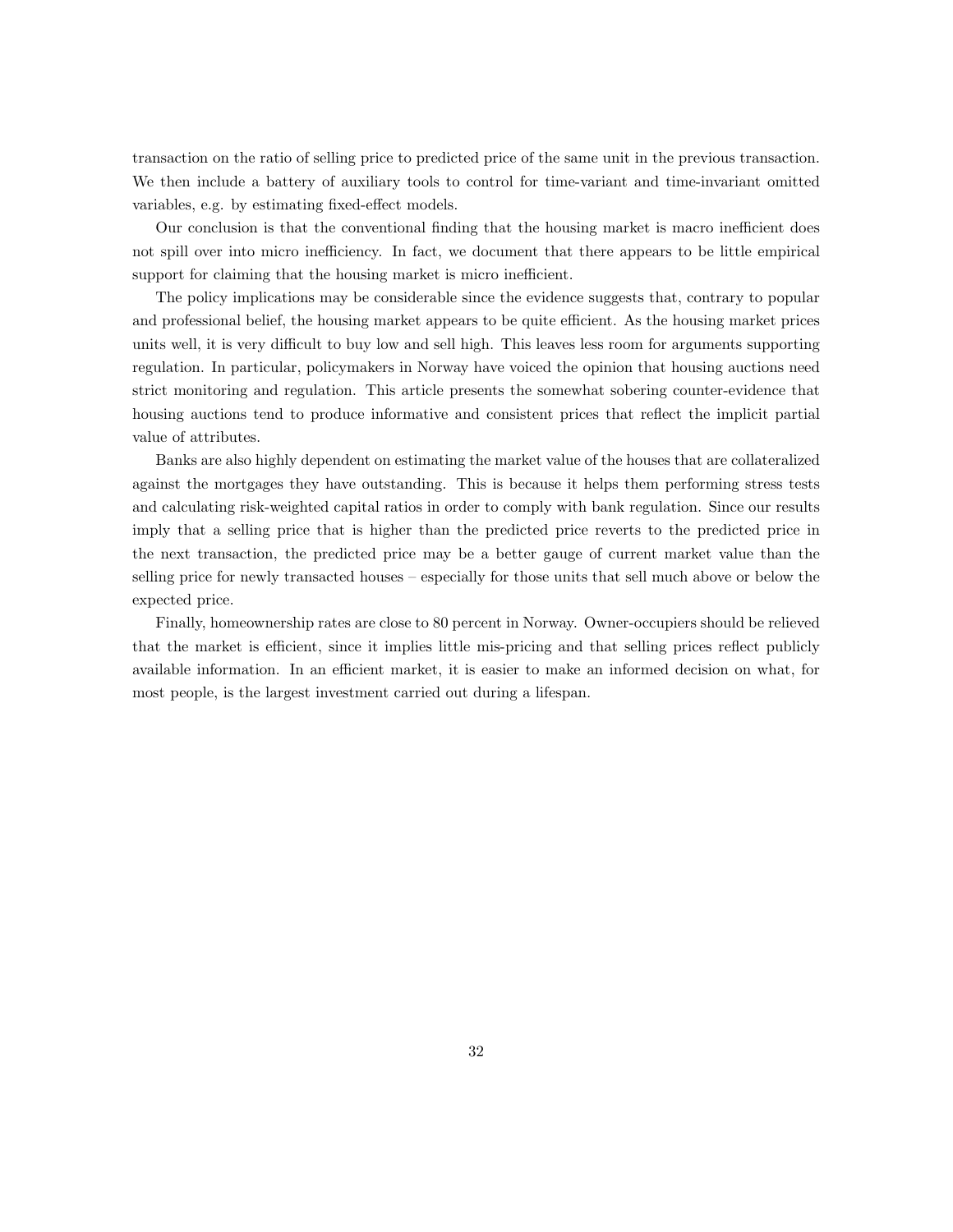# APPENDIX

## A.1: Additional tables and figures

| Indep. var.                                 | Coefficient     |
|---------------------------------------------|-----------------|
| Intercept                                   | 18,986,417 ***  |
| log(Size)                                   | $-5,194,631***$ |
| $(\log(Size))^2$                            | 681,062***      |
| Detached                                    | 267,808***      |
| Rowhouse                                    | $11,150***$     |
| Apartment                                   | $-8,072,857***$ |
| $\text{Apartment} \times \log(\text{Size})$ | 2,694,922***    |
| Apartment $\times$ (log(Size)) <sup>2</sup> | $-202,754$ ***  |
| $Oslo \times log(Size)$                     | $-3,857,558***$ |
| Oslo $\times$ (log(Size)) <sup>2</sup>      | 559,220***      |
| Constr. Per. 1950-80                        | $-45,642***$    |
| Constr. Per. 1980-00                        | 232,845***      |
| Constr. Per. 2000-14                        | 603,870***      |
| Lot size $> 10,764$ sqf. (1000sqm)          | 58,824***       |
| Zip-code FE                                 | <b>YES</b>      |
| Time FE                                     | <b>YES</b>      |
| No. obs.                                    | 484,243         |
| Adj. $R^2$                                  | 0.801           |

Table A.1. Hedonic model for selling prices. Norway, 2002-2014

Notes: The table shows estimation results for the hedonic model used to construct the predicted price in the SPPP ratios we employ thorughout the paper. \*\*\* indicates significance at 1 the percent level, \*\* at the 5 percent level and \* at the 10 percent level. Semi-detached is the default type for type dummies and the period before 1950 is default for the construction period. Therefore, these dummies are excluded to avoid perfect multicollinearity. Zip code FE are dummies for the zip code in which the unit is located (there are about 5,000 zip codes in Norway). Finally, Time FE are 145 dummies for each month in the sample (the first month is excluded).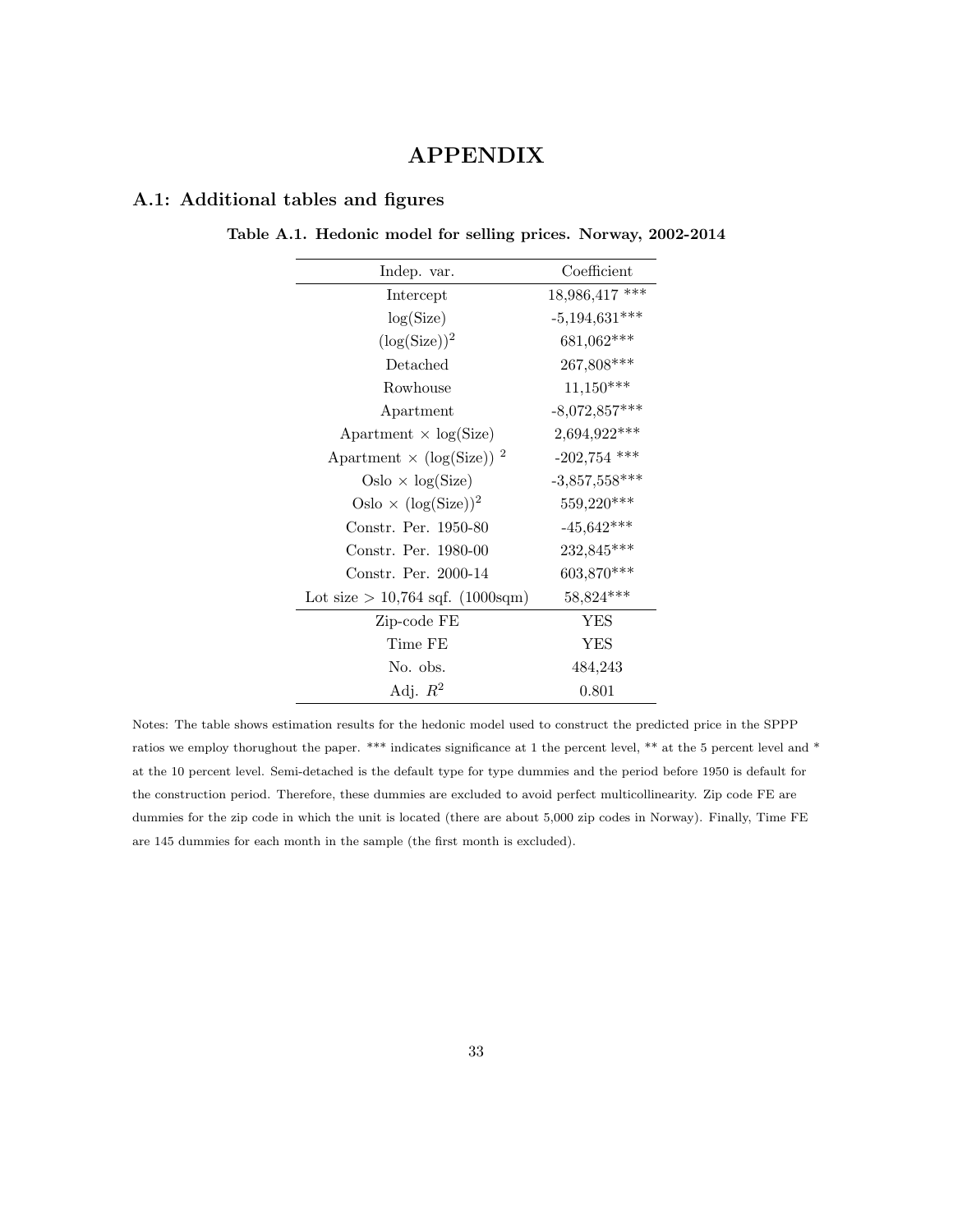| Year      | Adj. $R^2$ | Corr(Year-by-year, Full sample) |
|-----------|------------|---------------------------------|
| 2002      | 0.810      | 0.965                           |
| 2003      | 0.796      | 0.974                           |
| 2004      | 0.808      | 0.978                           |
| 2005      | 0.807      | 0.982                           |
| 2006      | 0.814      | 0.988                           |
| 2007      | 0.815      | 0.990                           |
| 2008      | 0.811      | 0.989                           |
| 2009      | 0.808      | 0.991                           |
| 2010      | 0.815      | 0.991                           |
| 2011      | 0.822      | 0.992                           |
| 2012      | 0.826      | 0.991                           |
| 2013      | 0.833      | 0.990                           |
| 2014      | 0.856      | 0.960                           |
| All years | 0.801      | 0.972                           |

Table A.2. Estimating Hedonic models year-by-year

Notes: The table shows results from estimating the hedonic model year-by-year, thereby allowing all parameters to change every year. The second column shows adjusted  $R^2$  for each of the years in our sample, achieved by estimating the hedonic model year-by-year. For comparison, the last row shows the adjusted  $R<sup>2</sup>$  when we estimate the hedonic model on the full sample (see Table A.1. for details). The third column shows the correlation coefficient between the predicted prices from the hedonic model estimated on the full sample and the predicted prices from the hedonic model estimated year-by-year. These correlation coefficients are shown for each of the years covered by our sample. The final row shows this correlation coefficient for the full sample.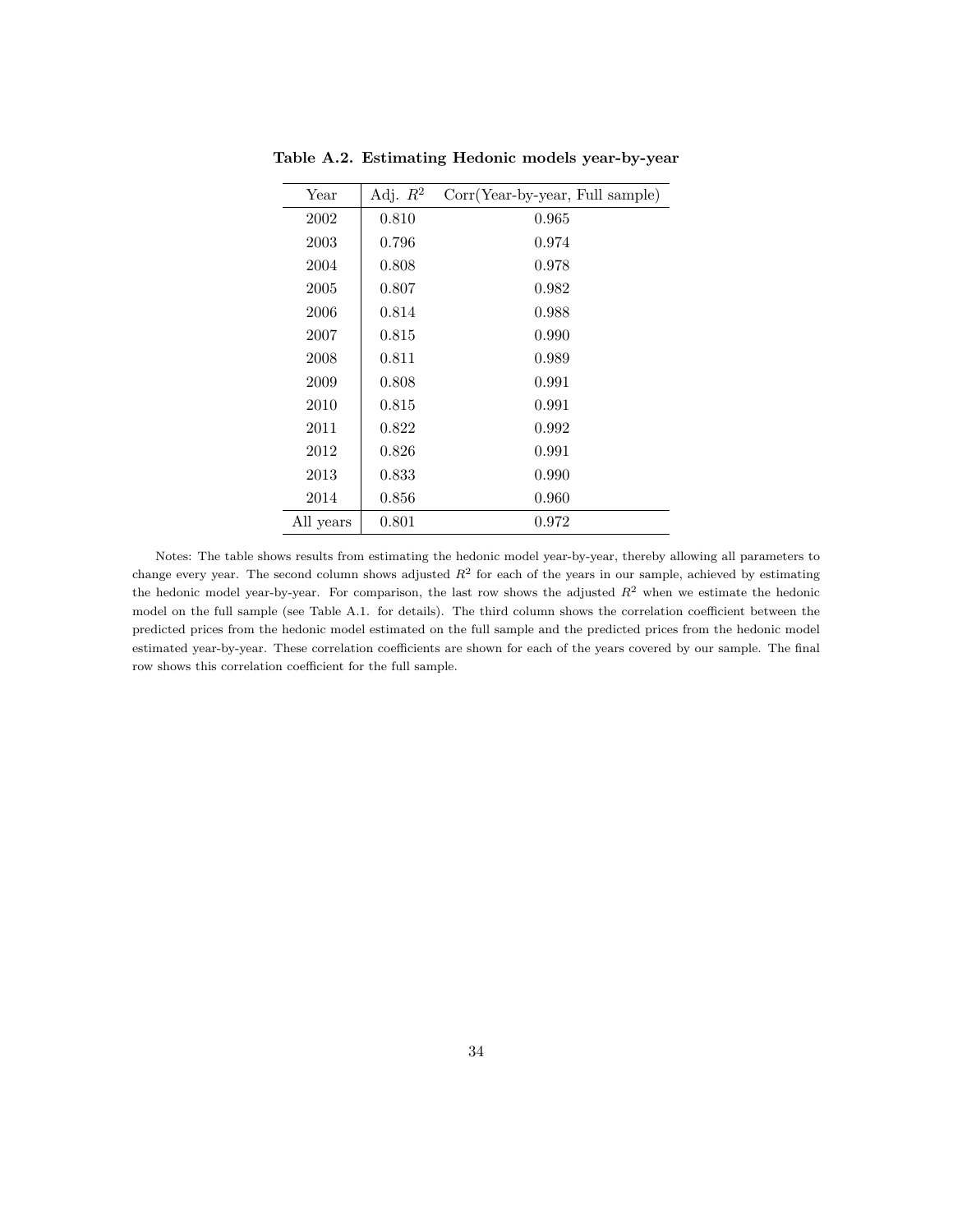

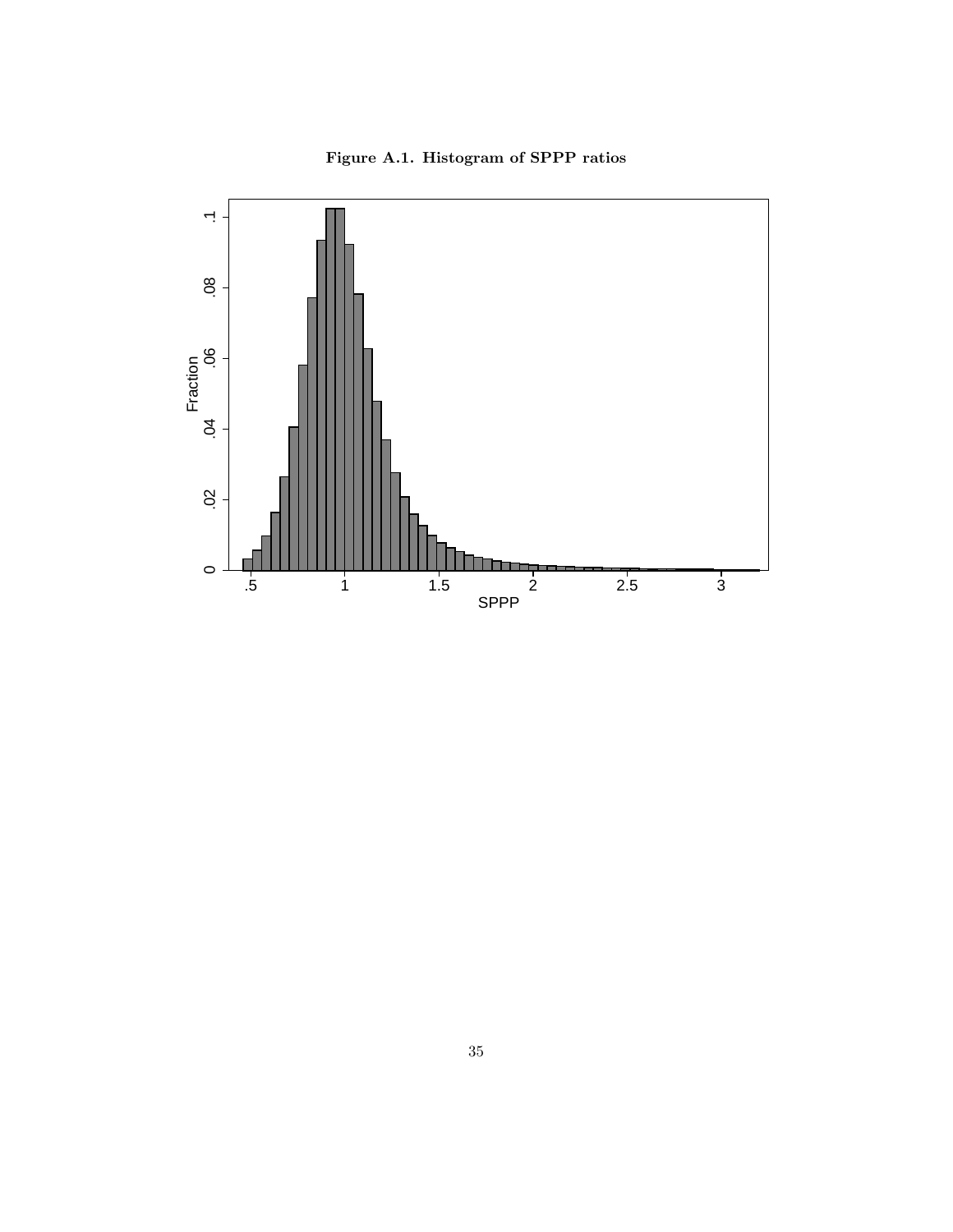| Indep. var.                                 | Coefficient      |
|---------------------------------------------|------------------|
| Intercept                                   | $23,965,203$ *** |
| log(Size)                                   | $-7,485,583***$  |
| $(\log(Size))^2$                            | 931,576***       |
| Detached                                    | 279,297***       |
| Rowhouse                                    | $-34,405***$     |
| Apartment                                   | $-11,145,497***$ |
| Apartment $\times$ log(Size)                | 3,818,672***     |
| Apartment $\times$ (log(Size)) <sup>2</sup> | $-304,035***$    |
| $Oslo \times log(Size)$                     | $-3,619,190***$  |
| $Oslo \times (log(Size))^2$                 | 527,628***       |
| Constr. Per. 1950-80                        | $-59,401***$     |
| Constr. Per. 1980-00                        | 221,597***       |
| Constr. Per. 2000-14                        | 639,642***       |
| Lot size $> 10,764$ sqf. (1000sqm)          | $40,554***$      |
| Zip-code FE                                 | YES              |
| Time FE                                     | YES              |
| No. obs.                                    | 264,386          |
| Adj. $R^2$                                  | 0.819            |

Table A.3. Hedonic model for appraisal price. Norway, 2002-2014

Notes: The table shows estimation results for the hedonic model for appraisal prices used to construct the proxies for unobserved time-varying attributes, as explained in Section 3.4.3. \*\*\* indicates significance at the 1 percent level, \*\* at the 5 percent level and \* at the 10 percent level. Semi-detached is the default type for type dummies and the period before 1950 is default for the construction period. Therefore, these dummies are excluded to avoid perfect multicollinearity. Zip code FE are dummies for the zip code in which the unit is located (there are about 5,000 zip codes in Norway). Finally, Time FE are 145 dummies for each month in the sample (the first month is excluded).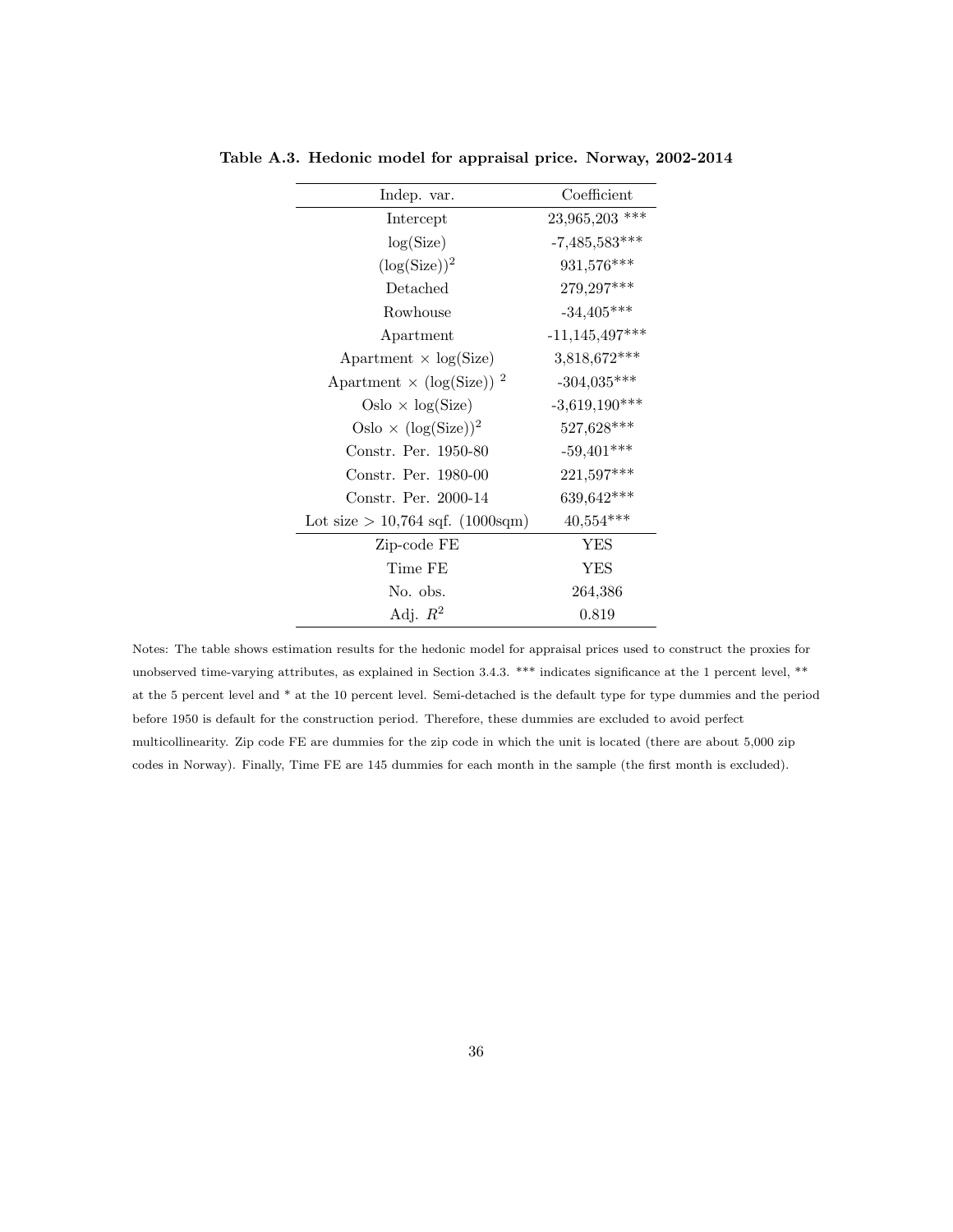| Indep. var.                                 | Coefficient     | Coefficient     |
|---------------------------------------------|-----------------|-----------------|
| Intercept                                   | $19,013,493***$ | 19,013,492***   |
| log(Size)                                   | $-5,685,166***$ | $-5,685,166***$ |
| $(\log(Size))^2$                            | 735,758***      | 735,758***      |
| Detached                                    | 274,388 ***     | 274,388***      |
| Rowhouse                                    | $-22,745***$    | $-22,745***$    |
| Apartment                                   | $-7,723,193***$ | $-7,723,192***$ |
| Apartment $\times$ log(Size)                | $2,399,451***$  | $2,399,451***$  |
| Apartment $\times$ (log(Size)) <sup>2</sup> | $-160,216***$   | $-160,216***$   |
| $Oslo \times log(Size)$                     | $-3,245,911***$ | $-3,245,911***$ |
| $Oslo \times (log(Size))^2$                 | 483,323***      | 483,323***      |
| Constr. Per. 1950-80                        | $-57,463***$    | $-57,463***$    |
| Constr. Per. 1980-00                        | 227,102***      | 227,102***      |
| Constr. Per. 2000-14                        | 613,090***      | 613,090***      |
| Lot size $> 10,764$ sqf. (1000sqm)          | 48,657 ***      | 48,657***       |
| Res. from appraisal regression              |                 | $0.871***$      |
| Zip-code FE                                 | YES             | YES             |
| Time FE                                     | YES             | <b>YES</b>      |
| No. obs.                                    | 264,386         |                 |
| Adj. $R^2$                                  | 0.823           | 0.965           |

Table A.4. Hedonic model for selling price. Augmented with appraisal price residual. Norway, 2002-2014

Notes: The table shows estimation results for the hedonic model augmented with the residuals from regressing appraisal prices on attributes (see Table A.3.). The second column shows the baseline hedonic model without the residuals from regressing appraisal prices on attributes when estimated on the sample for which we have information on appraisal prices. Predicted values based on those results are used to construct the SPPP ratios for the results reported in the second column of Table 6. The third column augments the standard specification with the residuals from regressing appraisal prices on attributes. The predicted values from this model are used to construct SPPP ratios controlling for time-varying unit-specific attributes, as detailed in Section 3.4.3. The predicted values based on the results reported in the third column are used to construct the SPPP ratios used to get the results reported in the third column in Table 6.\*\*\* indicates significance at the 1 percent level, \*\* at the 5 percent level and \* at the 10 percent level. Semi-detached is the default type for type dummies and the period before 1950 is default for the construction period. Therefore, these dummies are excluded to avoid perfect multicollinearity. Zip code FE are dummies for the zip code in which the unit is located (there are about 5,000 zip codes in Norway). Finally, Time FE are 145 dummies for each month in the sample (the first month is excluded).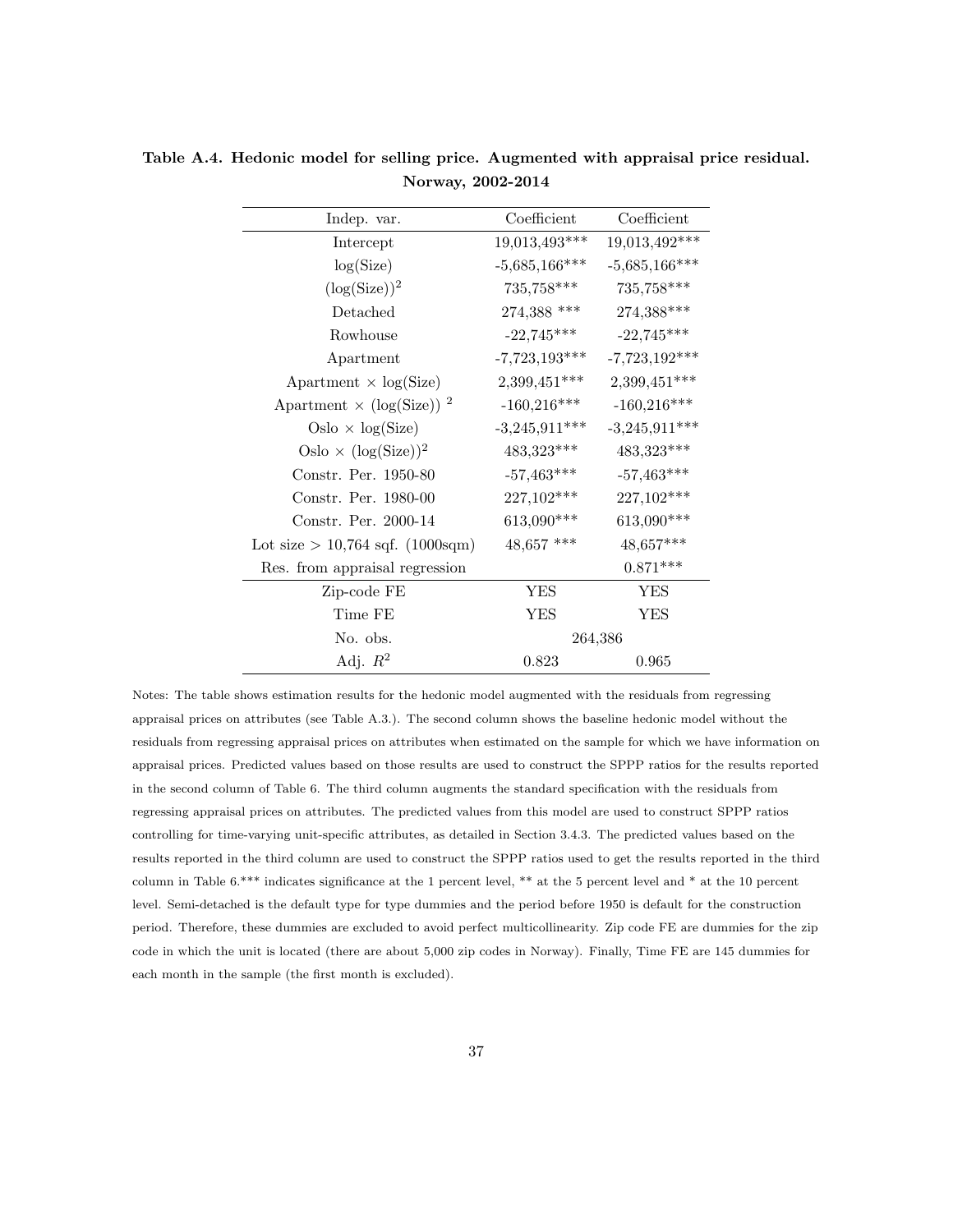|                                                    | Sold once | Sold twice | Sold three times | All transactions |
|----------------------------------------------------|-----------|------------|------------------|------------------|
| Selling price (mean)                               | 432,924   | 401,898    | 368,276          | 416,836          |
| Predicted price from baseline specification (mean) | 432,133   | 406,358    | 378,668          | 418,766          |
| Predicted price controlling for appraisal (mean)   | 432,159   | 402,570    | 370,516          | 416,817          |
| Square footage (mean)                              | 1,398     | 1,184      | 1,008            | 1,294            |
| Time on market (mean days)                         | 39        | 37         | 36               | 38               |
| Percent Oslo                                       | 20        | 30         | 37               | 25               |
| Percent Detached                                   | 54        | 35         | 22               | 45               |
| Percent Semi-detached                              | 11        | 11         | 9                | 11               |
| Percent Row house                                  | 7         | 8          | 9                | 7                |
| Percent Apartment                                  | 28        | 46         | 60               | 37               |
| No. units                                          | 141,629   | 33,185     | 6,723            | 182,679          |
| No. obs.                                           | 141.629   | 66,370     | 20,169           | 232,877          |

### Table A.5. Summary statistics and checks for balance for sample with appraisal price

Notes: The table shows summary statistics for our sample of housing transactions for the observations for which we also have data on appraisal prices. The term 'sold once' denotes a segment consisting of units that are sold exaclty once, 'sold twice' are units that are sold exactly twice, whereas 'sold three times' are units that are sold exactly three times. The term 'all transactions' indicates all transactions that are included in our dataset. These transactions include units that are sold exactly once, exactly twice, exactly three times as well as units sold more than three times. NOK values are converted to USD using the average exchange rate between USD and NOK in the period 2002-2014, where USD/NOK = 0.158. The reason why the mean selling price and the mean predicted price do not coincide is because the data are truncated at the 1st and 99th percentile of SPPP.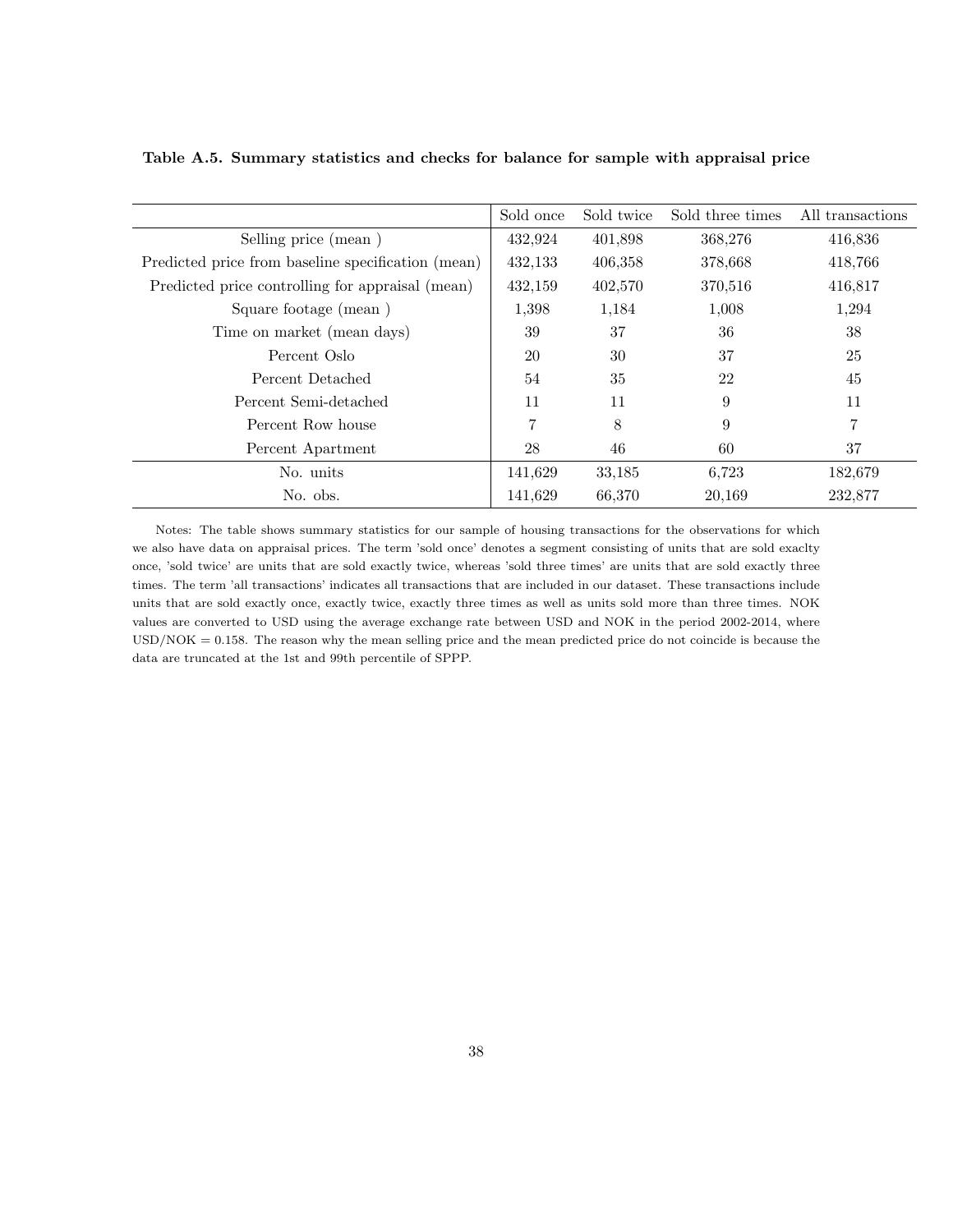Table A.6. Regressing  $SPPP_{i,t_i}$  on  $SPPP_{i,s_i}$  and  $SPPP_{i,s_i} \times Holding$  time  $(t_i > s_i \forall i)$ . Units sold exactly three times. Controlling for unit-fixed effects and including appraisal price. Norway, 2002-2014

| Indep. var.                          | Dependent variable is $SPPP_{i,t_i}$                           |  |
|--------------------------------------|----------------------------------------------------------------|--|
| Interc.                              | 1.124(0.085)                                                   |  |
| $SPPP_{i,s_i}$                       | $-0.078(0.054)$                                                |  |
| $SPPP_{i,s_i}\times Holding$<br>time | $-0.001(0.001)$                                                |  |
| No. obs.                             | 13,446 (6,723 units sold 3 times yield 6,723 $\times$ 2 pairs) |  |
| Within $R^2$                         | 0.058                                                          |  |
| Between $R^2$                        | 0.068                                                          |  |
| Overall $R^2$                        | 0.001                                                          |  |
| Time-fixed effects                   | YES                                                            |  |
| Unit-fixed effects                   | YES                                                            |  |

Notes: The table reports results when we regress SPPP in one transaction on the SPPP in the previous transaction and the interaction between the SPPP in the previous transaction and the number of days elapsed between the transaction pairs. The regression model utilizes units that are sold exactly three times and for which we have data on appraisal prices in all three transaction ( $N = 6,723$ ). We use both transaction pairs (1,2) and (2,3). SPPP is an abbreviation for selling price relative to predicted price. Standard errors robust to heteroskedasticity are reported in parentheses. The SPPP ratio uses the predicted price controlling for appraisal prices. Detailed results for the underlying specifcation are reported in the first column of Table A.5. in Appendix A.1.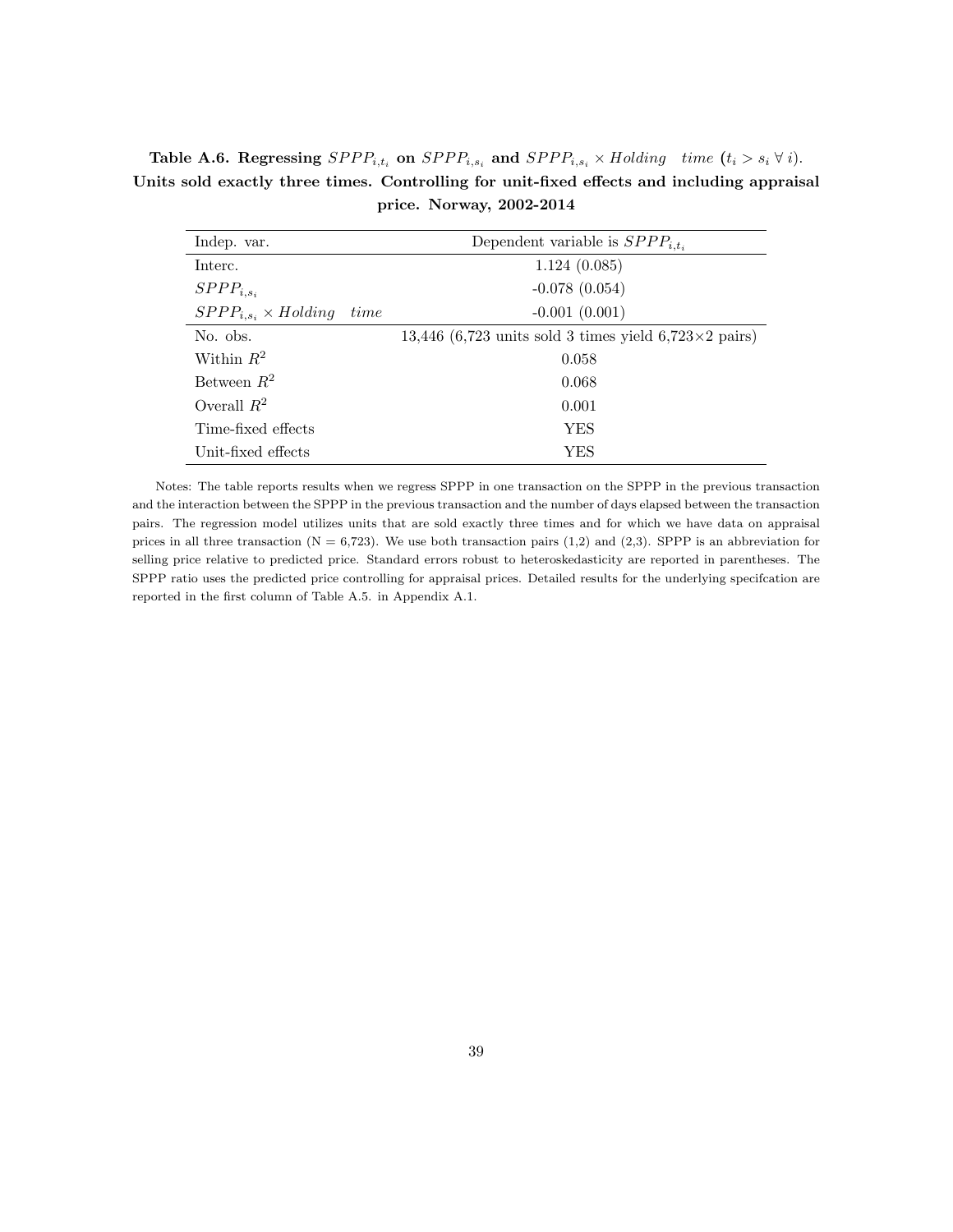| Indep. var.                                                  | Dependent variable is $SPPP_{i,s_i}$                         |
|--------------------------------------------------------------|--------------------------------------------------------------|
| Interc.                                                      | 1.087(0.080)                                                 |
| $I(SPPP_{i,t_i} > 1)SPPP_{i,t_i}$                            | $-0.057(0.045)$                                              |
| $(1 - I(SPPP_{i,t_i} > 1))SPPP_{i,t_i}$                      | $-0.015(0.049)$                                              |
| Break-even if $SPPP_{i,T1_i}$ equals when $SPPP_{i,T1_i}>1$  | 0.982(0.002)                                                 |
| Break-even if $SPPP_{i,T1_i}$ equals whn $SPPP_{i,T1_i} < 1$ | 1.023(0.002)                                                 |
| pval(Full persistence), when $SPPP_{i,T_1} > 1$              | 0.0000                                                       |
| pval(Full persistence), when $SPPP_{i,T1_i} < 1$             | 0.0000                                                       |
| pval(Full reversion), when $SPPP_{i,T_1} > 1$                | 0.0887                                                       |
| pval(Full reversion), when $SPPP_{i,T1_i} < 1$               | 0.1262                                                       |
| No. obs.                                                     | 13,446 (6,723 units sold 3 times yield $6,723\times2$ pairs) |
| Within $R^2$                                                 | 0.108                                                        |
| Between $R^2$                                                | 0.192                                                        |
| Overall $R^2$                                                | 0.010                                                        |
| Time-fixed effects                                           | <b>YES</b>                                                   |
| Unit-fixed effects                                           | <b>YES</b>                                                   |
| $SPPP_{i.t.}=0.7 \rightarrow SPPP_{i.s.}$                    | 1.027(0.002)                                                 |
| $SPPP_{i,t_i}=1.0 \rightarrow SPPP_{i,s_i}$                  | 0.981(0.002)                                                 |
| $SPPP_{i.t.} = 1.3 \rightarrow SPPP_{i.s.}$                  | 0.964(0.002)                                                 |

Table A.7. Fixed-effects regression with asymmetries

Notes: The table reports results when we regress SPPP in one transaction on the SPPP in the previous transaction, allowing different coefficients depending on whether the previous SPPP was greater than unity or below unity. The regression model utilizes units that are sold exactly three times and for which we have data on appraisal prices in all three transactions ( $N = 6,723$ ). We use both transaction pairs (1,2) and (2,3). SPPP is an abbreviation for selling price relative to predicted price. Standard errors robust to heteroskedasticity are reported in parentheses. The SPPP ratio uses the predicted price controlling for appraisal prices. Detailed results for the underlying specifcation are reported in the first column of Table A.5. in Appendix A.1. The break-even condition, which shows the value of the first SPPP that yields a return equal to the market return, is calculated based on the expression in equation (5) and the standard error reported in parenthesis has been calculated using the delta method. A value of first SPPP higher than this number indicates that a loss is incurred, whereas a value of SPPP lower than this number indcates a first SPPP for which a potential profit may be made. The terms 'pval(Full persistence)' and 'pval(Full reversion)' are short notation for reports of p-values from a standard Wald test for the joint restrictions  $(\alpha, \beta) = (0, 1)$  and  $(\alpha, \beta) = (1, 0)$ , respectively.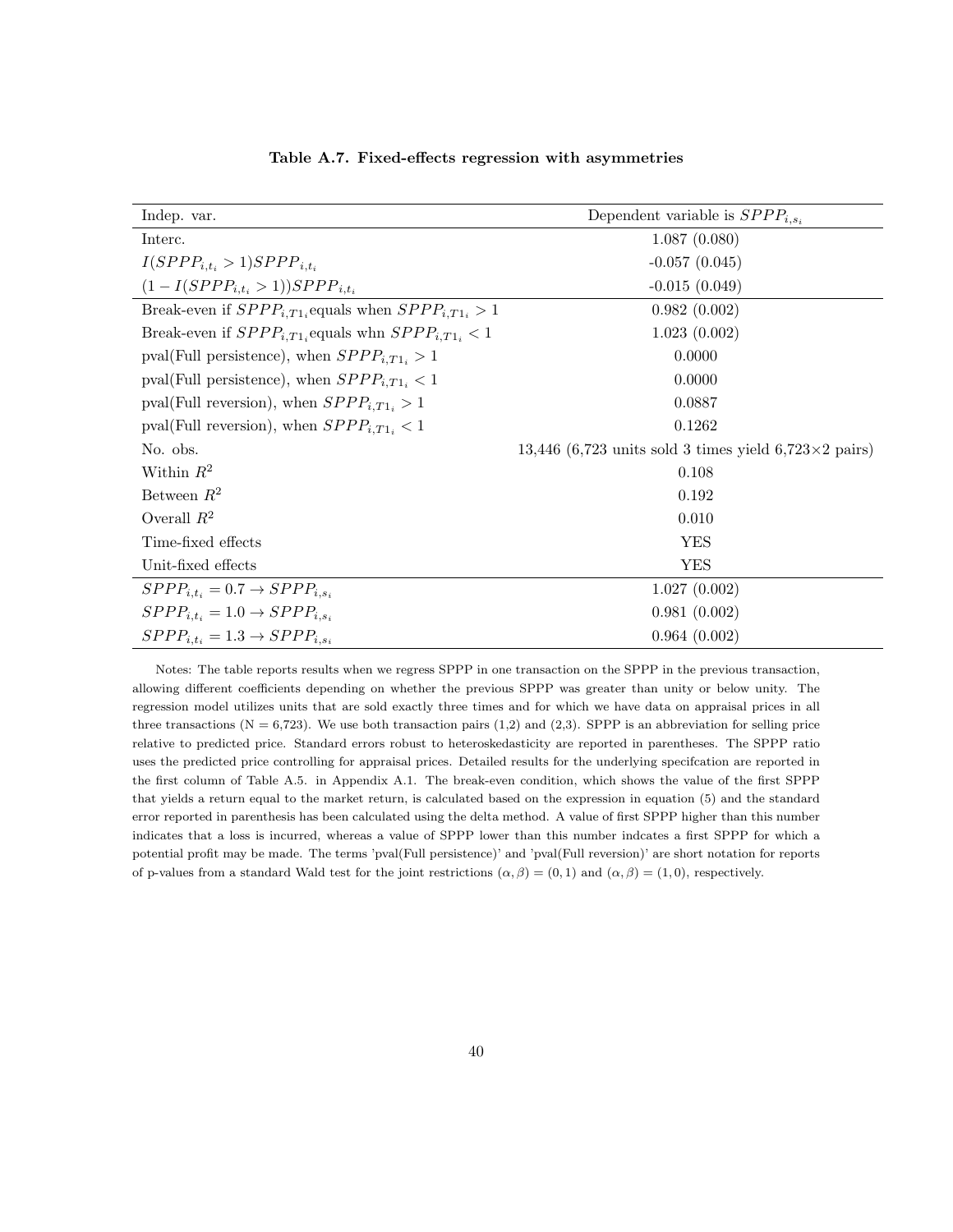| Segmentation             | Break-even   | pval(Full persistence) | pval(Full reversion) | $\lambda$       | $\hat{\chi}$ |
|--------------------------|--------------|------------------------|----------------------|-----------------|--------------|
| Price:                   |              |                        |                      |                 |              |
| Below 25th pct.          | 1.005(0.002) | 0.0000                 | 0.0001               | $-0.007(0.011)$ | 1.686(0.349) |
| Btw. $25th \& 75th$ pct. | 1.000(0.004) | 0.0000                 | 0.2363               | 0.001(0.005)    | 1.185(0.130) |
| Above 75th pct.          | 1.001(0.003) | 0.0000                 | 0.0379               | $-0.004(0.005)$ | 0.969(0.124) |
| Size:                    |              |                        |                      |                 |              |
| Below 25th pct.          | 1.003(0.003) | 0.0000                 | 0.0000               | $-0.022(0.012)$ | 1.531(0.337) |
| Btw. 25th & 75th pct.    | 0.998(0.006) | 0.0000                 | 0.2818               | 0.001(0.004)    | 1.252(0.087) |
| Above 75th pct.          | 0.999(0.004) | 0.0000                 | 0.0219               | 0.014(0.002)    | 0.870(0.058) |
| Type:                    |              |                        |                      |                 |              |
| Apartment                | 1.000(0.002) | 0.0000                 | 0.0000               | $-0.012(0.009)$ | 1.433(0.253) |
| Not apartment            | 1.002(0.004) | 0.0000                 | 0.2064               | 0.013(0.003)    | 0.928(0.093) |
| Location:                |              |                        |                      |                 |              |
| Oslo                     | 0.987(0.005) | 0.0000                 | 0.0088               | $-0.007(0.009)$ | 1.480(0.249) |
| Rest of the country      | 1.009(0.005) | 0.0000                 | 0.1309               | 0.005(0.002)    | 0.991(0.059) |

Table A.8. Results across different price, size, type and location segments

Notes: The table reports results for different sub-samples. The second column shows the break-even condition, which is the value of the first SPPP that yields a return equal to the market return. It is calculated based on the expression in equation (5) and the standard error reported in parenthesis has been calculated using the delta method. A value of first SPPP higher than this number indicates that a loss is incurred, whereas a value of SPPP lower than this number indcates a first SPPP for which a potential profit may be made. The terms 'pval(Full persistence)' and 'pval(Full reversion)' are short notation for reports of p-values from a standard Wald test for the joint restrictions ( $α, β$ ) = (0, 1) and  $(\alpha, \beta) = (1, 0)$ , respectively. These measures are calculated utilizing units that are sold exactly three times and for which we have data on appraisal prices in all three transactions  $(N = 6,723)$ . We use both transaction pairs  $(1,2)$  and (2,3). Detailed results for the underlying specifcation are reported in the first column of Table A.5. in Appendix A.1. The fourth and fifth column report the estimated risk factor  $(\lambda)$  and the intercept  $(\hat{\chi})$  from the CAPM model in (11). Standard errors robust to heteroskedasticity are reported in parentheses.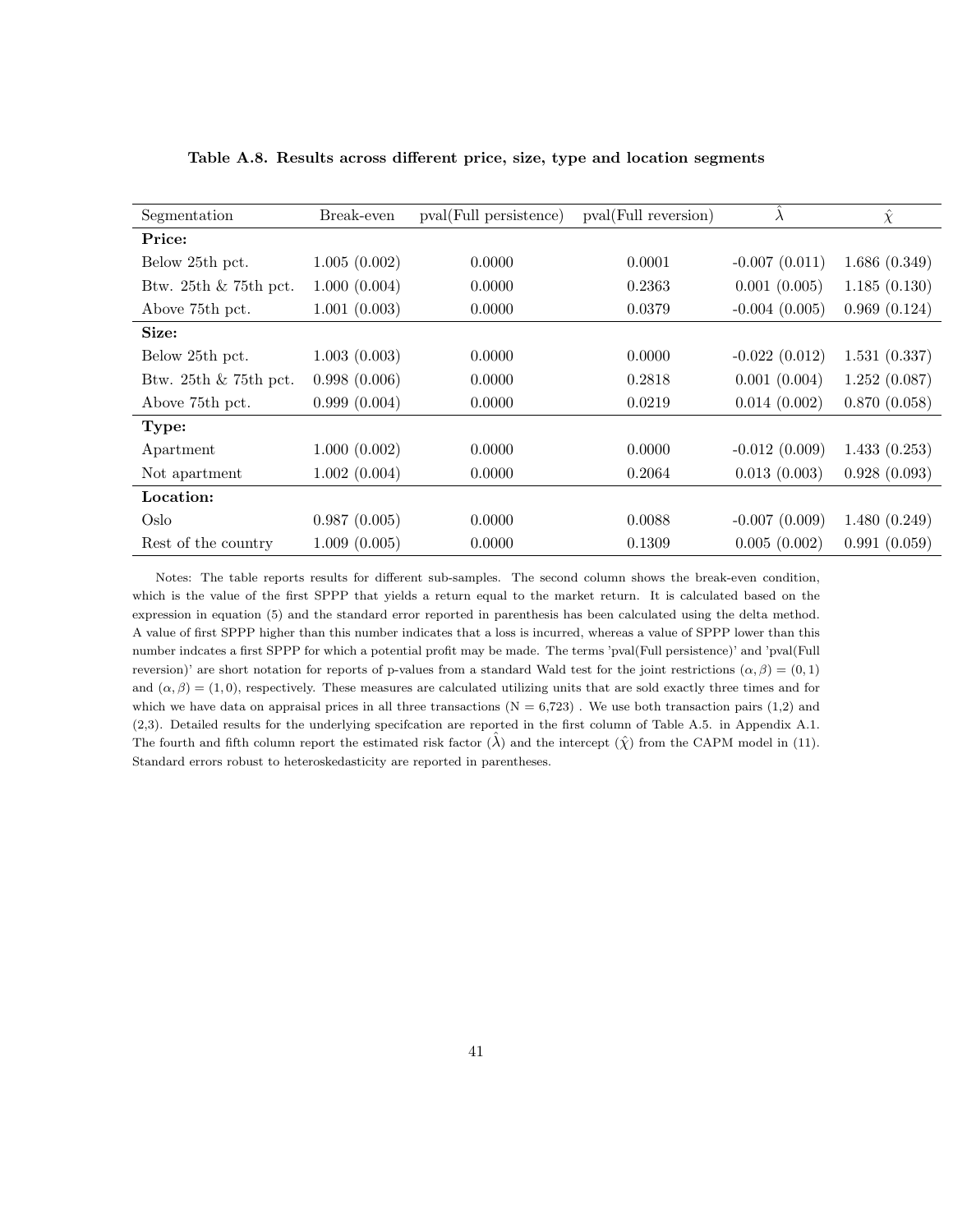### A.2: Macro persistence

Following the seminal contributions of Case and Shiller (1989), there is a copious literature that tests the efficiency of housing markets using aggregate macro data. The standard approach is to consider an equation of the following type:

 $\Delta ph_t = \alpha + \sum_{i=1}^p \beta_i \Delta ph_{t-i} + \varepsilon_t,$ 

in which we use the notation  $\Delta$  as a difference operator and ph is the logarithm of a house price index. If housing markets are fully efficient,  $\beta_i = 0, \forall i$ . Thus, a simple test for efficiency is to test this hypothesis using a standard Wald type test. Looking at our aggregate time series for Norway, we conducted this test using  $p = 24$ , after having constructed the price index from the hedonic time dummy model.

In the hedonic model used to construct the aggregate price index, we include the same set of variables<sup>21</sup> as in Model I in Table A.1. However, for the purpose of calculating a price index, we took the logarithm of the dependent variable. Thus the hedonic model used for index contruction takes the following form:

(12) 
$$
log(P_{i,t}) = a + b_1 log(S_i) + b_2 (log(S_i))^2 + c' A_i + d' M_t + \varepsilon_{i,t},
$$

This operation makes the computation of the index very simple, since the index value in a given period is simply given by exponentiating the difference between the coefficient on the dummy for that period and the coefficient on the dummy for the base period. Since the base period is excluded from the model to avoid perfect multi-collinearity this means that the index in a given period is simply the exponentiation of the coefficient on the dummy for that period. Thus, the price index in e.g. 2004m4 is given by  $Index_{2004m4} = e^{d_{2004m4}}$ , where  $d_{2004m4}$  denotes the coefficient for the dummy variable in 2004m4.

Using the constructed index to estimate an AR(24) model for house price growth and testing the joint hypothesis that all of the AR-parameters are equal to zero (i.e. testing if house prices follow a random walk), we achieve a p-value of 0.0000, leading to strong rejection of the null of macro efficiency. In line with the seminal paper of Case and Shiller (1989), we find strong and positive first order autocorrelation (the first lag is highly significant). While coefficients at some longer lags are negative, the sum of the lags is positive, suggesting little evidence of mean reversion.

<sup>21</sup>We use a smaller spatial grid and use city and region dummies instead of zip code dummies.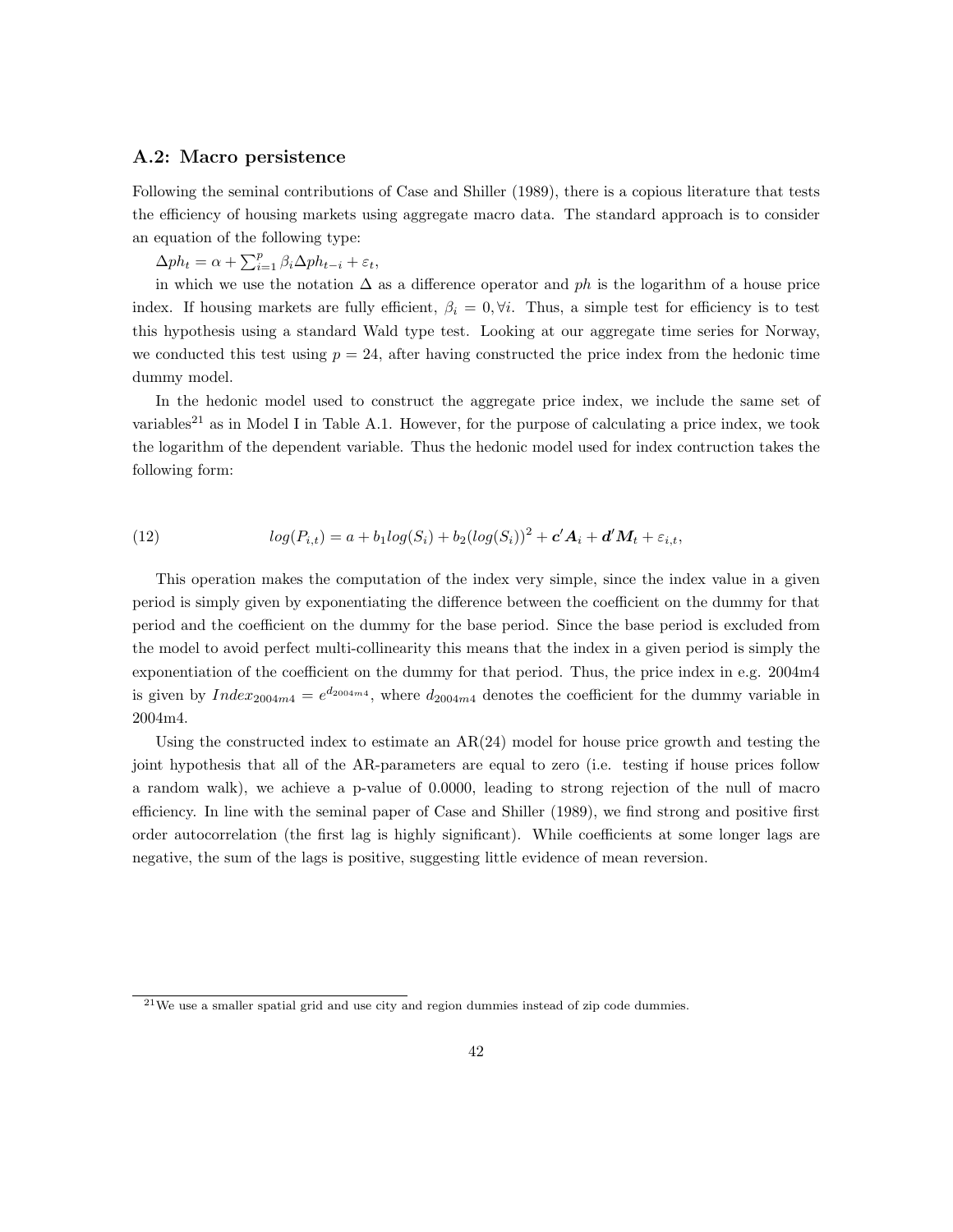#### A.3: Excess return predictability

Let  $\psi$  denote the coefficent obtained by regressing actual return between  $t_i$  and  $s_i$  ( $s_i > t_i$ ) for unit i on the spread between the selling price,  $P_{i,t_i}$ , and the expected price,  $P_{i,t_i}^*$ , at  $t_i$ . Expected gross percentage return in period  $t_i$  is then given by:

$$
E_{i,t_i}(R_{i,s_i}) = \left(\frac{E_{i,t_i}(P_{i,s_i}^*) - P_{i,t_i}^*}{P_{i,t_i}^*} + \psi\left(\frac{P_{i,t_i} - P_{i,t_i}^*}{P_{i,t_i}^*}\right)\right)
$$

The expected return consists of two terms: (i) the expected market return, as represented by the expected percentage increase in  $P_{i}^{*}$  from  $t_i$  to  $s_i$  and (ii) the expected excess return from buying units priced differently from the expected price, which is represented by the difference between  $P_{i,t_i}$ and  $P_{i,t_i}^*$ . The parameter  $\psi$  measures how buying at a price different from the expected price affects the expected returns. Buying at a price equal to the expected price entails that the expected return on unit *i* between  $t_i$  and  $s_i$  is given by the expected market return:

$$
E_{i,t_i}(R_{i,s_i}|P_{i,t_i} = P_{i,t_i}^*) = \left(\frac{E_{i,t_i}(P_{i,s_i}^*) - P_{i,t_i}^*}{P_{i,t_i}^*}\right)
$$

It follows that the expected excess return from investing in unit  $i$  is given by:

$$
E_{i,t_i}(R_{i,s_i}|P_{i,t_i} \neq P_{i,t_i}^*) - E_{i,t_i}(R_{i,s_i}|P_{i,t_i} = P_{i,t_i}^*) = \psi\left(\frac{P_{i,t_i} - P_{i,t_i}^*}{P_{i,t_i}^*}\right)
$$

Letting the price expectation be measured by the price predicted by a hedonic model,  $\hat{P}_{i,t_i}$ , gives:

$$
E_{i,t_i}(R_{i,s_i}|P_{i,t_i} \neq \hat{P}_{i,t_i}) - E_{i,t_i}(R_{i,s_i}|P_{i,t_i} = \hat{P}_{i,t_i}) = \psi\left(\frac{P_{i,t_i} - \hat{P}_{i,t_i}}{\hat{P}_{i,t_i}}\right)
$$

Thus, in expectation, an investor makes an excess gross profit from investing in unit i if and only if:

1.  $P_{i,t_i} - \hat{P}_{i,t_i} > 0$  and  $\psi > 0$ , i.e. buying the unit at a price exceeding the hedonic model price, and at the same time expecting this action to result in a higher return in the future, or

2.  $P_{i,t_i} - \hat{P}_{i,t_i} < 0$  and  $\psi < 0$ , i.e. buying the unit at a price below the hedonic model price and at the same time expecting this action to result in a higher return in the future.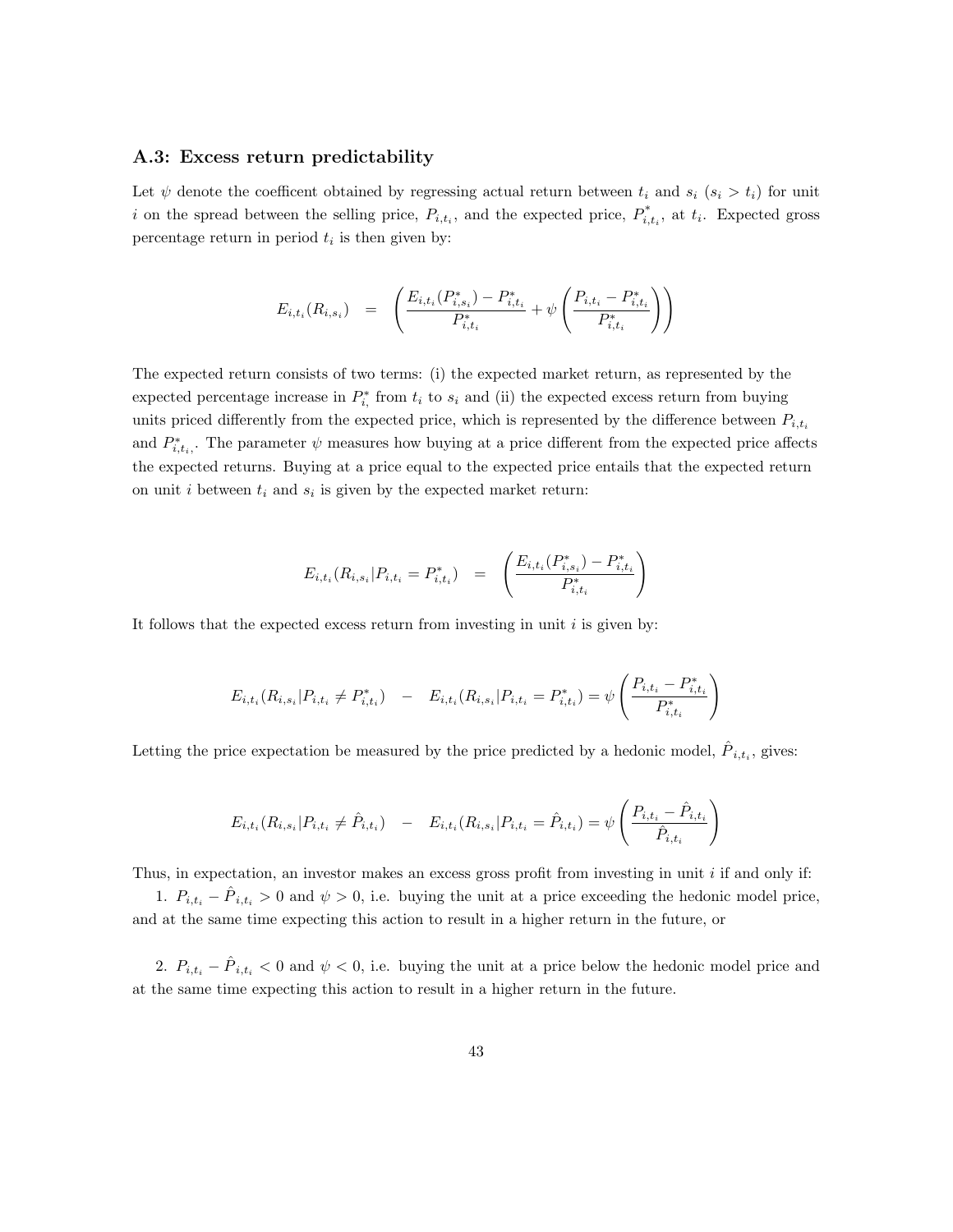Finding support for 1. or 2. would suggest that there are potential arbitrage opportunities. Note that the first case is similar to case (a) in the SPPP model (confer Table 1), whereas the second case is similar to case (g) in the SPPP model.

To get an estimate of  $\psi$ , we estimate an equation of the following form:

$$
R_{i,s_i} = \omega_i + \eta_{t_i} + \eta_{s_i} + \psi \left( \frac{P_{i,t_i} - \hat{P}_{i,t_i}}{\hat{P}_{i,t_i}} \right) + \sigma Holding\ time + \varepsilon_{i,s_i}
$$

in which  $R_{i,s_i}$  is the actual percentage return on unit i between  $t_i$  and  $s_i$ , the variable Holding time measures the number of days that have elapsed between the two transactions (transformed to years by dividing by 365). The two time dummies,  $\eta_{t_i}$  and  $\eta_{s_i}$ , control for the year and quarter in which the two transactions took place. These dummies are included to control for business cycle effects that may affect observed excess returns. We also include unit specific intercepts,  $\omega_i$ , to control for permanently omitted variables that are not captured by the hedonic model.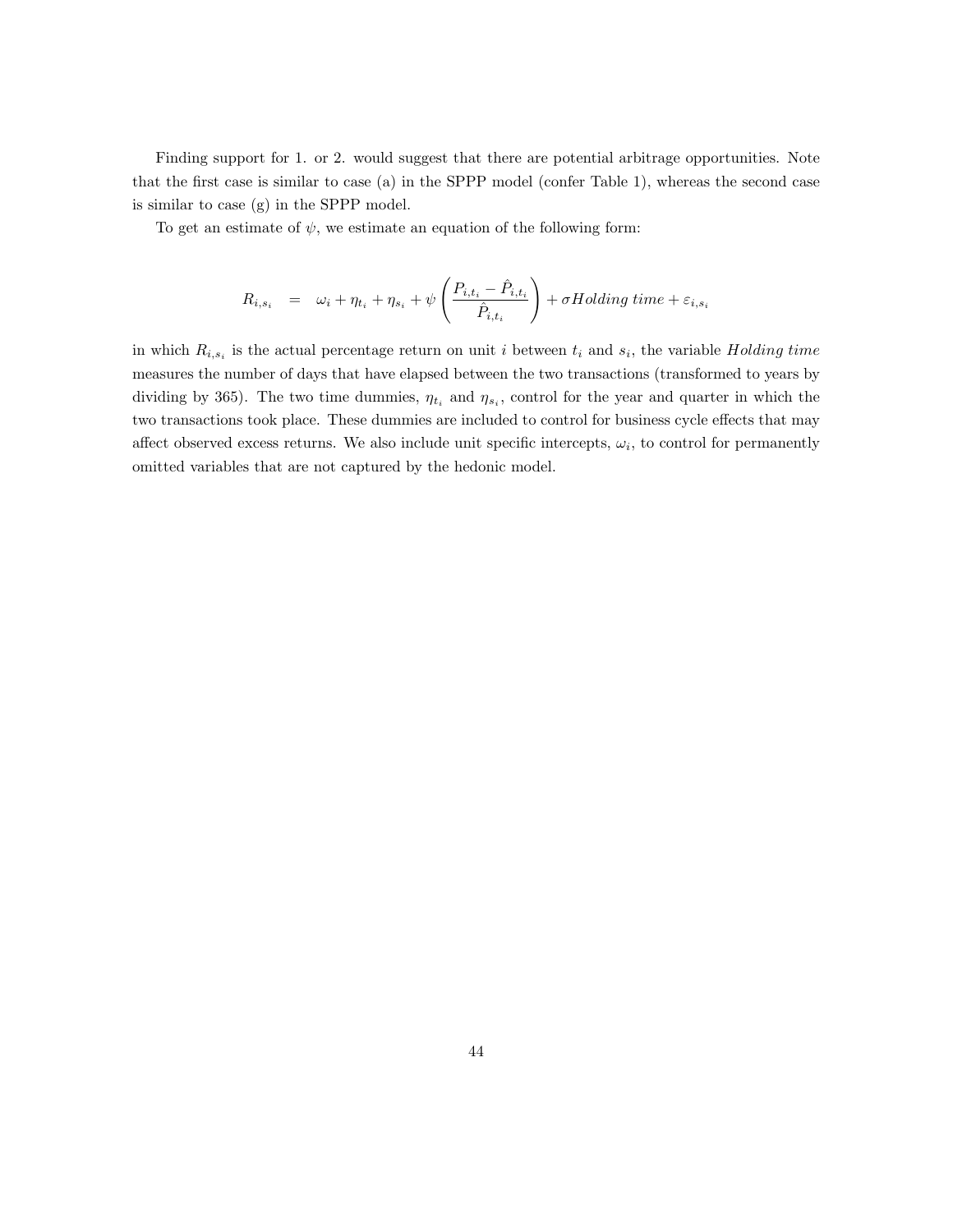| Indep. var.        | Dependent variable is $R_{i,s_i}$                              |
|--------------------|----------------------------------------------------------------|
| Intercept          | 0.080(0.036)                                                   |
| $Spread_t$         | $-0.728(0.095)$                                                |
| Years elapsed      | 0.087(0.002)                                                   |
| No. obs.           | 13,446 (6,723 units sold 3 times yield 6,723 $\times$ 2 pairs) |
| Within $R^2$       | 0.480                                                          |
| Between $R^2$      | 0.247                                                          |
| Overall $R^2$      | 0.364                                                          |
| Time-fixed effects | YES                                                            |
| Unit-fixed effects | YES                                                            |

Table A.9. Test of gross return predictability

Notes: The table reports results when we regress the observed percentage increase in the selling price for a given unit between two transactions on the spread between the selling price and the price predicted by the hedonic model in the first transaction, i.e we follow equation (8). We exploit data only for units that are transacted exactly three times. This enables use to use a fixed-effects estimator to control for unit-specific omitted variables that may generate a spurious correlation. Holding time are days elapsed divided by 365. Time-fixed effects are estimated by a set-up that entails quarter dummies for transaction pairs, i.e. the quarter and year for transaction two and transaction three.

Consistent with the SPPP model, we find that excess returns can only be made by investing in units that are underpriced relative to the hedonic model. However, as shown in Section 4.5, risk-adjusted returns are insignificant.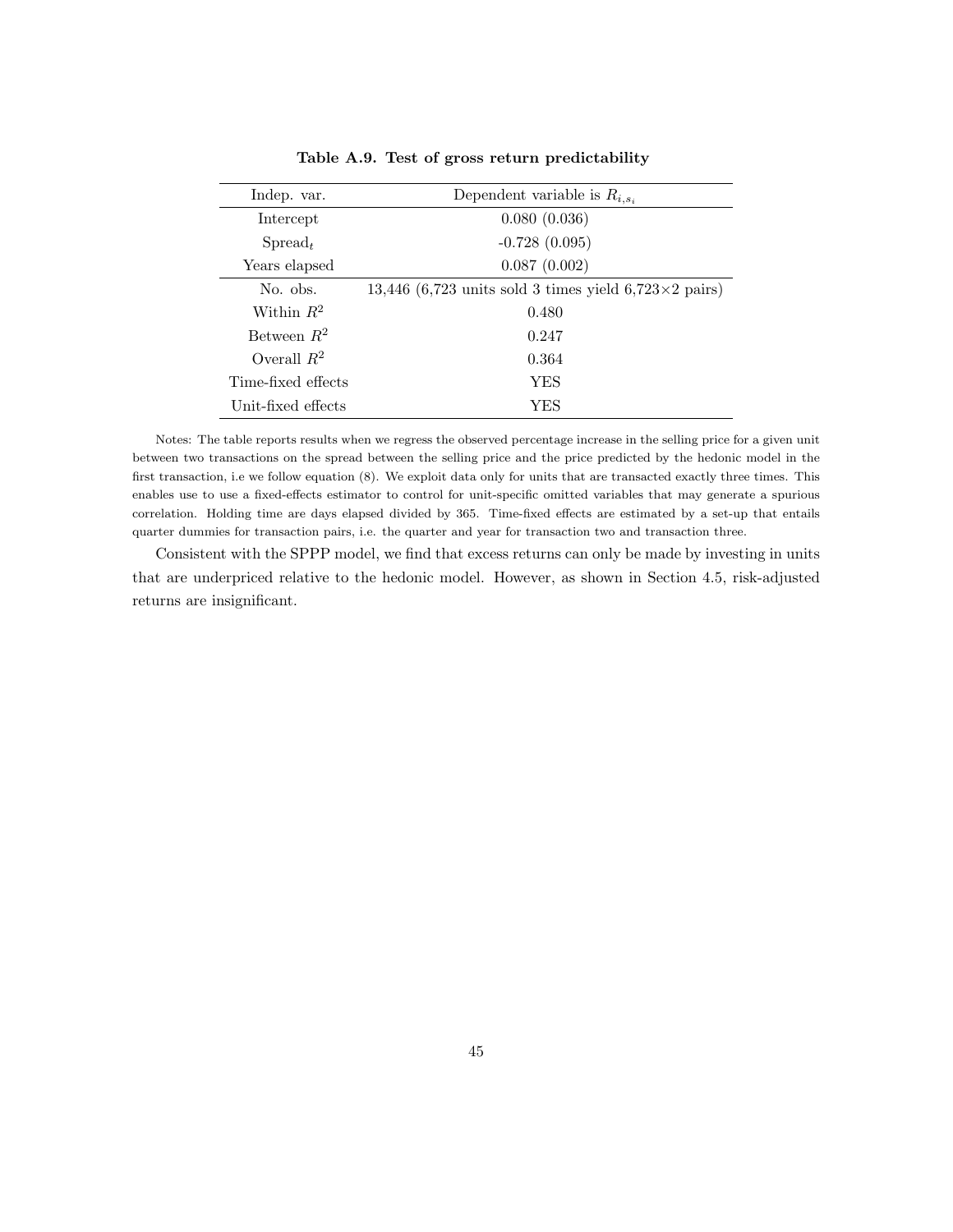## REFERENCES

- 1. Andersen, T. G., T. Bollerslev, F. X. Diebold, and C. Vega, "Micro effects of macro announcements: Real-time price discovery in foreign exchange," American Economic Review 93(1) (2003), 38-62.
- 2. Bajari, P., J. C. Fruehwirth, K. I. Kim, and C. Timmins, "A rational expectations approach to hedonic price regressions with time-varying unobserved product attributees: The price of pollution," American Economic Review 102(5) (2012), 1898-1926.
- 3. Benitez-Silva, H., S. Eren, F. Heiland, and S. Jimenez-Martin, "How well do individuals predict the selling prices of their homes?," Journal of Housing Economics 29 (2015), 12-25.
- 4. Bourassa, S. C., M. Hoesli, and J. Sun, "A simple alternative house price index method," Journal of Housing Economics 15(1) (2006), 80-97.
- 5. Burdett, K. and K. L. Judd, "Equilibrium price dispersion," Econometrica 51(4) (1983), 955-969.
- 6. Caplin, A. and J. Leahy, "Trading frictions and house price dynamics," Journal of Money, Credit, and Banking 43(7) (2011), 283-303.
- 7. Case, K. E. and R. J. Shiller, "The efficiency of the market for single-family homes," American Economic Review 79(1) (1989), 125-137.
- 8. Case, K. E., J. Cotter, and S. Gabriel, "Housing risk and return: Evidence from a housing asset-pricing model," Journal of Portfolio Management 37(5) (2011), 89-109.
- 9. Cropper, M. L., L. B., Deck, and K. E. McConnell, "On the choice of functional form for hedonic price functions," Review of Economics and Statistics 70(4) (1988), 668-675.
- 10. de Vries, P., J. de Haan, E. van der Wal, and G. Mariën, "A house price index based on the SPAR method," Journal of Housing Economics 18(3) (2009), 214-223.
- 11. Elder, J. and S. Villupuram, "Persistence in the return and volatility of home price indices," Applied Financial Economics 22(22) (2012), 1855-1868.
- 12. Fama, E., "Efficient capital markets: II," Journal of Finance 46(5) (1991), 1575-1617.
- 13. Fama, E., "Efficient capital markets: A review of theory and empirical work," Journal of Finance 25(2) (1973), 383-417.
- 14. Gibbons, M. R., S. A. Ross, and S. A. Shanken, "A test of the efficiency of a given portfolio," Econometrica 57(5) (1989), 1121-1152.
- 15. Glaeser, E. L., J. Gyourko, E. Morales, and C. G. Nathanson, "Housing dynamics: An urban approach," Journal of Urban Economics 81 (2014), 45-56.
- 16. Gyourko, J., C. Mayer, and T. Sinai, "Superstar cities," American Economic Journal: Economic Policy 5(4) (2013), 167-199.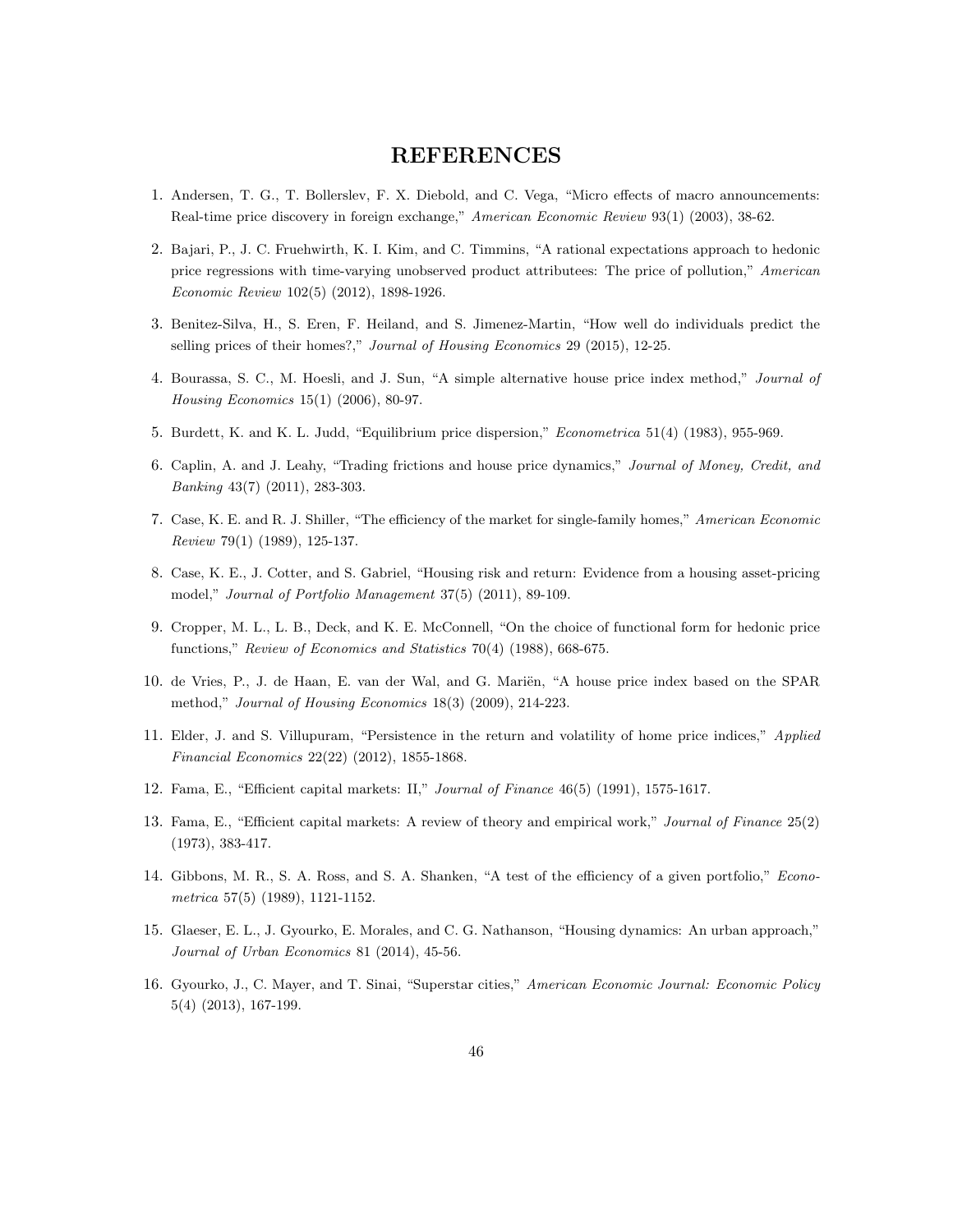- 17. Head, A., H. Lloyd-Ellis, and H. Sun, "Search, liquidity, and the dynamics of house prices and construction," American Economic Review 104(4) (2014), 1172-1210.
- 18. Hjalmarsson, E. and R. Hjalmarsson, "Efficiency in housing markets: Which home buyers know how to discount?," Journal of Banking and Finance 33 (2009), 2150-2163.
- 19. Itô, T. and K.N. Hirono, "Efficiency of the Tokyo housing market," Bank of Japan Moetary and Economics Studies 11 (1993), 1-32.
- 20. Jobson, J. and B. Korkie, "Performance hypothesis testing with the Sharpe and Treynor measures," Journal of Finance 36(4) (1981), 889-908.
- 21. Jung, J. and R. Shiller, "Samuelson's Dictum and the stock market," Economic Inquiry 43(2) (2005), 221-228.
- 22. Kuminioff, N. V., C. F. Parmeter, and J. C. Pope, "Which hedonic models can we trust to recover the marginal willingness to pay for environmental amenities," Journal of Environmental Economics and Management 60(3) (2010), 145-160.
- 23. Linnemann, P., "An empirical test of the efficiency of the housing market," Journal of Urban Economics 20(2) (1986), 140-154.
- 24. Linter, J., "The valuation of risk assets and the selection of risky investments in stock portfolios and capital budgets," Review of Economics and Statistics 47(1) (1965), 13-37.
- 25. Londerville, J., "A test of a buying rule for "underpriced" apartment buildings," Real Estate Economics, 26(3) (1998), 537-553.
- 26. Malkiel, B. G., "The efficient market hypothesis and its critics," Journal of Economic Perspectives 17(1) (2003), 59-82.
- 27. Miles, W., "The long-range dependence in U.S. home price volatility," Journal of Real Estate Finance and Economics 42(3) (2011), 329-347.
- 28. Nenov, P., E. Røed Larsen, and D. E. Sommervoll, "Thick market effects, housing heterogeneity, and the determinants of transaction seasonality," Economic Journal 126(598) (2016), 2402-2423.
- 29. Pope, J. C., "Buyer information and the hedonic: The impact of a seller disclosure on the implicit price for airport noise," Journal of Urban Economics 63(2) (2008), 498-516.
- 30. Rosen, S., "Hedonic prices and implicit markets: Product differentiation in pure competition," Journal of Political Economy 82(1) (1974), 34-55.
- 31. Røed Larsen, E. and S. Weum, "Testing the efficiency of the Norwegian housing market," Journal of Urban Economics 64 (2008), 510-517.